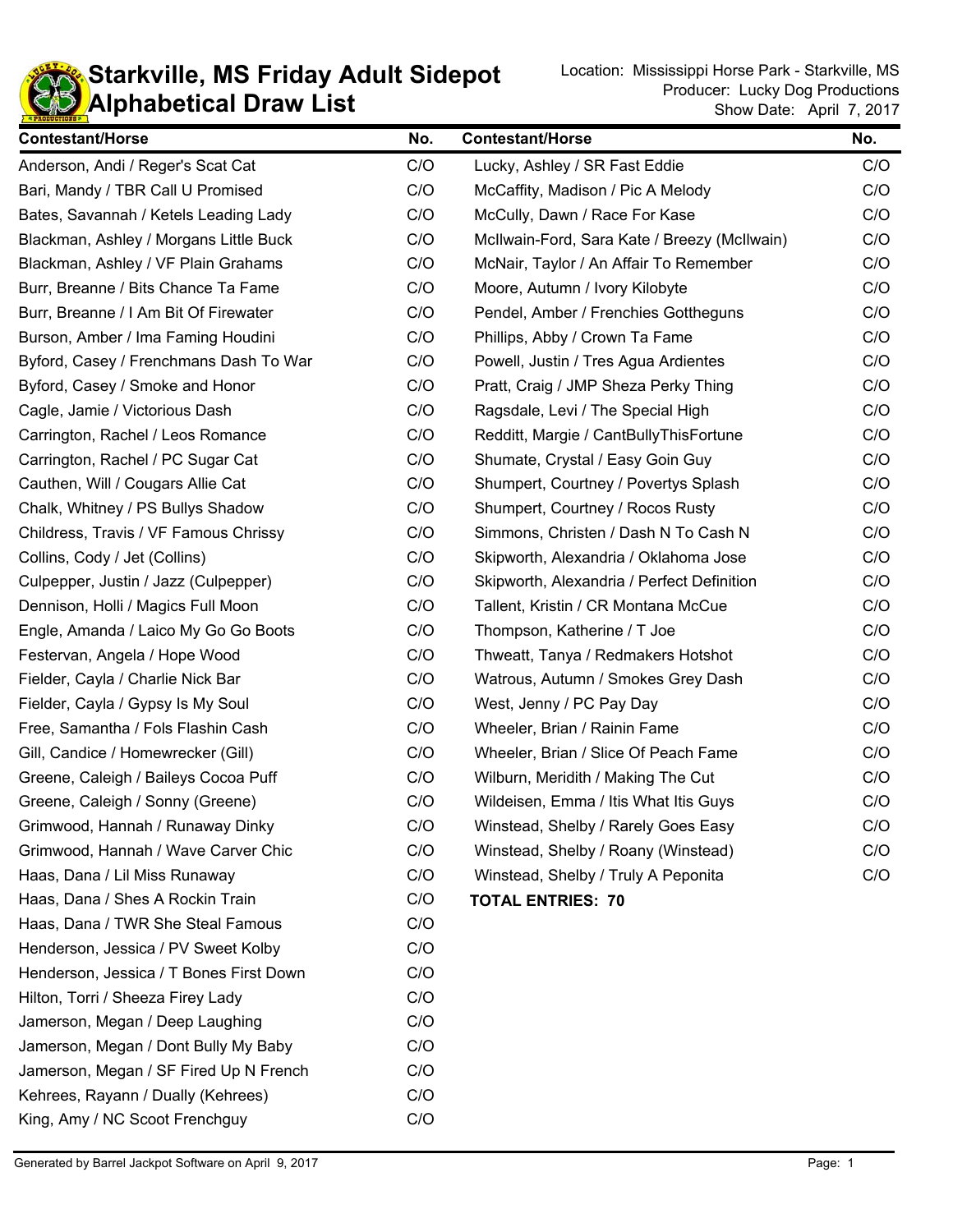

**KD** Alphabetical Draw List **Starkville, MS Friday Derby Sidepot** Location: Mississippi Horse Park - Starkville, MS Location: Location: Mississippi Horse Park - Starkville, MS

| <b>Contestant/Horse</b>              | No. | <b>Contestant/Horse</b> | No. |
|--------------------------------------|-----|-------------------------|-----|
| Bari, Mandy / TBR Call U Promised    | C/O |                         |     |
| Cagle, Jamie / Victorious Dash       | C/O |                         |     |
| Elliott, Rylee / Forget U French Guy | C/O |                         |     |
| Henderson, Jessica / PV Sweet Kolby  | C/O |                         |     |
| Matthews, Kim / Feelinthe Firewater  | C/O |                         |     |
| Matthews, Kim / Heavenly Firewater   | C/O |                         |     |
| Ratchford, Myle / Rico Suave Hayday  | C/O |                         |     |
| Reece, Diane / JRF Jezzebell Judy    | C/O |                         |     |
| Reece, Donnie / Guys Streakin Six    | C/O |                         |     |
| Sullivan, JR / Flirty Dirty Dinero   | C/O |                         |     |
| Taylor, Carly / Diva Dinero          | C/O |                         |     |
| Wheeler, Brian / Slice Of Peach Fame | C/O |                         |     |
| Wildeisen, Emma / Woman At The Bar   | C/O |                         |     |
| TOTAL ENTRIES: 13                    |     |                         |     |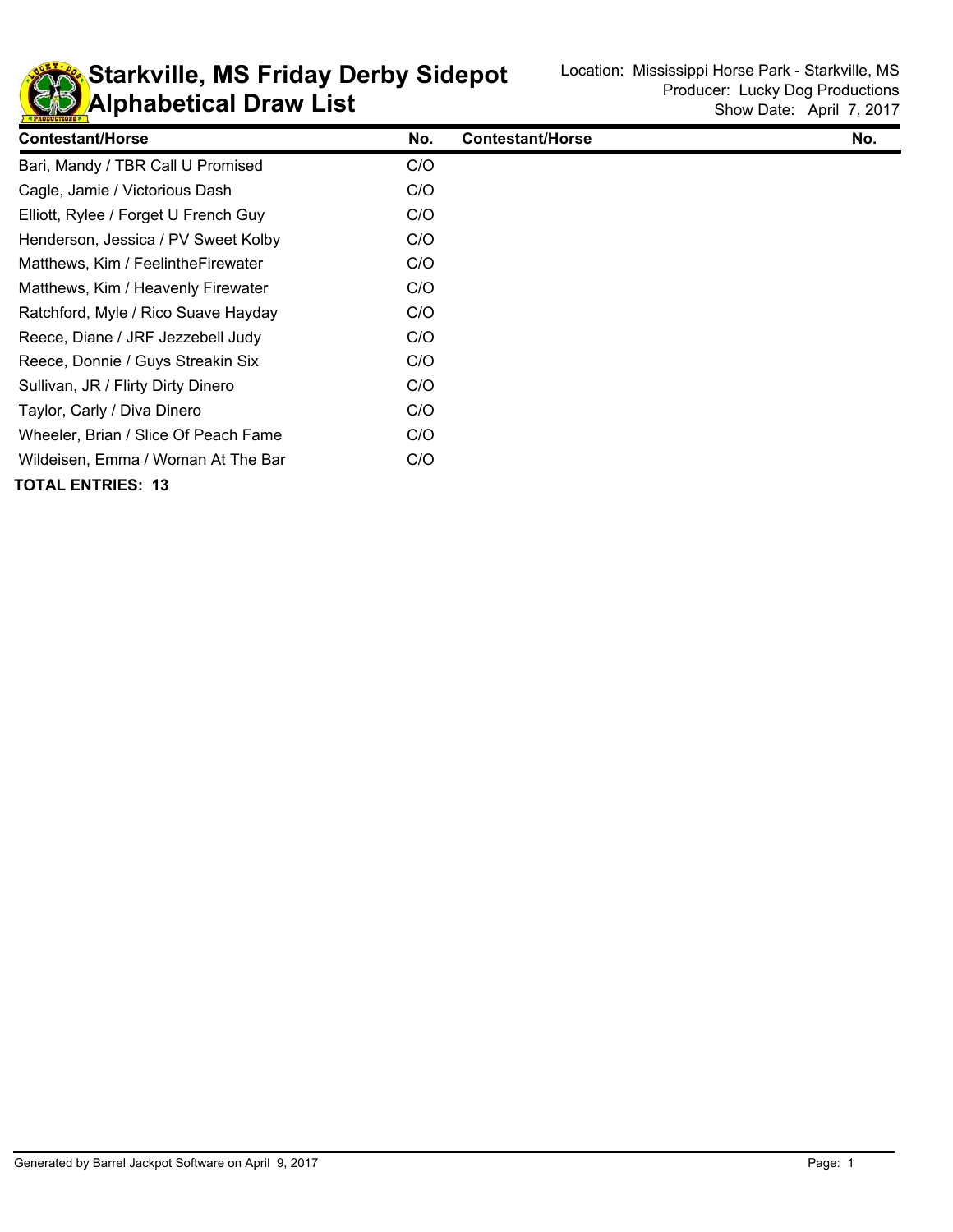

**KD** Alphabetical Draw List **Starkville, MS Friday Futurity Sidepot** Location: Mississippi Horse Park - Starkville, MS **Starkville, MS** 

| <b>Contestant/Horse</b>                | No. | <b>Contestant/Horse</b> | No. |
|----------------------------------------|-----|-------------------------|-----|
| Barrom, Daylee / Best Spent Money      | C/O |                         |     |
| Elliott, Rylee / Super De Shine        | C/O |                         |     |
| Festervan, Angela / Hope Wood          | C/O |                         |     |
| Matthews, Taycie / Penny For UR Flit   | C/O |                         |     |
| Powell, Justin / Tres Agua Ardientes   | C/O |                         |     |
| Powell, Kaitlen / Tensas Toddy         | C/O |                         |     |
| Redditt, Margie / CantBullyThisFortune | C/O |                         |     |
| Reece, Donnie / Tic Tech               | C/O |                         |     |
| Sullivan, JR / Whos Your Guy           | C/O |                         |     |
| Taylor, Carly / Bogies Triple Threat   | C/O |                         |     |
| Watkins, Cary / Super Tech             | C/O |                         |     |
| West, Sharon / Ima Dashin Bye          | C/O |                         |     |
| Wilson, Jessica / Christmas Gold       | C/O |                         |     |
| Wilson, Jessica / Kitty Hawks Candy    | C/O |                         |     |
| <b>TOTAL ENTRIES: 14</b>               |     |                         |     |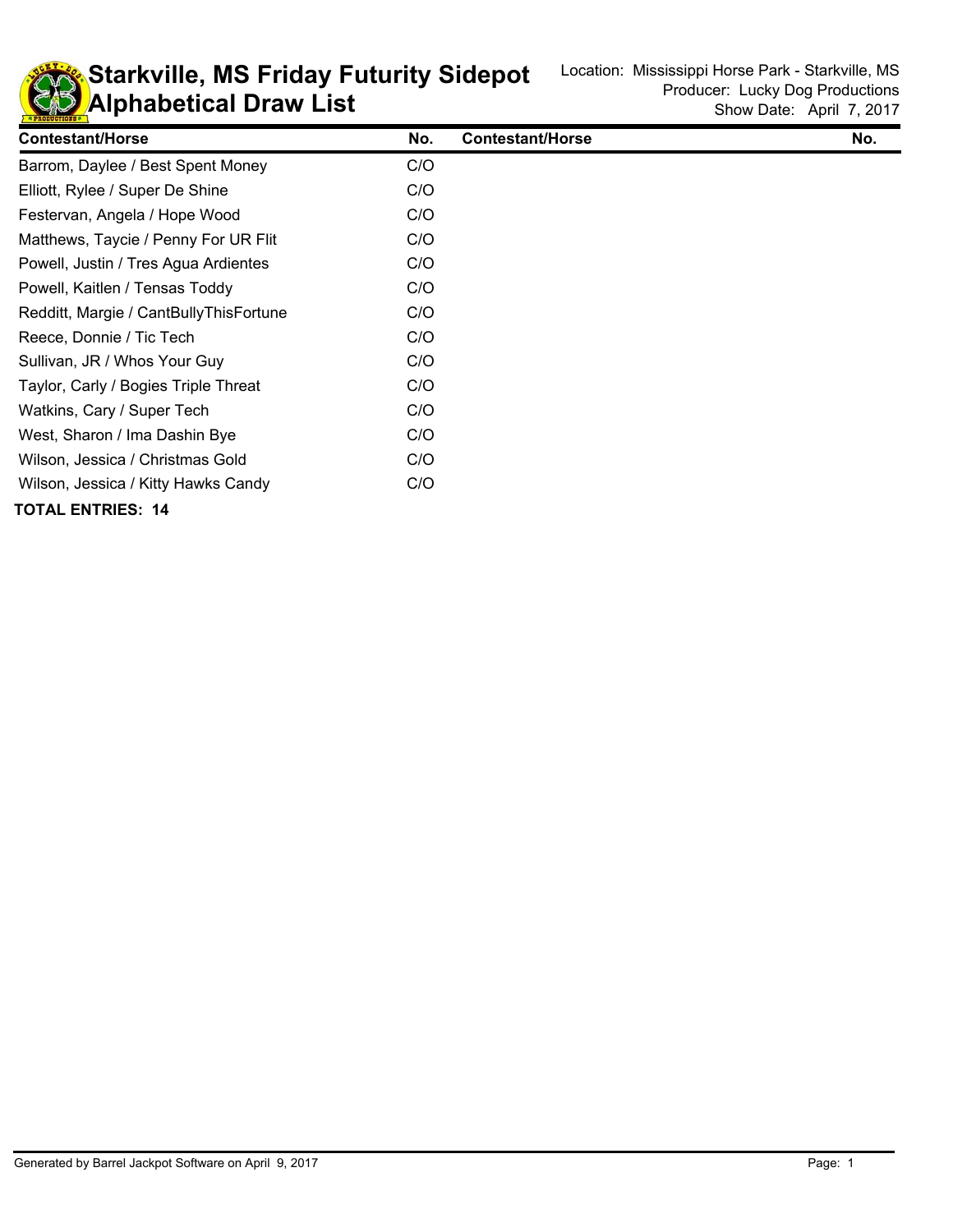

**Starkville, MS Friday Open** Location: Mississippi Horse Park - Starkville, MS **Contains And Accept Accept Accept** Show Date: April 7, 2017 Producer: Lucky Dog Productions

| <b>Contestant/Horse</b>                | No. | <b>Contestant/Horse</b>                     | No. |
|----------------------------------------|-----|---------------------------------------------|-----|
| Allen, Monica / Lota Aces To Play      | 204 | Cagle, Jamie / Victorious Dash              | 238 |
| Allen, Monica / Playboy Sunset         | 261 | Cagle, Jimmy / Dash D Hefa                  | 284 |
| Anderson, Andi / APH Fiery Breeze      | 282 | Cagle, Jimmy / Figure Im Special            | 248 |
| Anderson, Andi / Reger's Scat Cat      | 125 | Cagle, Jimmy / Togies Red Cat               | 197 |
| Ayers, Kenny / Hes All This            | 117 | Cantrell, Lauren / Dan (Cantrell)           | 219 |
| Ayers, Peggy / Cocomotion Sugarbaby    | 57  | Cantrell, Lauren / Peps Leo Bar             | 157 |
| Bari, Mandy / TBR Call U Promised      | 143 | Carney, Jodi / Sheza Caroline               | 159 |
| Barnes, Carla / My Girl Spirit         | 255 | Carrington, Rachel / Leos Romance           | 173 |
| Barrom, Daylee / Best Spent Money      | 194 | Carrington, Rachel / PC Sugar Cat           | 124 |
| Barrom, Daylee / Steele's City Feet    | 141 | Carter, Chloe / Boots (Carter)              | 179 |
| Barrom, Daylee / Two Socks             | 275 | Carter, Chloe / Dash N Stitch               | 232 |
| Bates, Savannah / Ketels Leading Lady  | 16  | Cauthen, Will / Cougars Allie Cat           | 48  |
| Bearden, Laci / Rocking Jake Frost     | 254 | Cavenaugh, Donna / Streakinlikeajewel       | 35  |
| Bearden, Laci / Zeros Red D Man        | 296 | Chalk, Whitney / PS Bullys Shadow           | 3   |
| Blackman, Ashley / Morgans Little Buck | 134 | Chalk, Whitney / PS Itchis Blue Shadow      | 85  |
| Blackman, Ashley / VF Plain Grahams    | 41  | Childress, Clint / MS Plenty Try            | 44  |
| Blackman, Karen / Iris Moonshine       | 43  | Childress, Travis / Chancey (Childress)     | 229 |
| Blackman, Karen / Nu Bee Rewards       | 98  | Childress, Travis / VF Famous Chrissy       | 278 |
| Blalock, Andy / Heza Triple Rock       | 291 | Cole, Christina / Bully's Choice            | 187 |
| Blalock, Andy / JL Smokin Cat          | 245 | Cole, Leslie / Cloverleaf Dash              | 27  |
| Brashier, Jessica / Wonders Pistol     | 250 | Collins, Cody / Jet (Collins)               | 126 |
| Brooks, Amanda / Twiggy Little Lena    | 288 | Corbett, Alyssa / Heidi (Corbett)           | 272 |
| Brooks, Lee Ann / Thedoctorsatthebar   | 235 | Cremeen, Lorie / Fight Ya For It            | 127 |
| Brooks, Lee Ann / Tofast Ta View       | 186 | Crenshaw, Dana / Heydays Starbuck           | 247 |
| Brown, Hallie / Fire Princess          | 161 | Crenshaw, Dana / Six Moon Shadow            | 189 |
| Brown, Tammy / Blue Frost              | 71  | Culpepper, Justin / Jazz (Culpepper)        | 50  |
| Brown, Tammy / Featured Request        | 14  | Cupp, Debbie / Streak Of Hope               | 168 |
| Brunson, Cassie / Bo (Brunson)         | 21  | Dacus, Laura / Dillon The Frenchman         | 30  |
| Bullock, Emilyn / Ghost (Bullock)      | 205 | Daughhetee, Eva Marie / Frenchmans Bar Girl | 151 |
| Bullock, Emilyn / Mustang Sally        | 256 | Daughhetee, Eva Marie / Smooch (Daughhetee) | 209 |
| Burr, Breanne / Bits Chance Ta Fame    | 270 | Davis, Addie / Bully Wear N Velvet          | 192 |
| Burr, Breanne / I Am Bit Of Firewater  | 309 | Davis, Barbara / Bling (Davis)              | 4   |
| Burson, Amber / Ima Faming Houdini     | 133 | Davis, Barbara / Sashay To High Fame        | 121 |
| Butler, Tim / Stings Zippo             | 19  | Davis, Tara / JJJ Roxie Heyday              | 217 |
| Butler, Tim / Twinkle Toes Rocket      | 81  | Davis, Tara / Tiny Sugar Charm              | 154 |
| Byassee, Jeff / AnotherShotofScotch    | 259 | Dennison, Holli / Magics Full Moon          | 297 |
| Byassee, Jeff / Undniably Honorable    | 301 | Drewery, Debbie / Nedras Cash               | 182 |
| Byford, Casey / Frenchmans Dash To War | 271 | Eaves, Quay / BR Invest N Chrisma           | 298 |
| Byford, Casey / Smoke and Honor        | 228 | Eaves, Quay / Bugs In Moonlite              | 249 |
| Byford, Lisa / Peppys Lovin RubyP      | 262 | Eaves, Quay / Ronas Corona Girl             | 312 |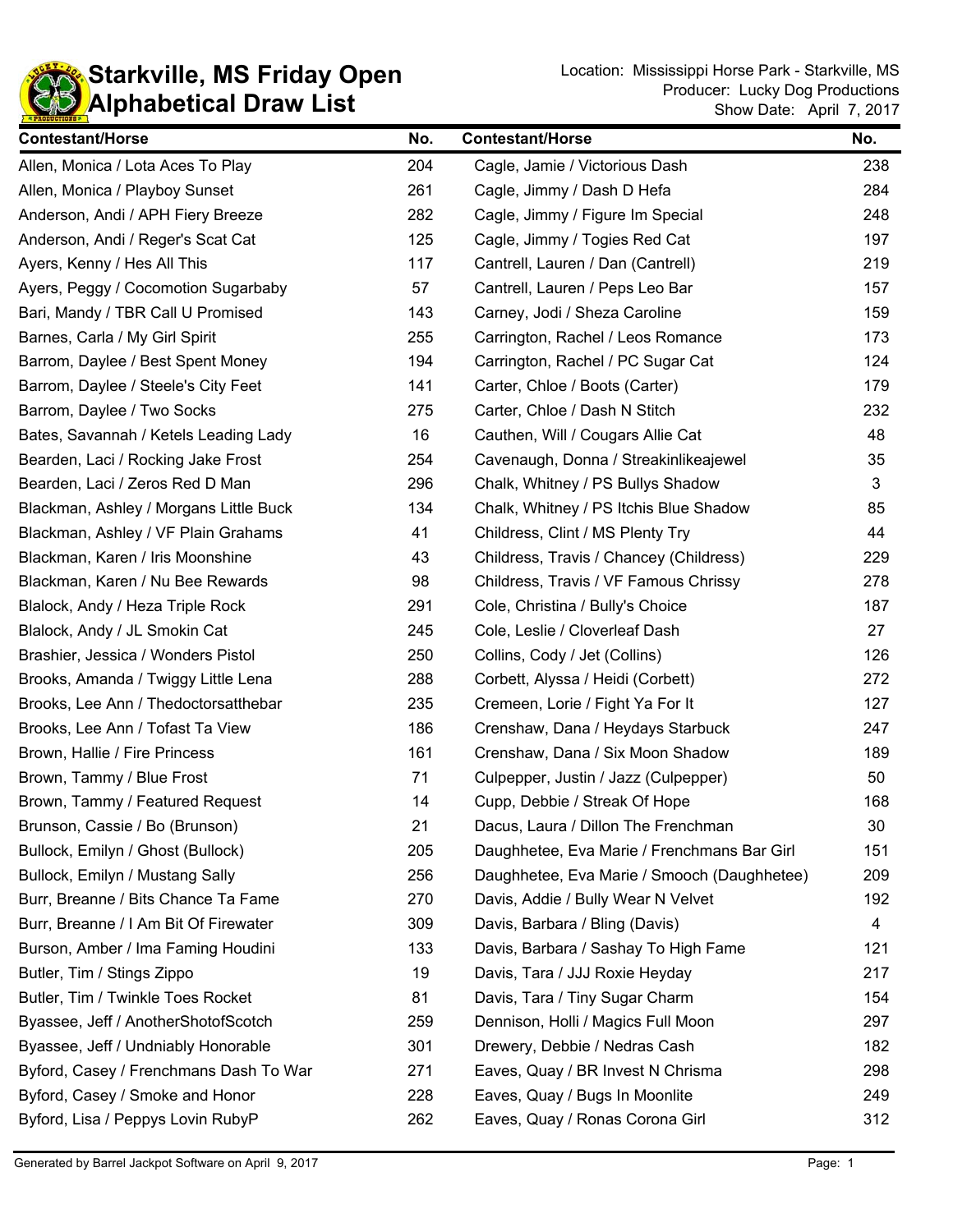

| <b>Contestant/Horse</b>                  | No. | <b>Contestant/Horse</b>                   | No.            |
|------------------------------------------|-----|-------------------------------------------|----------------|
| Edwards, Riley / Helen (Edwards)         | 38  | Griffin, Leah / Dixie Land Delight        | 72             |
| Edwards, Riley / Ringo (Edwards)         | 92  | Grimwood, Hannah / Runaway Dinky          | 132            |
| Elliott, Rylee / Forget U French Guy     | 293 | Grimwood, Hannah / Wave Carver Chic       | 15             |
| Elliott, Rylee / Super De Shine          | 241 | Haas, Dana / Lil Miss Runaway             | 240            |
| Emery, Jennifer / Miss Buttercup Bugs    | 107 | Haas, Dana / Shes A Rockin Train          | 123            |
| Engle, Amanda / Laico My Go Go Boots     | 120 | Haas, Dana / TWR She Steal Famous         | 177            |
| Fessler, Carrie / Miss Perfect Driver    | 12  | Haley, LeAnne / RSL Hard At Play          | 153            |
| Festervan, Angela / Hope Wood            | 234 | Haley, Wesley / BR Shesa Dashin Lena      | 62             |
| Fielder, Cayla / Charlie Nick Bar        | 223 | Hefley, Hannah / Perks Panita             | 220            |
| Fielder, Cayla / Gypsy Is My Soul        | 113 | Henderson, Jessica / PV Sweet Kolby       | 308            |
| Flowers, Laura / Tink (Flowers)          | 239 | Henderson, Jessica / T Bones First Down   | 276            |
| Fowler, Rhonda / FlitGhost               | 68  | Herron, Karlie / Arturo Deamante          | 23             |
| Fowler, Rhonda / Sailor's Doc Gunner     | 11  | Herron, Karlie / Blonde Headed Larry      | 199            |
| Free, Samantha / Fols Flashin Cash       | 137 | Herron, Karlie / LM Cowgirl Cash          | 89             |
| Gann, Kaitlin / Play-Boy (Gann)          | 178 | Herron, Karlie / Shootn To The Moon       | 142            |
| Gann, Kaitlin / Rosies Last Guy          | 221 | Hessling, Brooke / Highway Sixty Four     | 139            |
| Gann, Kaitlin / Smokem All Sunfrost      | 280 | Hicks, Beth Ann / Lady (Hicks)            | 233            |
| Gann, Maggie / Goose (Gann)              | 201 | Hilton, Torri / Sheeza Firey Lady         | $\overline{7}$ |
| Gardiner, Larkin / Lillys Painted Spurs  | 263 | Hinds, Mitzi / Doc (Hinds)                | 39             |
| Gass, Mackenzie / Speedy Driftin Cash    | 294 | Holloday, Melanie / Annas Saving Grace    | 283            |
| Gates, Barbara / Docs China Peppy        | 101 | Honerkamp, Yvonne / Jess My T             | 6              |
| Gentry, Katie / Fletch It Mo Flo         | 104 | Jackson, Lori / Reds Special Bully        | 29             |
| George, Christopher / Miss Jet Eyed Five | 305 | Jamerson, Megan / Deep Laughing           | 170            |
| German, Meadow / HF Scootin For Cash     | 61  | Jamerson, Megan / Dont Bully My Baby      | 31             |
| German, Meadow / ImaFasterDebonair       | 118 | Jamerson, Megan / SF Fired Up N French    | 86             |
| German, Meadow / The Flying Filly        | 5   | Jenkins, Fonda / Zanes Zaphire            | 22             |
| Gerrard, Tammy / Quick Delta Disco       | 79  | Jenkins, Margaret / Blackout In Vegas     | 144            |
| Gilder, Bailey / Ima Honor E Flit        | 146 | Johnson, Mary Helen / Bookin Win          | 53             |
| Gilder, Dusty / N Heavenly Fashion       | 76  | Jones, Adriana / Ask Aggie                | 8              |
| Gill, Candice / Homewrecker (Gill)       | 285 | Jones, Adriana / Nonstop Rhythm           | 88             |
| Gillespie, Taylor / Dun A Badger         | 258 | Jones, Sheri / StealinAllTheChicks        | 102            |
| Gillespie, Taylor / Muirs Little Lynn    | 207 | Kehrees, Rayann / Dually (Kehrees)        | 251            |
| Graham, Caroline / Trixie (Graham)       | 300 | Kell, Kim / Flirty French Native          | 218            |
| Graham, Kaleigh / Downtown Kidd          | 149 | Keyes, Karley / Special Honor RE          | 36             |
| Graham, Kaleigh / U R A Memory           | 290 | King, Amy / NC Scoot Frenchguy            | 106            |
| Gray, Alex / Prontos Bit Of Flit         | 295 | King, Mary Chandler / Bay Reyes A Bubblin | 160            |
| Gray, Preston / BC Dry Docs Hickory      | 274 | King, Natalie / Jazzy Chick Olena         | 73             |
| Gray, Preston / PRG Frost My Fancy       | 311 | Klenk, Charlie / Toros Gifted Tiny        | 162            |
| Greene, Caleigh / Baileys Cocoa Puff     | 20  | Loftin, Jane / Diamond Dancer             | 119            |
| Greene, Caleigh / Sonny (Greene)         | 87  | Loftin, Jane / Zippo Mischief             | 67             |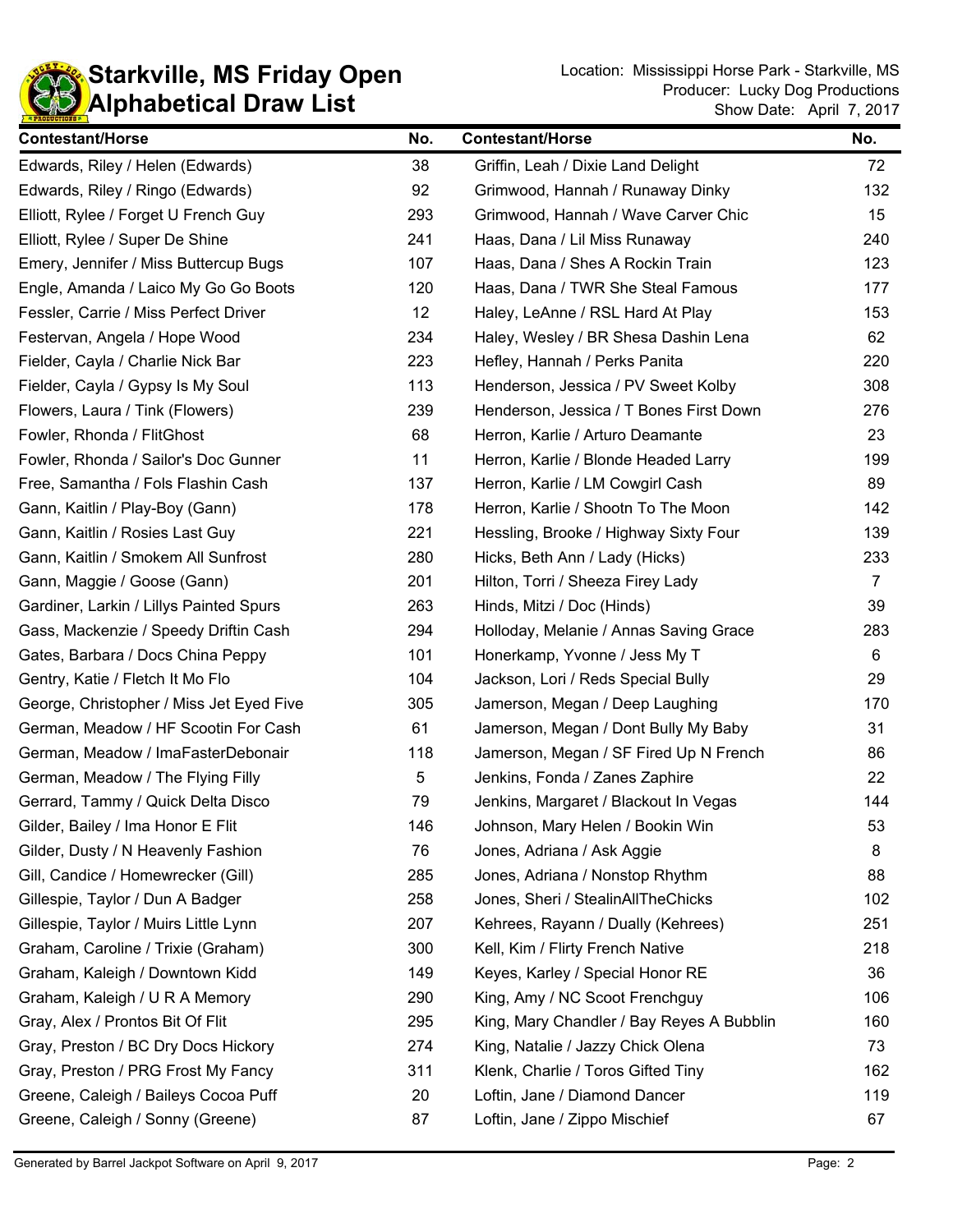

**Starkville, MS Friday Open** Location: Mississippi Horse Park - Starkville, MS **Contains And Accept Accept Accept** Show Date: April 7, 2017 Producer: Lucky Dog Productions

| <b>Contestant/Horse</b>                      | No. | <b>Contestant/Horse</b>                   | No.            |
|----------------------------------------------|-----|-------------------------------------------|----------------|
| Lowry, Theresa / Western Hero                | 95  | Pevey, Lisa / Jaces Midnight Star         | 42             |
| Lucky, Ashley / SR Fast Eddie                | 83  | Phillips, Abby / Crown Ta Fame            | 122            |
| Lynn, Stephanie / Cals Little Star           | 225 | Phillips, Abby / I Like To Rocket         | 230            |
| Lynn, Stephanie / Stylin Lil Pepto           | 108 | Phillips, Lindsey / Blaze (Phillips)      | 302            |
| Lynn, Stephanie / Trace Me A Doc             | 163 | Phillips-Treat, Ryder / Janies Skipin Leo | 26             |
| Martin, Mary Grayson / Four Alarm Tootie     | 212 | Potashnick, Carrie / Perks In The House   | 196            |
| Martin, Mary Grayson / King Royal Jazamau    | 165 | Potashnick, Carrie / Ritas Gone           | 147            |
| Martin, Mary Grayson / Moon Stitches         | 268 | Powell, Bailey / Olena Skip Zip           | 110            |
| Martin, Raelynn / JLS Rakin an Takin         | 260 | Powell, Justin / Tres Agua Ardientes      | 252            |
| Martin, Raelynn / Mr Royal Cctus Bar         | 306 | Powell, Kaitlen / Tensas Toddy            | 243            |
| Matthews, Jaylie / A Lil Drop Of Candy       | 203 | Pratt, Craig / JMP Sheza Perky Thing      | 287            |
| Matthews, Jaylie / Streakin Perks Fool       | 112 | Ragsdale, Levi / The Special High         | 69             |
| Matthews, Kim / FeelintheFirewater           | 214 | Rains, Caitlyn / Bargain Town             | 136            |
| Matthews, Kim / Heavenly Firewater           | 116 | Rains, Caitlyn / Joshs Doc A Lot          | 84             |
| Matthews, Taycie / Double Fast Cruizin       | 222 | Ramage, Jennine / Ole Mans Decker Jet     | 51             |
| Matthews, Taycie / Penny For UR Flit         | 138 | Ratchford, Myle / Rico Suave Hayday       | 58             |
| McCaffity, Madison / Pic A Melody            | 206 | Redditt, Joey / Boleos Tiny Guy           | 46             |
| McCully, Dawn / Race For Kase                | 55  | Redditt, Margie / CantBullyThisFortune    | 45             |
| McIlwain-Ford, Sara Kate / Breezy (McIlwain) | 313 | Redwine, Shelly / Smart Lena Dancer       | 167            |
| McNair, Taylor / An Affair To Remember       | 195 | Reece, Diane / JRF Jezzebell Judy         | 63             |
| Menz, Angie / Crimsons Last Chance           | 176 | Reece, Donnie / Guys Streakin Six         | 10             |
| Menz, Angie / KN Fabulous Me                 | 75  | Reece, Donnie / RSR Miss Frenchman        | 78             |
| Mitchell, Nikki / Corona (Mitchell)          | 32  | Reece, Donnie / Tic Tech                  | 17             |
| Mixson, Alyssa / Jackpot High Boss           | 155 | Register, TyLynn / Firewaters Bad Boy     | 279            |
| Monsour, Krissy / Pie or Toast               | 184 | Register, TyLynn / Willow (Register)      | 304            |
| Moore, Autumn / Ivory Kilobyte               | 100 | Roark, Abbi / Duncan (Roark)              | 24             |
| Moore, Karen / Playboy Jet On Deck           | 66  | Sandy, Jeanie / Sam (Sandy)               | 148            |
| Moore, Raimee Jo / Hooked On Native          | 236 | Saucier, Valerie / Mekkos Ole Man         | 99             |
| Moore, Raimee Jo / Tule Roan Olena           | 175 | Saucier, Valerie / Six Streakin Bugs      | 47             |
| Nabors, Joy / Freckles Frosty Spark          | 210 | Saulsbury, Mandy / Jets Twisted Hope      | 213            |
| Nabors, Misty / Codys Bar King               | 227 | Shanks, Niki / JM Nikis Tiny Fathom       | 28             |
| Nale, Pamela / Comanches Koshare             | 54  | Shannon, Mary / Big Like Flyin            | 156            |
| Nesser, Melanie / Joe (Nesser)               | 190 | Shannon, Mary / Bogies French Lover       | 56             |
| Nesser, Melanie / Poco Cutter Lily           | 292 | Shannon, Mary / Quick Charge It           | 9              |
| Osborne, Janelle / Cougars Dash N Style      | 74  | Shelton, Madison / Dash Ta Fletch         | 266            |
| Osborne, Janelle / Snowbound Sadie           | 13  | Shelton, Madison / Zanes Zeke             | 215            |
| Owens, Brookelyn / Shes A Dark Secret        | 242 | Shofner, Addison / Sugar Cubed            | $\overline{2}$ |
| Owens, Brookelyn / This Blondes Loaded       | 267 | Short, Pam / NC French Franny             | 103            |
| Oxner, Jan / Louisiana Majesty               | 131 | Shumate, Crystal / Easy Goin Guy          | 286            |
| Pendel, Amber / Frenchies Gottheguns         | 64  | Shumate, Crystal / Fortunate Frenchgirl   | 244            |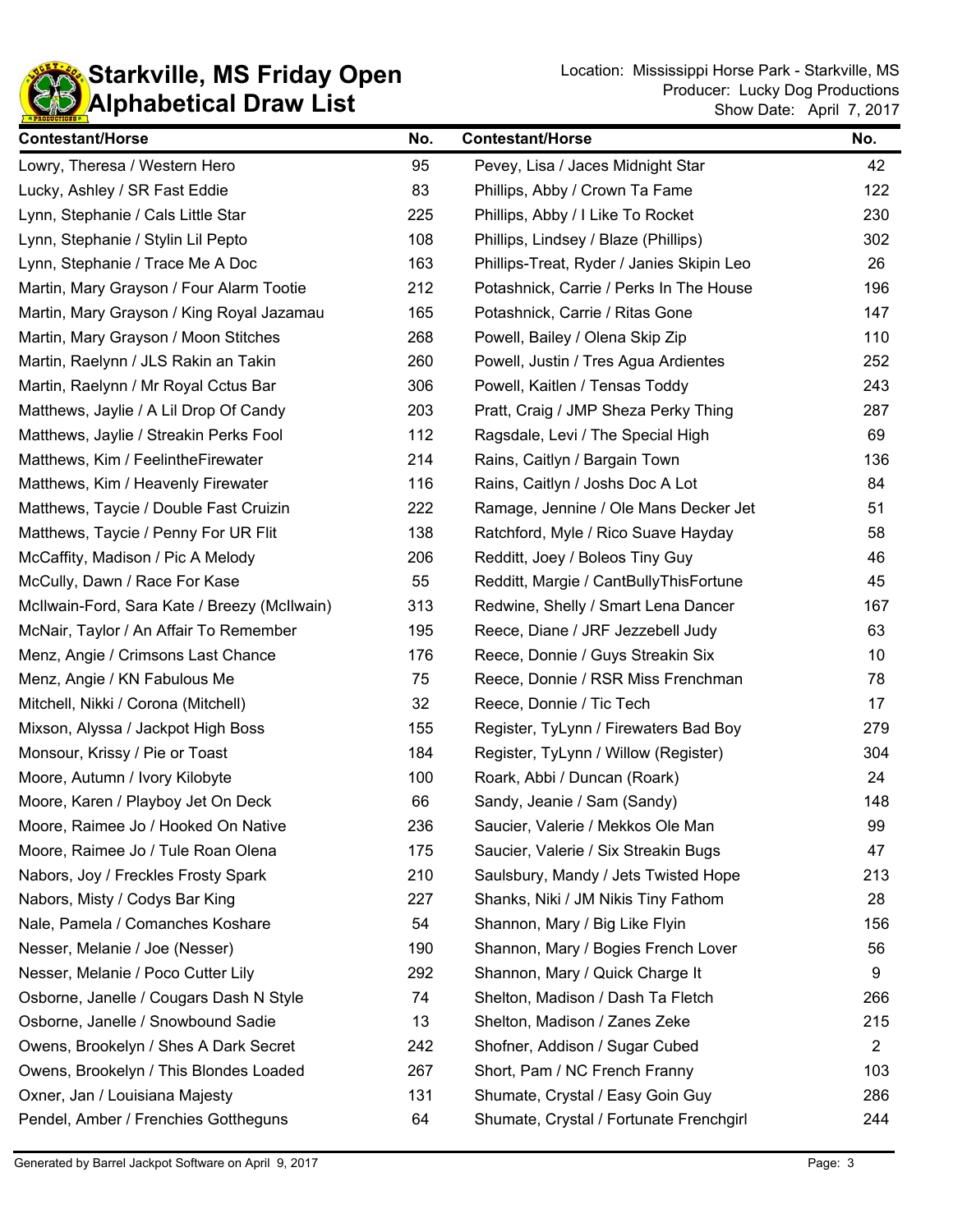

| <b>Contestant/Horse</b>                    | No. | <b>Contestant/Horse</b>                    | No. |
|--------------------------------------------|-----|--------------------------------------------|-----|
| Shumpert, Courtney / Povertys Splash       | 211 | Thornton, Tricia / BR Docs Honey           | 33  |
| Shumpert, Courtney / Rocos Rusty           | 158 | Thweatt, Tanya / Redmakers Hotshot         | 40  |
| Shumpert, Savannah / Festus and Fast       | 164 | Toll, Cindy / Goodnessake                  | 1   |
| Shumpert, Savannah / Return To Fame        | 216 | Toll, Cindy / Sheza Casanova Special       | 49  |
| Simmons, Christen / Dash N To Cash N       | 70  | Toll, Mike / Sheza Shoot Special           | 93  |
| Skipworth, Alexandria / Oklahoma Jose      | 265 | Tucker, Russell / Three King Chicks        | 80  |
| Skipworth, Alexandria / Perfect Definition | 307 | Tucker, Sidney / Duel Intentions           | 37  |
| Smith, Cindy / Jules French Downy          | 109 | Tucker, Sidney / SE CostaBluValentine      | 94  |
| Smith, Hannah / Champagne Rosie            | 224 | Tucker, Vickie / Rarebars Sunny Sky        | 111 |
| Smith, Helen / Revved Up Lil Jesse         | 129 | Underhill, Amanda / Peytons Sparkle Bug    | 169 |
| Smith, Keith / Smoke N Cool Playboy        | 181 | Watkins, Cary / Super Tech                 | 208 |
| Smith, MaggieRae / Chicks Mini Pearl       | 253 | Watrous, Autumn / Smokes Grey Dash         | 82  |
| Smith, MaggieRae / Gay Flash Bars          | 299 | Wells, Stephanie / Romance in Socks        | 65  |
| Smith, Michael / Golden Bag Of Tricks      | 185 | West, Jenny / PC Pay Day                   | 289 |
| Smith, Savannah D. / Hollys Lil Scoot      | 25  | West, Sharon / Ima Dashin Bye              | 277 |
| Sneed, Allison / Jesses Troy Girl          | 166 | West, Sharon / Trip (West)                 | 310 |
| Sneed, Allison / Moons American Jet        | 115 | Wheeler, Brian / Rainin Fame               | 264 |
| Stafford, Cheyenne / A Final Salute        | 237 | Wheeler, Brian / SBW Peach Margarita       | 303 |
| Stafford, Tara / Nonstop Perks             | 180 | Wheeler, Brian / Slice Of Peach Fame       | 202 |
| Stewart, Linda Gail / Compromises The Ruff | 226 | Wheeler, Stephanie / As Good As Peach Gets | 172 |
| Stewart, Linda Gail / Eye Took A Jet       | 114 | White, Sierra / Flash (White)              | 140 |
| Stewart, Linda Gail / Vera Eye             | 174 | Wilburn, Kaleigh / RBO Id Be Surprised     | 135 |
| Sullivan, Elle / Chargen Ta Fame           | 130 | Wilburn, Meridith / Making The Cut         | 128 |
| Sullivan, Elle / Gold Mastercard           | 77  | Wildeisen, Emma / Itis What Itis Guys      | 34  |
| Sullivan, Elle / Indefeasible BJ           | 18  | Wildeisen, Emma / Woman At The Bar         | 91  |
| Sullivan, Elle / Sunfrost Scooter          | 183 | Willcutt, Macy / Heza Native Star          | 152 |
| Sullivan, JR / Dancing Firewater           | 96  | Williams, Hope / Mel (Williams)            | 269 |
| Sullivan, JR / Flirty Dirty Dinero         | 191 | Wilson, Jessica / Christmas Gold           | 171 |
| Sullivan, JR / Flitten To Fame             | 231 | Wilson, Jessica / Kitty Hawks Candy        | 59  |
| Sullivan, JR / Reds Peppy Frost            | 273 | Winstead, Shelby / Rarely Goes Easy        | 198 |
| Sullivan, JR / Whos Your Guy               | 150 | Winstead, Shelby / Roany (Winstead)        | 281 |
| Surman, Sherri / Goose (Surman)            | 60  | Winstead, Shelby / Truly A Peponita        | 105 |
| Swiderski, Molli / VF Blonde N Famous      | 52  | Woeste, Brooke / Crews N to Win            | 188 |
| Tallent, Kristin / CR Montana McCue        | 193 | <b>TOTAL ENTRIES: 313</b>                  |     |
| Taylor, Carly / BlueBlazin Hot Fling       | 200 |                                            |     |
| Taylor, Carly / Bogies Triple Threat       | 145 |                                            |     |
| Taylor, Carly / Dawns Payday               | 97  |                                            |     |
| Taylor, Carly / Diva Dinero                | 246 |                                            |     |
| Thomas, Blaise / Zorro (Thomas)            | 90  |                                            |     |

Thompson, Katherine / T Joe 257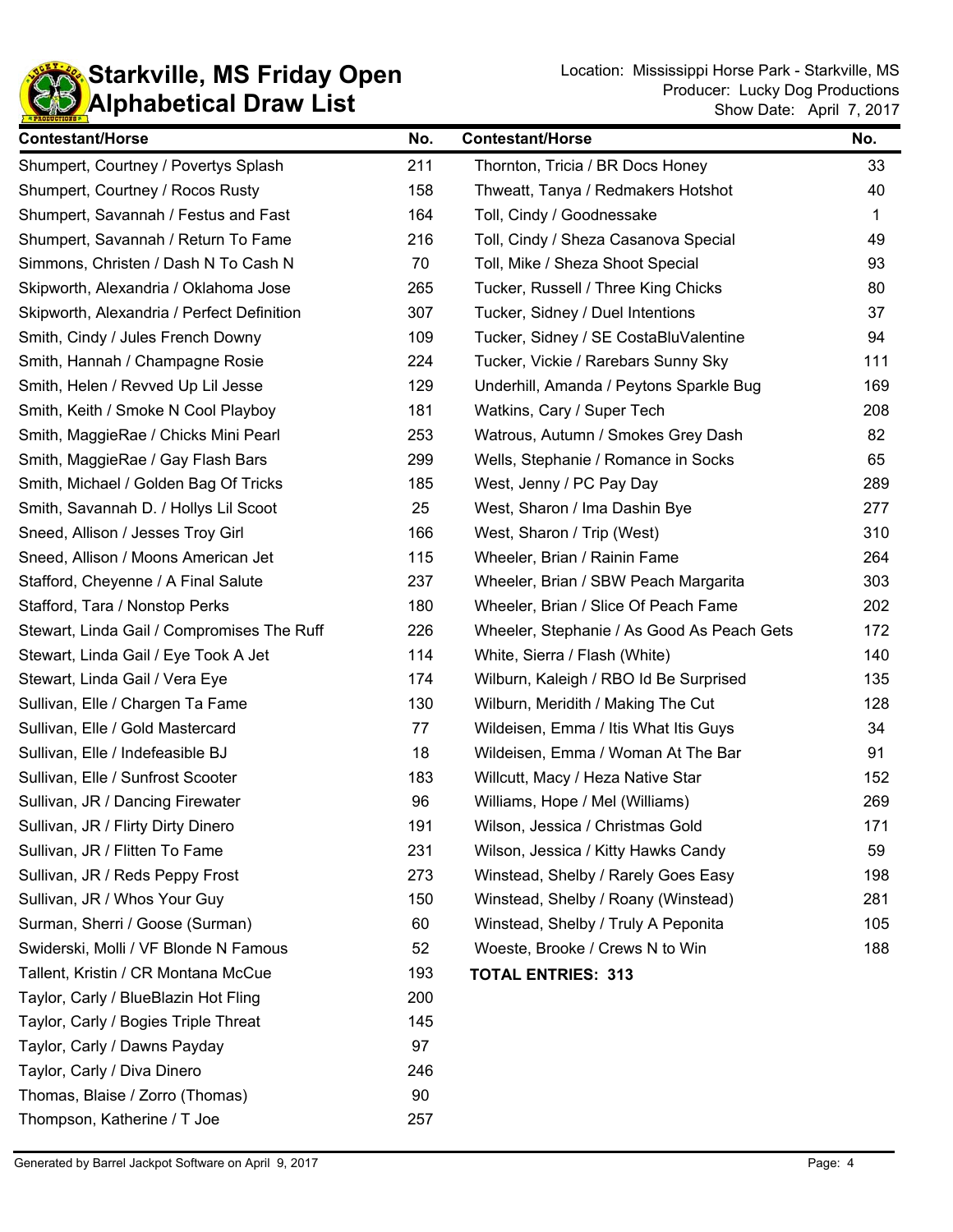

## **KD** Alphabetical Draw List **Starkville, MS Friday Senior Sidepot** Location: Mississippi Horse Park - Starkville, MS **Starkville, MS**

| <b>Contestant/Horse</b>               | No. | <b>Contestant/Horse</b>                    | No. |
|---------------------------------------|-----|--------------------------------------------|-----|
| Allen, Monica / Lota Aces To Play     | C/O | Stewart, Linda Gail / Compromises The Ruff | C/O |
| Allen, Monica / Playboy Sunset        | C/O | Stewart, Linda Gail / Eye Took A Jet       | C/O |
| Ayers, Kenny / Hes All This           | C/O | Stewart, Linda Gail / Vera Eye             | C/O |
| Ayers, Peggy / Cocomotion Sugarbaby   | C/O | Swiderski, Molli / VF Blonde N Famous      | C/O |
| Barnes, Carla / My Girl Spirit        | C/O | Toll, Cindy / Goodnessake                  | C/O |
| Blackman, Karen / Iris Moonshine      | C/O | Toll, Cindy / Sheza Casanova Special       | C/O |
| Blackman, Karen / Nu Bee Rewards      | C/O | Tucker, Russell / Three King Chicks        | C/O |
| Brooks, Lee Ann / Thedoctorsatthebar  | C/O | Tucker, Vickie / Rarebars Sunny Sky        | C/O |
| Brooks, Lee Ann / Tofast Ta View      | C/O | West, Sharon / Ima Dashin Bye              | C/O |
| Brown, Tammy / Blue Frost             | C/O | West, Sharon / Trip (West)                 | C/O |
| Brown, Tammy / Featured Request       | C/O | Wheeler, Stephanie / As Good As Peach Gets | C/O |
| Byford, Lisa / Peppys Lovin RubyP     | C/O | <b>TOTAL ENTRIES: 51</b>                   |     |
| Cagle, Jimmy / Dash D Hefa            | C/O |                                            |     |
| Cagle, Jimmy / Figure Im Special      | C/O |                                            |     |
| Carney, Jodi / Sheza Caroline         | C/O |                                            |     |
| Cremeen, Lorie / Fight Ya For It      | C/O |                                            |     |
| Crenshaw, Dana / Heydays Starbuck     | C/O |                                            |     |
| Crenshaw, Dana / Six Moon Shadow      | C/O |                                            |     |
| Drewery, Debbie / Nedras Cash         | C/O |                                            |     |
| Gates, Barbara / Docs China Peppy     | C/O |                                            |     |
| Gerrard, Tammy / Quick Delta Disco    | C/O |                                            |     |
| Jackson, Lori / Reds Special Bully    | C/O |                                            |     |
| Jenkins, Margaret / Blackout In Vegas | C/O |                                            |     |
| Johnson, Mary Helen / Bookin Win      | C/O |                                            |     |
| Jones, Sheri / StealinAllTheChicks    | C/O |                                            |     |
| Loftin, Jane / Diamond Dancer         | C/O |                                            |     |
| Loftin, Jane / Zippo Mischief         | C/O |                                            |     |
| Lynn, Stephanie / Cals Little Star    | C/O |                                            |     |
| Lynn, Stephanie / Stylin Lil Pepto    | C/O |                                            |     |
| Lynn, Stephanie / Trace Me A Doc      | C/O |                                            |     |
| Matthews, Kim / FeelintheFirewater    | C/O |                                            |     |
| Matthews, Kim / Heavenly Firewater    | C/O |                                            |     |
| Moore, Karen / Playboy Jet On Deck    | C/O |                                            |     |
| Nale, Pamela / Comanches Koshare      | C/O |                                            |     |
| Osborne, Janelle / Snowbound Sadie    | C/O |                                            |     |
| Ramage, Jennine / Ole Mans Decker Jet | C/O |                                            |     |
| Redwine, Shelly / Smart Lena Dancer   | C/O |                                            |     |
| Sandy, Jeanie / Sam (Sandy)           | C/O |                                            |     |
| Smith, Cindy / Jules French Downy     | C/O |                                            |     |
| Smith, Helen / Revved Up Lil Jesse    | C/O |                                            |     |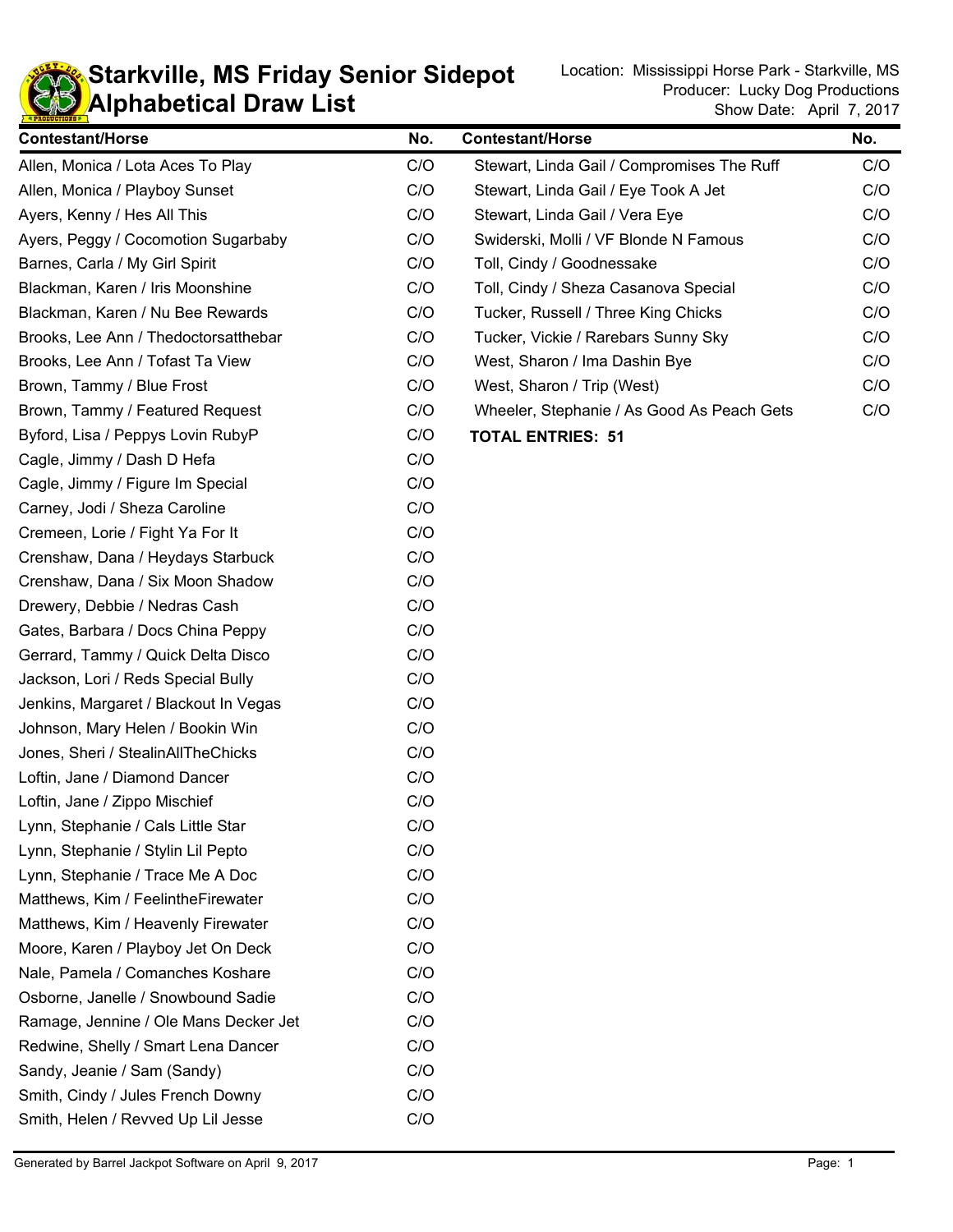

#### **KD** Alphabetical Draw List **Starkville, MS Friday Youth Sidepot** Location: Mississippi Horse Park - Starkville, MS Location: Location: Mississippi Horse Park - Starkville, MS

| <b>Contestant/Horse</b>                     | No. | <b>Contestant/Horse</b>                | No. |
|---------------------------------------------|-----|----------------------------------------|-----|
| Barrom, Daylee / Best Spent Money           | C/O | Martin, Mary Grayson / Moon Stitches   | C/O |
| Barrom, Daylee / Steele's City Feet         | C/O | Martin, Raelynn / JLS Rakin an Takin   | C/O |
| Barrom, Daylee / Two Socks                  | C/O | Martin, Raelynn / Mr Royal Cctus Bar   | C/O |
| Brashier, Jessica / Wonders Pistol          | C/O | Matthews, Jaylie / A Lil Drop Of Candy | C/O |
| Brown, Hallie / Fire Princess               | C/O | Matthews, Jaylie / Streakin Perks Fool | C/O |
| Dacus, Laura / Dillon The Frenchman         | C/O | Matthews, Taycie / Double Fast Cruizin | C/O |
| Daughhetee, Eva Marie / Frenchmans Bar Girl | C/O | Matthews, Taycie / Penny For UR Flit   | C/O |
| Daughhetee, Eva Marie / Smooch (Daughhetee) | C/O | Moore, Raimee Jo / Hooked On Native    | C/O |
| Davis, Addie / Bully Wear N Velvet          | C/O | Moore, Raimee Jo / Tule Roan Olena     | C/O |
| Davis, Tara / JJJ Roxie Heyday              | C/O | Owens, Brookelyn / Shes A Dark Secret  | C/O |
| Davis, Tara / Tiny Sugar Charm              | C/O | Owens, Brookelyn / This Blondes Loaded | C/O |
| Elliott, Rylee / Forget U French Guy        | C/O | Rains, Caitlyn / Bargain Town          | C/O |
| Elliott, Rylee / Super De Shine             | C/O | Rains, Caitlyn / Joshs Doc A Lot       | C/O |
| Flowers, Laura / Tink (Flowers)             | C/O | Redditt, Joey / Boleos Tiny Guy        | C/O |
| Gann, Kaitlin / Play-Boy (Gann)             | C/O | Register, TyLynn / Firewaters Bad Boy  | C/O |
| Gann, Kaitlin / Rosies Last Guy             | C/O | Roark, Abbi / Duncan (Roark)           | C/O |
| Gann, Kaitlin / Smokem All Sunfrost         | C/O | Saucier, Valerie / Mekkos Ole Man      | C/O |
| Gann, Maggie / Goose (Gann)                 | C/O | Saucier, Valerie / Six Streakin Bugs   | C/O |
| Gardiner, Larkin / Lillys Painted Spurs     | C/O | Shelton, Madison / Dash Ta Fletch      | C/O |
| German, Meadow / HF Scootin For Cash        | C/O | Shelton, Madison / Zanes Zeke          | C/O |
| German, Meadow / ImaFasterDebonair          | C/O | Shofner, Addison / Sugar Cubed         | C/O |
| German, Meadow / The Flying Filly           | C/O | Shumpert, Savannah / Festus and Fast   | C/O |
| Gillespie, Taylor / Dun A Badger            | C/O | Shumpert, Savannah / Return To Fame    | C/O |
| Gillespie, Taylor / Muirs Little Lynn       | C/O | Smith, Hannah / Champagne Rosie        | C/O |
| Graham, Caroline / Trixie (Graham)          | C/O | Smith, MaggieRae / Chicks Mini Pearl   | C/O |
| Graham, Kaleigh / Downtown Kidd             | C/O | Smith, MaggieRae / Gay Flash Bars      | C/O |
| Graham, Kaleigh / U R A Memory              | C/O | Sneed, Allison / Jesses Troy Girl      | C/O |
| Griffin, Leah / Dixie Land Delight          | C/O | Sneed, Allison / Moons American Jet    | C/O |
| Herron, Karlie / Arturo Deamante            | C/O | Sullivan, Elle / Chargen Ta Fame       | C/O |
| Herron, Karlie / Blonde Headed Larry        | C/O | Sullivan, Elle / Gold Mastercard       | C/O |
| Herron, Karlie / LM Cowgirl Cash            | C/O | Sullivan, Elle / Indefeasible BJ       | C/O |
| Herron, Karlie / Shootn To The Moon         | C/O | Sullivan, Elle / Sunfrost Scooter      | C/O |
| Hessling, Brooke / Highway Sixty Four       | C/O | Sullivan, JR / Dancing Firewater       | C/O |
| Jones, Adriana / Ask Aggie                  | C/O | Sullivan, JR / Flirty Dirty Dinero     | C/O |
| Jones, Adriana / Nonstop Rhythm             | C/O | Sullivan, JR / Flitten To Fame         | C/O |
| King, Mary Chandler / Bay Reyes A Bubblin   | C/O | Sullivan, JR / Reds Peppy Frost        | C/O |
| King, Natalie / Jazzy Chick Olena           | C/O | Sullivan, JR / Whos Your Guy           | C/O |
| Klenk, Charlie / Toros Gifted Tiny          | C/O | Taylor, Carly / BlueBlazin Hot Fling   | C/O |
| Martin, Mary Grayson / Four Alarm Tootie    | C/O | Taylor, Carly / Bogies Triple Threat   | C/O |
| Martin, Mary Grayson / King Royal Jazamau   | C/O | Taylor, Carly / Dawns Payday           | C/O |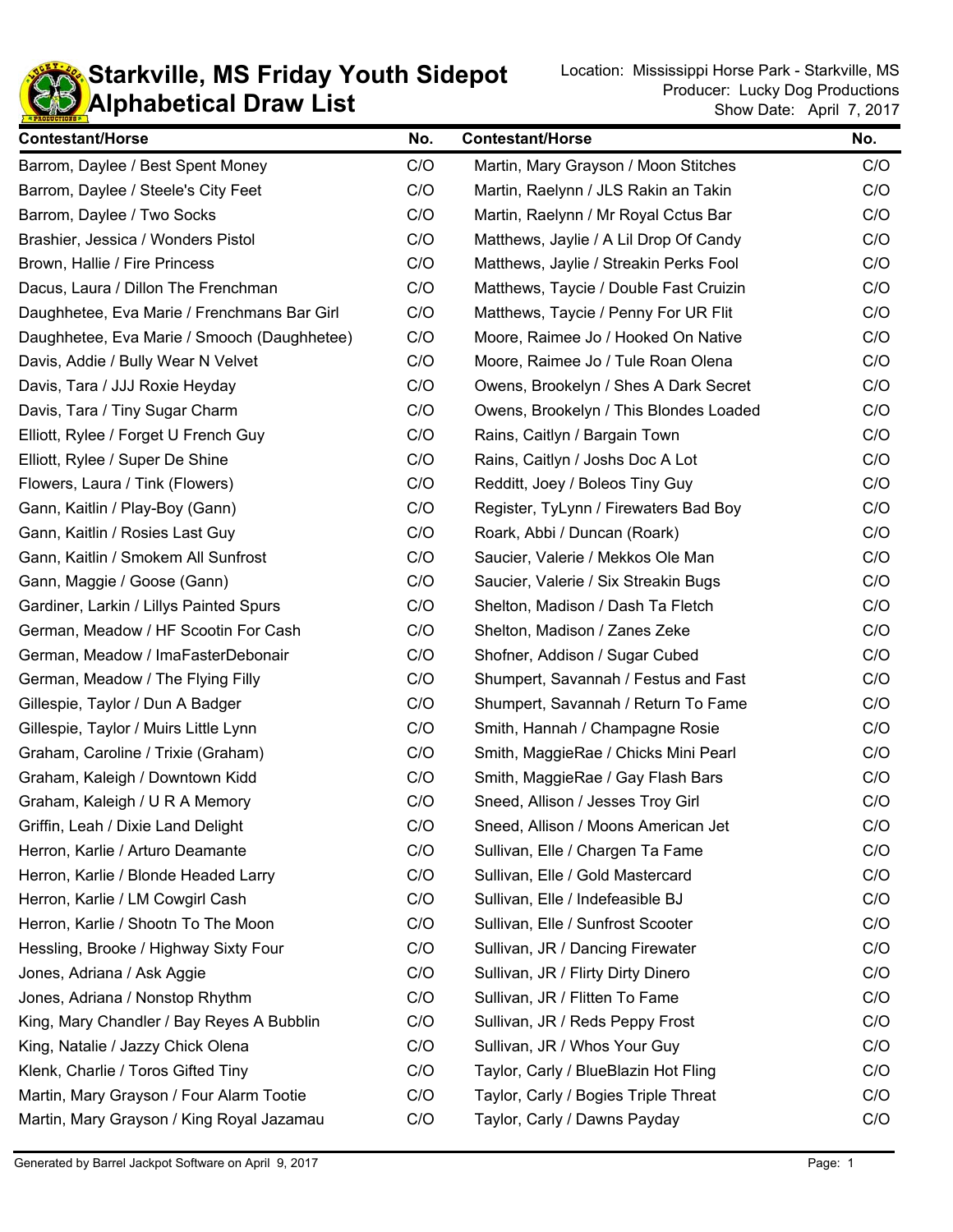

**KD** Alphabetical Draw List **Starkville, MS Friday Youth Sidepot** Location: Mississippi Horse Park - Starkville, MS Location: Location: Mississippi Horse Park - Starkville, MS

| <b>Contestant/Horse</b>                | No. | Contestant/Horse | No. |
|----------------------------------------|-----|------------------|-----|
| Taylor, Carly / Diva Dinero            | C/O |                  |     |
| Thomas, Blaise / Zorro (Thomas)        | C/O |                  |     |
| White, Sierra / Flash (White)          | C/O |                  |     |
| Wilburn, Kaleigh / RBO Id Be Surprised | C/O |                  |     |
| Willcutt, Macy / Heza Native Star      | C/O |                  |     |
| <b>TOTAL ENTRIES: 85</b>               |     |                  |     |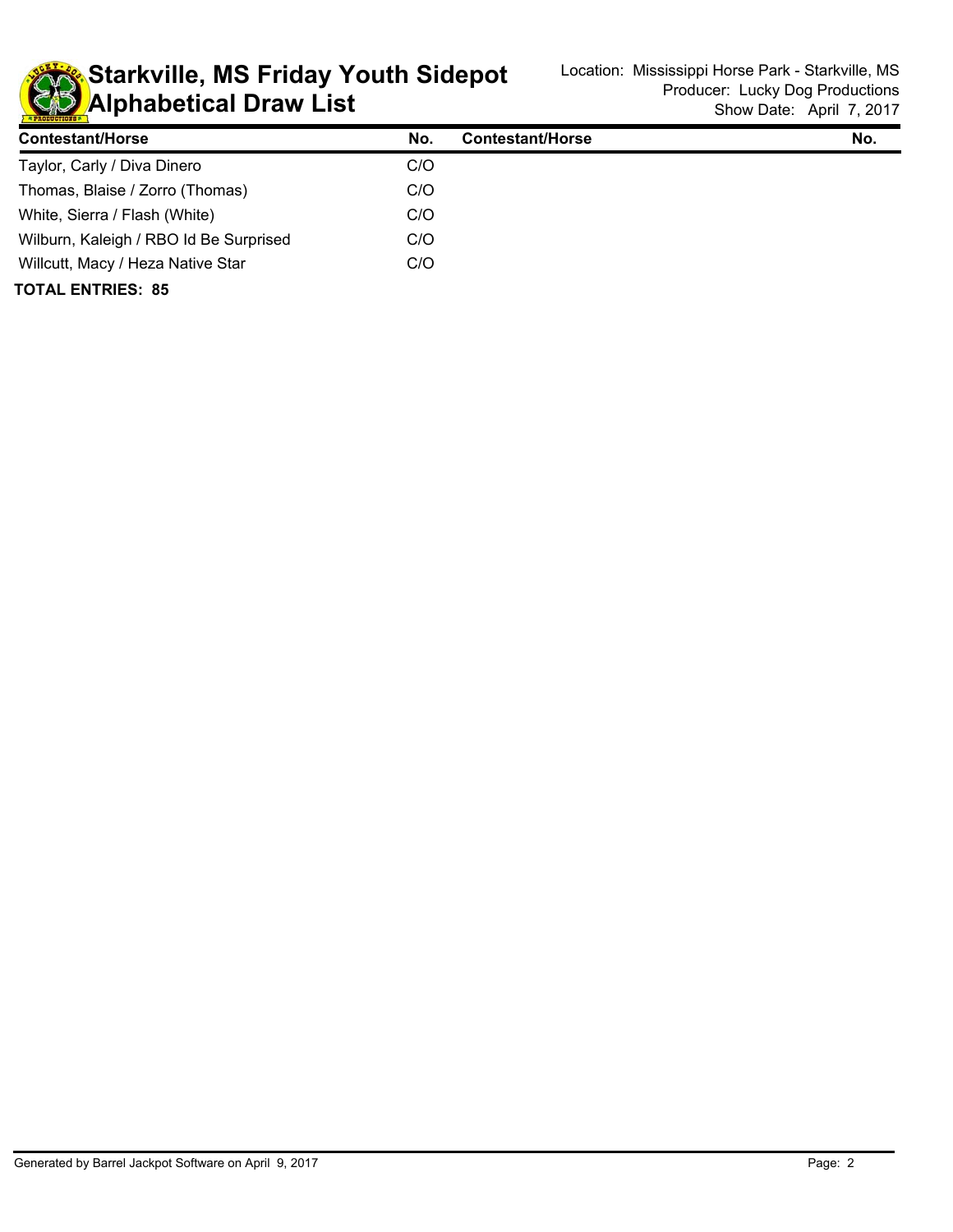

#### **KD** Alphabetical Draw List **Starkville, MS Saturday Adult Sidepot** Location: Mississippi Horse Park - Starkville, MS Saturday Adult Sidepot

| <b>Contestant/Horse</b>                | No. | <b>Contestant/Horse</b>                         | No. |
|----------------------------------------|-----|-------------------------------------------------|-----|
| Anderson, Andi / Reger's Scat Cat      | C/O | Greene, Caleigh / Baileys Cocoa Puff            | C/O |
| Bari, Mandy / TBR Call U Promised      | C/O | Greene, Caleigh / Sonny (Greene)                | C/O |
| Bates, Savannah / Ketels Leading Lady  | C/O | Grimwood, Hannah / Runaway Dinky                | C/O |
| Beckwith, Caitlin / Pinky Poo          | C/O | Grimwood, Hannah / Wave Carver Chic             | C/O |
| Blackman, Ashley / Morgans Little Buck | C/O | Haas, Dana / Lil Miss Runaway                   | C/O |
| Blackman, Ashley / VF Plain Grahams    | C/O | Haas, Dana / Shes A Rockin Train                | C/O |
| Bryant, JJ / Sweet Fancy Nancy         | C/O | Haas, Dana / TWR She Steal Famous               | C/O |
| Burnett, Julie / Bossy N Perky         | C/O | Hancock, Katherine / In Honor Of Hornet         | C/O |
| Burnett, Julie / DHR Oh Whatta Flyer   | C/O | Hathcock, Jennifer / Storm (Hathcock)           | C/O |
| Burney, Stacy / Driften To Brisco      | C/O | Henderson, Jessica / PV Sweet Kolby             | C/O |
| Burson, Amber / Ima Faming Houdini     | C/O | Henderson, Jessica / T Bones First Down         | C/O |
| Byford, Casey / Frenchmans Dash To War | C/O | Hill, Katherine / Son Of A Snake                | C/O |
| Byford, Casey / Smoke and Honor        | C/O | Hilton, Torri / Sheeza Firey Lady               | C/O |
| Cagle, Jamie / Victorious Dash         | C/O | Hinkle, Cori / C More Hiney Dis Way             | C/O |
| Calhoun, Emily / Candys Hot Girl       | C/O | Holloway, Elizabeth / Frenchbug On Fire         | C/O |
| Calhoun, Emily / MisterThrowJoeDown    | C/O | Holloway, Elizabeth / Luvya Miss Randa          | C/O |
| Calhoun, Emily / Pistol (Calhoun)      | C/O | Jamerson, Megan / Deep Laughing                 | C/O |
| Carrington, Rachel / Leos Romance      | C/O | Jamerson, Megan / Dont Bully My Baby            | C/O |
| Carrington, Rachel / PC Sugar Cat      | C/O | Jamerson, Megan / SF Fired Up N French          | C/O |
| Cates, Jamie / Zans Misty Barb         | C/O | Jumper, Cyrilla / Ms Gator Gunner               | C/O |
| Cauthen, Will / Cougars Allie Cat      | C/O | Kehrees, Rayann / Go Gettum Red                 | C/O |
| Chalk, Whitney / PS Bullys Shadow      | C/O | King, Amy / NC Scoot Frenchguy                  | C/O |
| Childress, Travis / VF Famous Chrissy  | C/O | Kiser, Jessica / Smarter Is Bettter             | C/O |
| Cobb, Nora / Bostons Mach 1 Steel      | C/O | Lauderdale-Jones, Samantha / Docs Rocket Bailey | C/O |
| Collins, Cody / Jet (Collins)          | C/O | Lewis, Christy / Always A Treasure              | C/O |
| Culpepper, Justin / Jazz (Culpepper)   | C/O | Lewis, Christy / QM Lil Scootin Lea             | C/O |
| Dennison, Holli / Magics Full Moon     | C/O | Lewis, Christy / Rockin Vegas                   | C/O |
| Dodson, Samantha / Scamper for Cash    | C/O | Lucky, Ashley / SR Fast Eddie                   | C/O |
| Engle, Amanda / Laico My Go Go Boots   | C/O | Lyles, Peni / First Pie To Fly                  | C/O |
| Faries, Allison / Dreamers Pep Dually  | C/O | Lyon, Ashley / Blue Diamondzan Gold             | C/O |
| Faries, Allison / Famous Little Dancer | C/O | Mahalitc, Hillary / Flittiest                   | C/O |
| Festervan, Angela / Hope Wood          | C/O | Mahalitc, Hillary / On The Wings Of Flit        | C/O |
| Fielder, Cayla / Charlie Nick Bar      | C/O | McCaffity, Madison / Pic A Melody               | C/O |
| Fielder, Cayla / Gypsy Is My Soul      | C/O | McCully, Dawn / Frosty Heel                     | C/O |
| Free, Samantha / Fols Flashin Cash     | C/O | McNair, Taylor / An Affair To Remember          | C/O |
| Gaines, Darian / Blaze (Gaines)        | C/O | Moore, Autumn / Ivory Kilobyte                  | C/O |
| Gaines, Darian / Bubble Of Fire        | C/O | Pendel, Amber / Frenchies Gottheguns            | C/O |
| Gaines, Darian / Livin For Pepsi       | C/O | Phillips, Abby / Crown Ta Fame                  | C/O |
| Gill, Candice / Homewrecker (Gill)     | C/O | Poole, Molly / Hearts Content                   | C/O |
| Goodman, Tracey / Sox (Goodman)        | C/O | Poole, Molly / Junior (Poole)                   | C/O |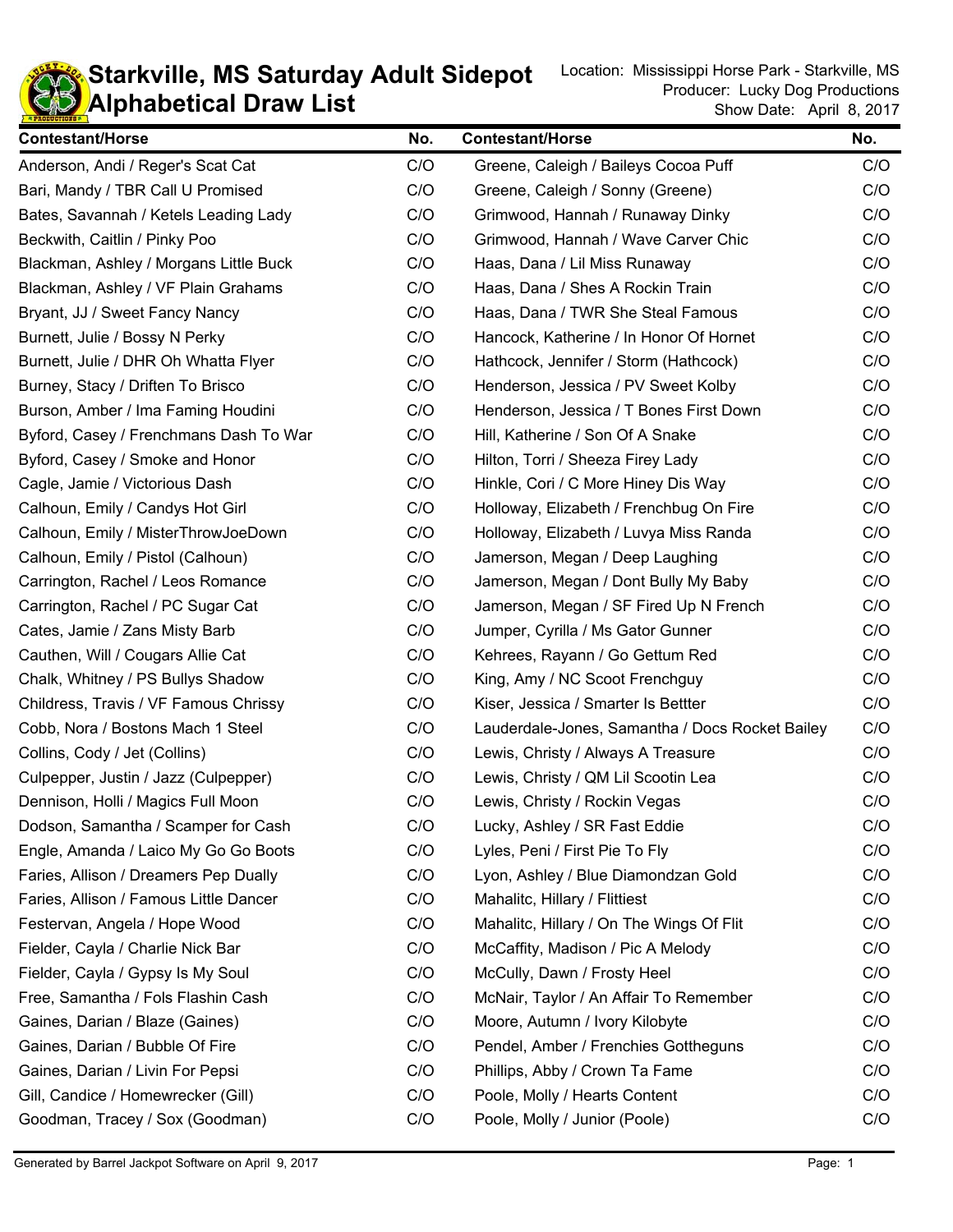

#### **KD** Alphabetical Draw List **Starkville, MS Saturday Adult Sidepot** Location: Mississippi Horse Park - Starkville, MS Saturday Adult Sidepot

| <b>Contestant/Horse</b>                    | No. | <b>Contestant/Horse</b> | No. |
|--------------------------------------------|-----|-------------------------|-----|
| Powell, Justin / Tres Agua Ardientes       | C/O |                         |     |
| Quinn, Michelle / Missy (Quinn)            | C/O |                         |     |
| Ragsdale, Levi / The Special High          | C/O |                         |     |
| Redditt, Margie / CantBullyThisFortune     | C/O |                         |     |
| Shirley, Lacy / Lady Bugs Pricilla         | C/O |                         |     |
| Shirley, Robert / MS LA Lady Cash          | C/O |                         |     |
| Shumate, Crystal / Easy Goin Guy           | C/O |                         |     |
| Shumpert, Courtney / Povertys Splash       | C/O |                         |     |
| Shumpert, Courtney / Rocos Rusty           | C/O |                         |     |
| Simmons, Christen / Dash N To Cash N       | C/O |                         |     |
| Skipworth, Alexandria / Oklahoma Jose      | C/O |                         |     |
| Skipworth, Alexandria / Perfect Definition | C/O |                         |     |
| Thompson, Carrie / Famous N Dixie          | C/O |                         |     |
| Thompson, Carrie / Princess Of Alibis      | C/O |                         |     |
| Thompson, Carrie / Running Ta Fame         | C/O |                         |     |
| Thompson, Katherine / T Joe                | C/O |                         |     |
| Thweatt, Tanya / Redmakers Hotshot         | C/O |                         |     |
| Toole, Jacey / Martha (Toole)              | C/O |                         |     |
| Touchstone, Paula / Parrs Royal Bullie     | C/O |                         |     |
| Underhill, Amanda / Peytons Sparkle Bug    | C/O |                         |     |
| Watrous, Autumn / Smokes Grey Dash         | C/O |                         |     |
| West, Jenny / PC Pay Day                   | C/O |                         |     |
| Wheeler, Brian / Rainin Fame               | C/O |                         |     |
| Wheeler, Brian / Slice Of Peach Fame       | C/O |                         |     |
| White, Kim / Hook An Duck                  | C/O |                         |     |
| Wilburn, Meridith / Making The Cut         | C/O |                         |     |
| Williams, Kristy / Georgia (K. Williams)   | C/O |                         |     |
| Winstead, Shelby / Rarely Goes Easy        | C/O |                         |     |
| Winstead, Shelby / Roany (Winstead)        | C/O |                         |     |
| Winstead, Shelby / Truly A Peponita        | C/O |                         |     |
| <b>TOTAL ENTRIES: 110</b>                  |     |                         |     |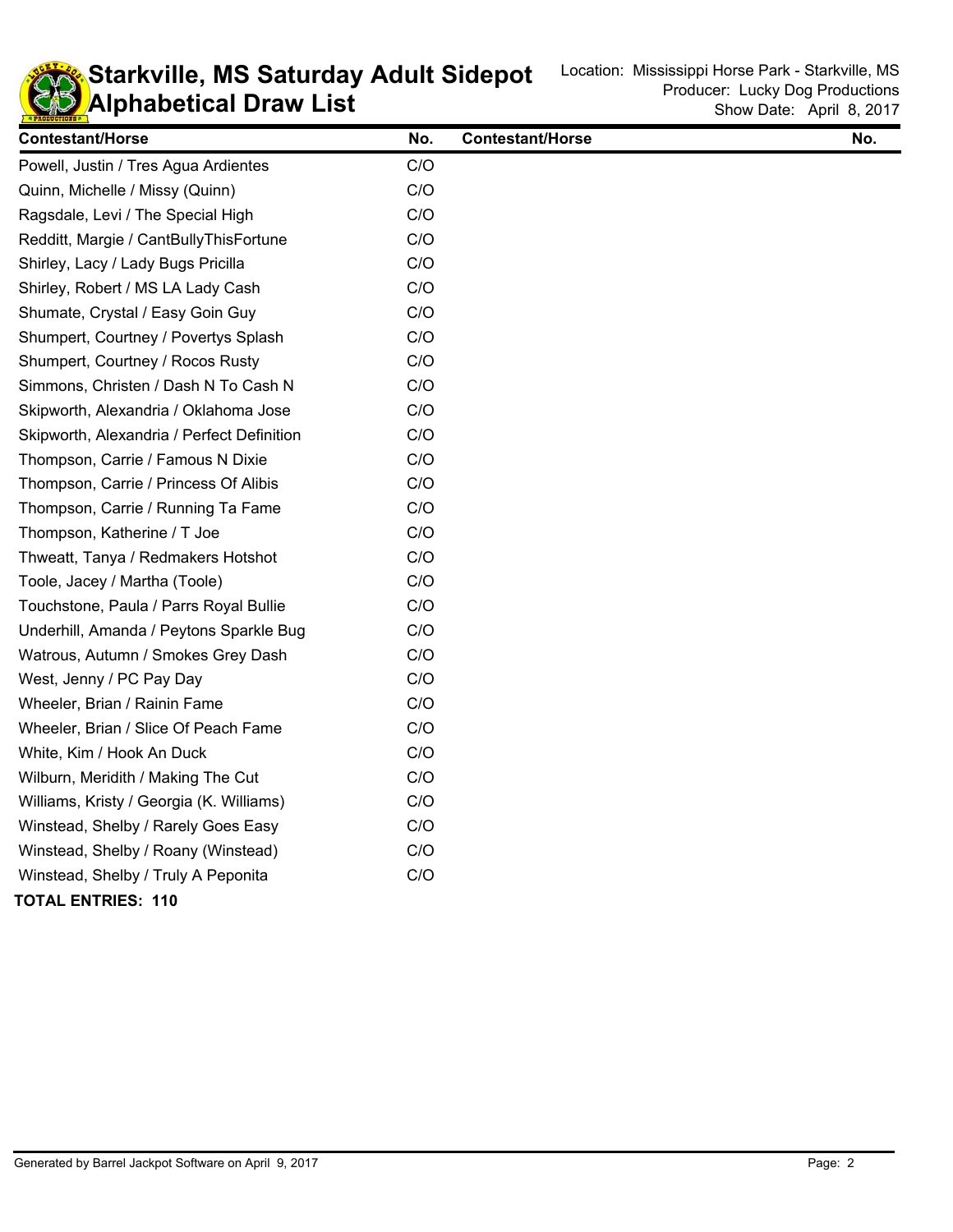

## **KD** Alphabetical Draw List **Starkville, MS Saturday Derby Sidepot** Location: Mississippi Horse Park - Starkville, MS Saturday Derby Sidepot

| <b>Contestant/Horse</b>              | No. | <b>Contestant/Horse</b> | No. |
|--------------------------------------|-----|-------------------------|-----|
| Bari, Mandy / TBR Call U Promised    | C/O |                         |     |
| Cagle, Jamie / Victorious Dash       | C/O |                         |     |
| Elliott, Rylee / Forget U French Guy | C/O |                         |     |
| Henderson, Jessica / PV Sweet Kolby  | C/O |                         |     |
| Matthews, Kim / Feelinthe Firewater  | C/O |                         |     |
| Matthews, Kim / Heavenly Firewater   | C/O |                         |     |
| Ratchford, Myle / Rico Suave Hayday  | C/O |                         |     |
| Reece, Diane / JRF Jezzebell Judy    | C/O |                         |     |
| Reece, Donnie / Guys Streakin Six    | C/O |                         |     |
| Sullivan, JR / Flirty Dirty Dinero   | C/O |                         |     |
| Taylor, Carly / Diva Dinero          | C/O |                         |     |
| Thompson, Carrie / Famous N Dixie    | C/O |                         |     |
| Tice, Graysun / Kan Perk Three       | C/O |                         |     |
| Tice, Janna / Jezzabell              | C/O |                         |     |
| Wheeler, Brian / Slice Of Peach Fame | C/O |                         |     |
| Wildeisen, Emma / Woman At The Bar   | C/O |                         |     |
| <b>TOTAL ENTRIES: 16</b>             |     |                         |     |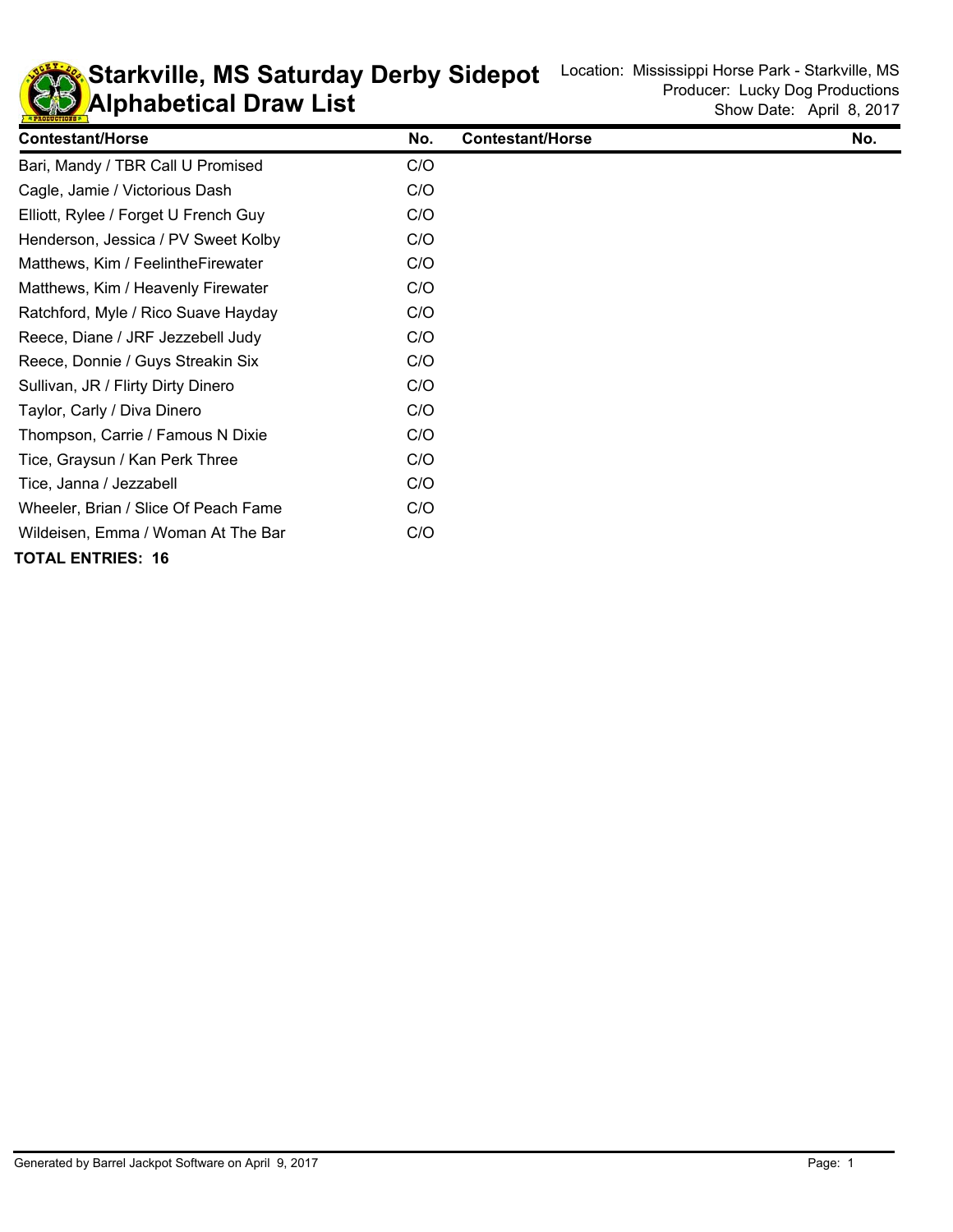

| <b>Contestant/Horse</b>                     | No. | <b>Contestant/Horse</b>                 | No. |
|---------------------------------------------|-----|-----------------------------------------|-----|
| Barrom, Daylee / Best Spent Money           | C/O | Menz, Angie / KN Fabulous Me            | C/O |
| Branch, Hilary / Natives Special Moon       | C/O | Moore, Autumn / Ivory Kilobyte          | C/O |
| Brooks, Lee Ann / Tofast Ta View            | C/O | Norman, Maria / Cashin Affair           | C/O |
| Burnett, Julie / Bossy N Perky              | C/O | Pendel, Amber / Frenchies Gottheguns    | C/O |
| Burnett, Julie / DHR Oh Whatta Flyer        | C/O | Powell, Kaitlen / Tensas Toddy          | C/O |
| Burr, Breanne / I Am Bit Of Firewater       | C/O | Rains, Caitlyn / Bargain Town           | C/O |
| Byassee, Jeff / AnotherShotofScotch         | C/O | Raper, David / DSR Rocabye Bogie        | C/O |
| Byassee, Jeff / Undniably Honorable         | C/O | Ratchford, Myle / Rico Suave Hayday     | C/O |
| Cagle, Jimmy / Togies Red Cat               | C/O | Redditt, Margie / CantBullyThisFortune  | C/O |
| Cole, Christina / Bully's Choice            | C/O | Reece, Diane / JRF Jezzebell Judy       | C/O |
| Elliott, Rylee / Forget U French Guy        | C/O | Reece, Donnie / Guys Streakin Six       | C/O |
| Elliott, Rylee / Super De Shine             | C/O | Reece, Donnie / RSR Miss Frenchman      | C/O |
| Festervan, Angela / Hope Wood               | C/O | Reece, Donnie / Tic Tech                | C/O |
| Fielder, Cayla / Gypsy Is My Soul           | C/O | Shannon, Mary / Bogies French Lover     | C/O |
| Gilder, Bailey / Ima Honor E Flit           | C/O | Shannon, Mary / Quick Charge It         | C/O |
| Gilder, Dusty / N Heavenly Fashion          | C/O | Shumate, Crystal / Easy Goin Guy        | C/O |
| Gray, Alex / Prontos Bit Of Flit            | C/O | Shumate, Crystal / Fortunate Frenchgirl | C/O |
| Haas, Dana / Lil Miss Runaway               | C/O | Smith, Michael / CJ Ratatouille         | C/O |
| Haas, Dana / Shes A Rockin Train            | C/O | Smith, Michael / Golden Bag Of Tricks   | C/O |
| Haley, LeAnne / RSL Hard At Play            | C/O | Smith, Michael / Natives Okie Rose      | C/O |
| Henderson, Jessica / PV Sweet Kolby         | C/O | Taylor, Carly / BlueBlazin Hot Fling    | C/O |
| Hessling, Brooke / Highway Sixty Four       | C/O | Taylor, Carly / Bogies Triple Threat    | C/O |
| Hudson, Angela / AHH Mazing                 | C/O | Taylor, Carly / Diva Dinero             | C/O |
| Jamerson, Megan / Deep Laughing             | C/O | Thompson, Carrie / Famous N Dixie       | C/O |
| Jamerson, Megan / SF Fired Up N French      | C/O | Thompson, Carrie / Princess Of Alibis   | C/O |
| Kuykendall, Kimberly / Bogies French Roller | C/O | Tice, Graysun / Kan Perk Three          | C/O |
| Laws, Cheryle / Flits Cashin In             | C/O | Tice, Janna / Jezzabell                 | C/O |
| Lucky, Ashley / SR Fast Eddie               | C/O | Touchstone, Paula / Shamrocks Native    | C/O |
| Mahalitc, Hillary / Flittiest               | C/O | Underhill, Amanda / Peytons Sparkle Bug | C/O |
| Mahalitc, Hillary / On The Wings Of Flit    | C/O | Watkins, Cary / Famous N Firen          | C/O |
| Mann, Aubri / Bogies French Kitten          | C/O | Watkins, Cary / Super Tech              | C/O |
| Matthews, Jaylie / A Lil Drop Of Candy      | C/O | Weldon, Major / SF Gin and Juice        | C/O |
| Matthews, Kim / FeelintheFirewater          | C/O | White, Kim / Hook An Duck               | C/O |
| Matthews, Kim / Heavenly Firewater          | C/O | Wildeisen, Emma / Itis What Itis Guys   | C/O |
| Matthews, Taycie / Penny For UR Flit        | C/O | Wildeisen, Emma / Woman At The Bar      | C/O |
| McCormick, Debbie / Dineros First Down      | C/O | <b>TOTAL ENTRIES: 75</b>                |     |
| McCormick, Debbie / Pearl Pays With Cash    | C/O |                                         |     |
| McCormick, Kyle / Chewee                    | C/O |                                         |     |
| McCormick, Sarah / DownTownStreakin         | C/O |                                         |     |
| McNair, Taylor / An Affair To Remember      | C/O |                                         |     |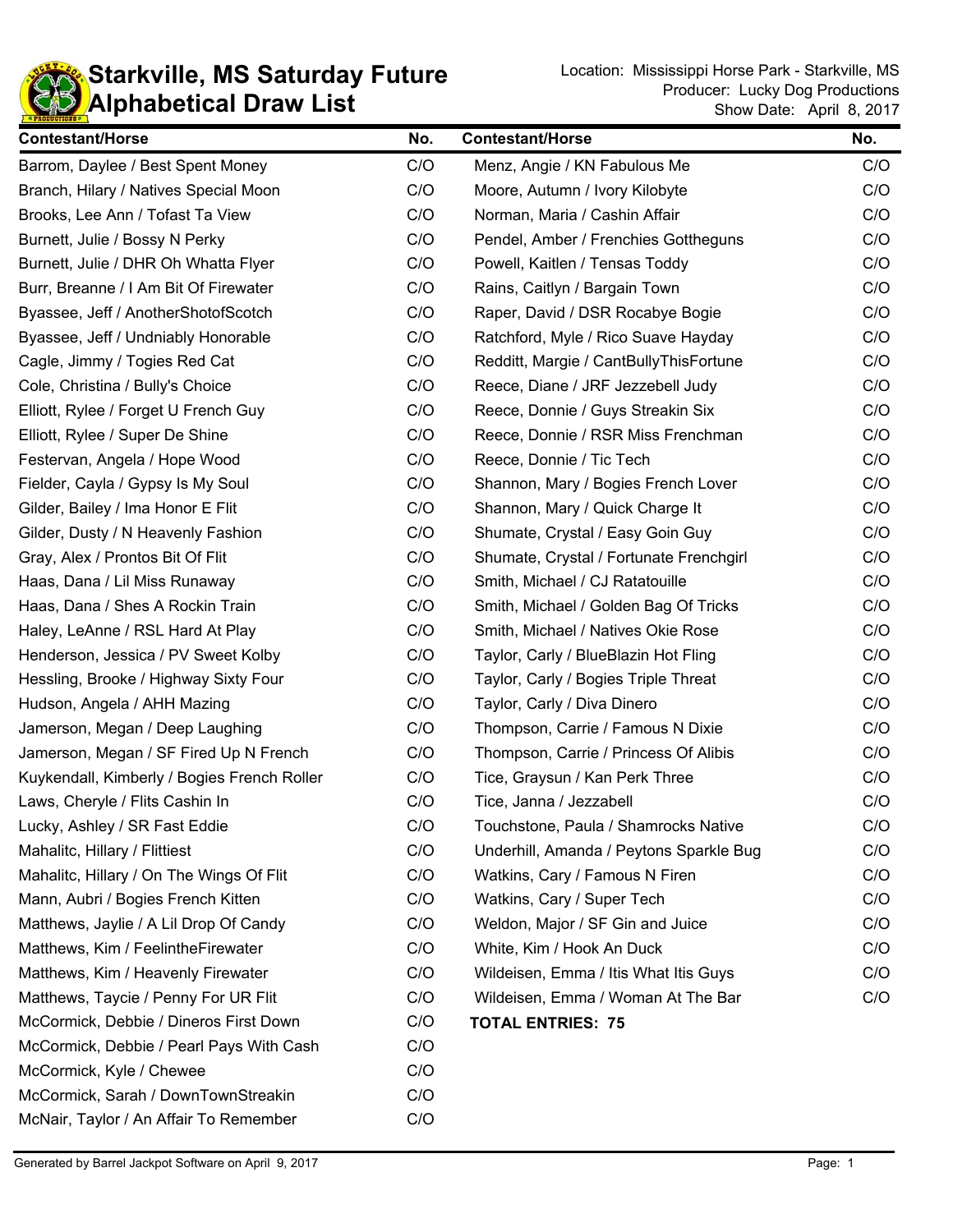

## **KD** Alphabetical Draw List **Starkville, MS Saturday Futurity** Location: Mississippi Horse Park - Starkville, MS **Saturday Futurity**

| <b>Contestant/Horse</b>                | No. | <b>Contestant/Horse</b> | No. |
|----------------------------------------|-----|-------------------------|-----|
| Barrom, Daylee / Best Spent Money      | C/O |                         |     |
| Elliott, Rylee / Super De Shine        | C/O |                         |     |
| Festervan, Angela / Hope Wood          | C/O |                         |     |
| Hudson, Angela / High Rollin EZ Jetta  | C/O |                         |     |
| Laws, Cheryle / Flits Cashin In        | C/O |                         |     |
| Matthews, Taycie / Penny For UR Flit   | C/O |                         |     |
| Powell, Justin / Tres Agua Ardientes   | C/O |                         |     |
| Powell, Kaitlen / Tensas Toddy         | C/O |                         |     |
| Redditt, Margie / CantBullyThisFortune | C/O |                         |     |
| Reece, Donnie / Tic Tech               | C/O |                         |     |
| Shelton, Scott / JR Rowdy Dee          | C/O |                         |     |
| Shelton, Scott / Miss N Mi Alibi       | C/O |                         |     |
| Skipworth, Alexandria / Oklahoma Jose  | C/O |                         |     |
| Sullivan, JR / Whos Your Guy           | C/O |                         |     |
| Taylor, Carly / Bogies Triple Threat   | C/O |                         |     |
| Thompson, Carrie / Princess Of Alibis  | C/O |                         |     |
| Thompson, Carrie / Running Ta Fame     | C/O |                         |     |
| Warner, Heather / Flitfire Cat         | C/O |                         |     |
| Watkins, Cary / Super Tech             | C/O |                         |     |
| West, Sharon / Ima Dashin Bye          | C/O |                         |     |
| Wilson, Jessica / Christmas Gold       | C/O |                         |     |
| Wilson, Jessica / Kitty Hawks Candy    | C/O |                         |     |
| <b>TOTAL ENTRIES: 22</b>               |     |                         |     |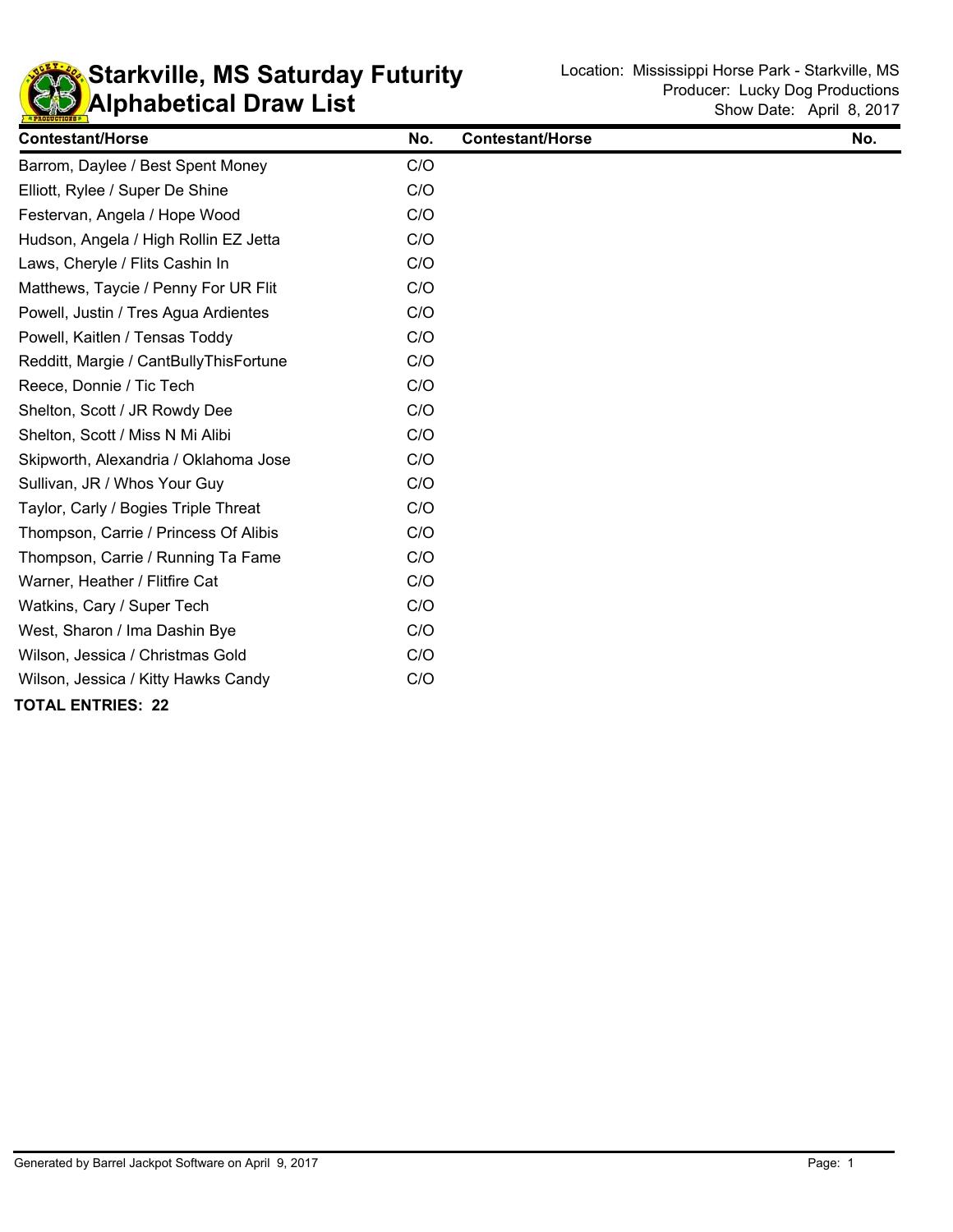

| <b>Contestant/Horse</b>                | No.            | <b>Contestant/Horse</b>                | No. |
|----------------------------------------|----------------|----------------------------------------|-----|
| Aker, Becky / Yellow Gold Bailey       | 191            | Brown, Tammy / Featured Request        | 11  |
| Allen, Monica / Lota Aces To Play      | 236            | Brunson, Cassie / Bo (Brunson)         | 24  |
| Allen, Monica / Playboy Sunset         | 293            | Bryan, Keri / Callsign Charlie         | 204 |
| Anderson, Andi / Reger's Scat Cat      | 193            | Bryant, JJ / Sweet Fancy Nancy         | 469 |
| Ayers, Kenny / Hes All This            | 208            | Bullock, Emilyn / Ghost (Bullock)      | 226 |
| Ayers, Peggy / Cocomotion Sugarbaby    | 49             | Bullock, Emilyn / Mustang Sally        | 777 |
| Baker, Haley / SMK Docs Fancy Madi     | $\overline{7}$ | Burnett, Julie / Bossy N Perky         | 461 |
| Banks, Michael / Colonels Shadow       | 468            | Burnett, Julie / DHR Oh Whatta Flyer   | 410 |
| Bari, Mandy / TBR Call U Promised      | 376            | Burney, Stacy / Driften To Brisco      | 206 |
| Barnes, Carla / My Girl Spirit         | 416            | Burr, Breanne / Bits Chance Ta Fame    | 257 |
| Barrom, Daylee / Best Spent Money      | 346            | Burr, Breanne / I Am Bit Of Firewater  | 300 |
| Barrom, Daylee / Steele's City Feet    | 284            | Burson, Amber / Ima Faming Houdini     | 122 |
| Barrom, Daylee / Two Socks             | 398            | Butler, Tim / Stings Zippo             | 16  |
| Bates, Savannah / Ketels Leading Lady  | 13             | Butler, Tim / Twinkle Toes Rocket      | 100 |
| Battles, Jeff / Slick (Battles)        | 181            | Byassee, Jeff / AnotherShotofScotch    | 264 |
| Bearden, Laci / Rocking Jake Frost     | 436            | Byassee, Jeff / Undniably Honorable    | 216 |
| Bearden, Laci / Zeros Red D Man        | 478            | Byford, Casey / Frenchmans Dash To War | 222 |
| Beckwith, Caitlin / Pinky Poo          | 374            | Byford, Casey / Smoke and Honor        | 153 |
| Bishop, Jami / Dash Be Kas             | 457            | Byford, Lisa / Peppys Lovin RubyP      | 238 |
| Blackman, Ashley / Morgans Little Buck | 121            | Cagle, Jamie / Victorious Dash         | 405 |
| Blackman, Ashley / VF Plain Grahams    | 314            | Cagle, Jimmy / Dash D Hefa             | 432 |
| Blackman, Karen / Iris Moonshine       | 275            | Cagle, Jimmy / Figure Im Special       | 377 |
| Blackman, Karen / Nu Bee Rewards       | 331            | Cagle, Jimmy / Togies Red Cat          | 308 |
| Blalock, Andy / Heza Triple Rock       | 279            | Calhoun, Emily / Candys Hot Girl       | 372 |
| Blalock, Andy / JL Smokin Cat          | 161            | Calhoun, Emily / MisterThrowJoeDown    | 340 |
| Branch, Hilary / Hope She Clocks       | 12             | Calhoun, Emily / Pistol (Calhoun)      | 361 |
| Branch, Hilary / Kacees Scarface       | 180            | Cantrell, Lauren / Dan (Cantrell)      | 381 |
| Branch, Hilary / Natives Special Moon  | 68             | Cantrell, Lauren / Peps Leo Bar        | 325 |
| Branch, Hilary / VF Looking For Gold   | 117            | Carney, Jodi / Sheza Caroline          | 18  |
| Branch, Shelia / Passin Out Firewater  | 8              | Carpenter, Samantha / Pop (Carpenter)  | 467 |
| Brashier, Jessica / Wonders Pistol     | 426            | Carrington, Rachel / Leos Romance      | 195 |
| Brooks, Amanda / Twiggy Little Lena    | 295            | Carrington, Rachel / PC Sugar Cat      | 146 |
| Brooks, Lee Ann / Thedoctorsatthebar   | 141            | Cates, Jamie / Zans Misty Barb         | 48  |
| Brooks, Lee Ann / Tofast Ta View       | 88             | Cates, Lakyn / Juno I Can Fly          | 96  |
| Brown, Anita / Macs Native Dash        | 105            | Cates, Lakyn / Mudbug (Cates)          | 5   |
| Brown, Bailey / Bows Smokin Jet        | 43             | Cauthen, Will / Cougars Allie Cat      | 430 |
| Brown, Hallie / Fire Princess          | 777            | Cavenaugh, Donna / Streakinlikeajewel  | 341 |
| Brown, Maddie / Babys Got Cash         | 219            | Chalk, Whitney / PS Bullys Shadow      | 270 |
| Brown, Maddie / Freckle Command        | 327            | Chalk, Whitney / PS Itchis Blue Shadow | 333 |
| Brown, Tammy / Blue Frost              | 64             | Childress, Clint / MS Plenty Try       | 396 |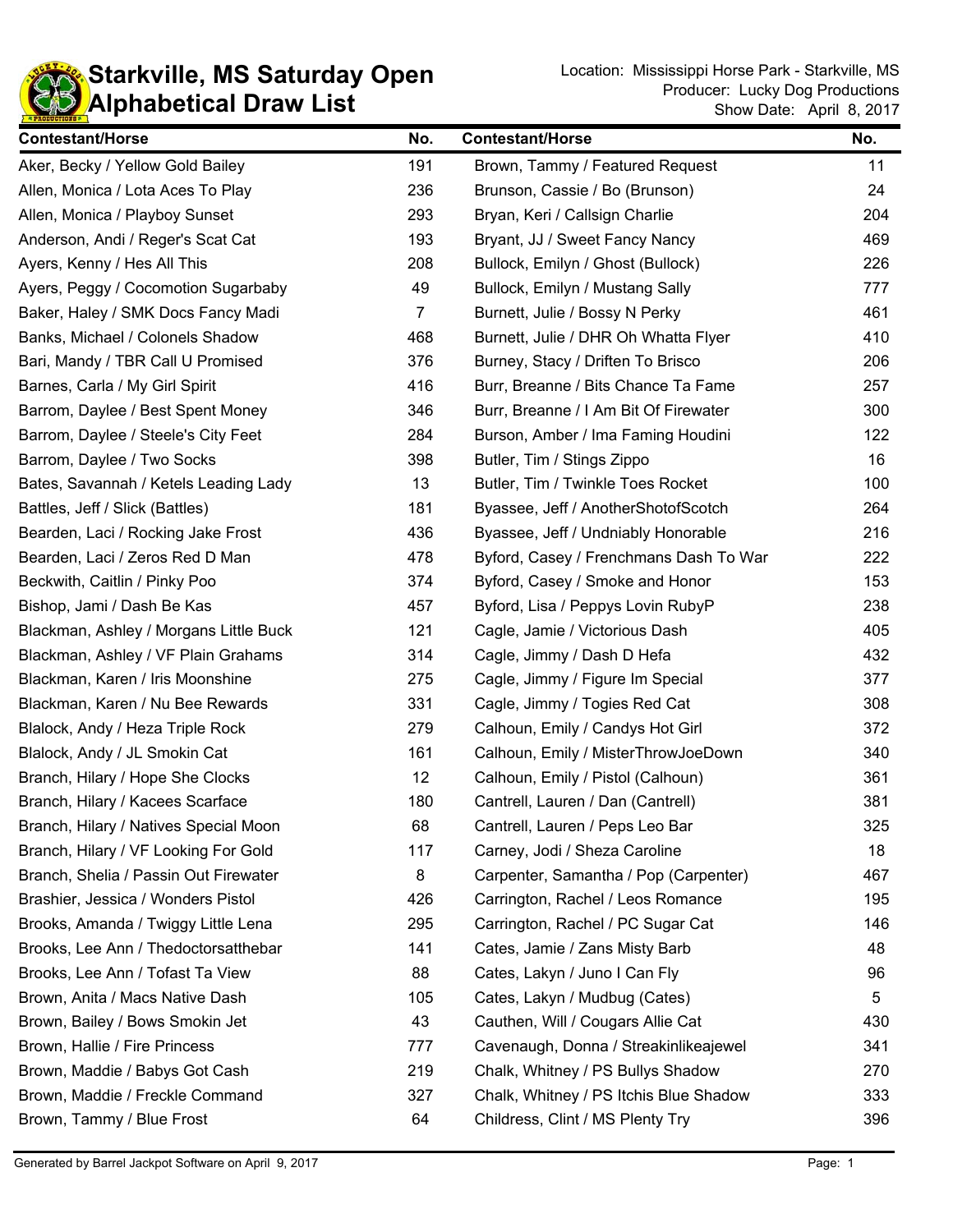

| <b>Contestant/Horse</b>                     | No. | <b>Contestant/Horse</b>                   | No. |
|---------------------------------------------|-----|-------------------------------------------|-----|
| Childress, Travis / Chancey (Childress)     | 385 | Eaves, Quay / Ronas Corona Girl           | 452 |
| Childress, Travis / VF Famous Chrissy       | 447 | Eldridge, Jake / HF Money Talks           | 271 |
| Clemons, Neil / Mlkey (Clemons)             | 470 | Elliot, Lauren / Duetsie J                | 57  |
| Cobb, Nora / Bostons Mach 1 Steel           | 459 | Elliott, Rylee / Forget U French Guy      | 433 |
| Cole, Christina / Bully's Choice            | 283 | Elliott, Rylee / Super De Shine           | 375 |
| Cole, Christina / Easily Famed              | 330 | Emery, Jennifer / Miss Buttercup Bugs     | 123 |
| Cole, Leslie / Cloverleaf Dash              | 313 | Emfinger, Lauchlyn / Streakin French Girl | 32  |
| Collins, Cody / Jet (Collins)               | 144 | Engle, Amanda / Laico My Go Go Boots      | 302 |
| Cook, Taylor / Pass The Diamond On          | 404 | Espey, Mary Glenys / Hold The Quick Charm | 258 |
| Corbett, Alyssa / Heidi (Corbett)           | 158 | Faries, Allison / Dreamers Pep Dually     | 59  |
| Cotten, Shelby / Vals Red Hot Money         | 393 | Faries, Allison / Famous Little Dancer    | 6   |
| Craig, Cindy / SRE Hollywood Gold           | 423 | Fessler, Carrie / Miss Perfect Driver     | 34  |
| Cratin, Allison / Flamin Romance            | 63  | Festervan, Angela / Hope Wood             | 417 |
| Cremeen, Lorie / Fight Ya For It            | 114 | Fielder, Cayla / Charlie Nick Bar         | 415 |
| Crenshaw, Dana / Heydays Starbuck           | 479 | Fielder, Cayla / Gypsy Is My Soul         | 326 |
| Crenshaw, Dana / Six Moon Shadow            | 437 | Flowers, Laura / Tink (Flowers)           | 397 |
| Crider, Charles / Driftin Shirley           | 259 | Flynt, Jessi / Dashin Scooter             | 26  |
| Culpepper, Justin / Jazz (Culpepper)        | 351 | Fowler, Rhonda / FlitGhost                | 382 |
| Cupp, Debbie / Streak Of Hope               | 232 | Fowler, Rhonda / Sailor's Doc Gunner      | 328 |
| Dacus, Laura / Dillon The Frenchman         | 403 | Free, Samantha / Fols Flashin Cash        | 205 |
| Dacus, Mary / Frenchmans Sandy Bar          | 427 | Gaines, Darian / Blaze (Gaines)           | 344 |
| Darnell, Kristen / Dash (Darnell)           | 458 | Gaines, Darian / Bubble Of Fire           | 90  |
| Darnell, Kristen / Exceeding The Load       | 345 | Gaines, Darian / Livin For Pepsi          | 176 |
| Darnell, Kristen / Fairlea Royal Jill       | 294 | Gann, Kaitlin / Play-Boy (Gann)           | 202 |
| Daughhetee, Eva Marie / Frenchmans Bar Girl | 183 | Gann, Kaitlin / Rosies Last Guy           | 255 |
| Daughhetee, Eva Marie / Smooch (Daughhetee) | 247 | Gann, Kaitlin / Smokem All Sunfrost       | 297 |
| David, Kaci / Turbo (David)                 | 463 | Gann, Maggie / Goose (Gann)               | 220 |
| David, Kaci / VF Freddies Payday            | 355 | Gardiner, Larkin / Lillys Painted Spurs   | 231 |
| Davis, Addie / Bully Wear N Velvet          | 157 | Gass, Mackenzie / Speedy Driftin Cash     | 40  |
| Davis, Barbara / Bling (Davis)              | 87  | Gates, Barbara / Docs China Peppy         | 94  |
| Davis, Barbara / Sashay To High Fame        | 164 | Geisler, Elisabeth / Ms Sonny Street      | 69  |
| Davis, Stephanie / Kids Smokin Ohs          | 245 | Gentry, Katie / Fletch It Mo Flo          | 167 |
| Davis, Tara / JJJ Roxie Heyday              | 244 | Gentry, Katie / Wonderful Delta           | 101 |
| Davis, Tara / Tiny Sugar Charm              | 184 | German, Meadow / HF Scootin For Cash      | 89  |
| Dennison, Holli / Magics Full Moon          | 256 | German, Meadow / ImaFasterDebonair        | 143 |
| Dodson, Samantha / Scamper for Cash         | 363 | German, Meadow / The Flying Filly         | 31  |
| Donald, Hailey / Misstylistic               | 151 | Gerrard, Tammy / Quick Delta Disco        | 127 |
| Drewery, Debbie / Nedras Cash               | 175 | Gilder, Bailey / Dashing Delila           | 189 |
| Eaves, Quay / BR Invest N Chrisma           | 395 | Gilder, Bailey / Ima Honor E Flit         | 135 |
| Eaves, Quay / Bugs In Moonlite              | 343 | Gilder, Dusty / N Heavenly Fashion        | 93  |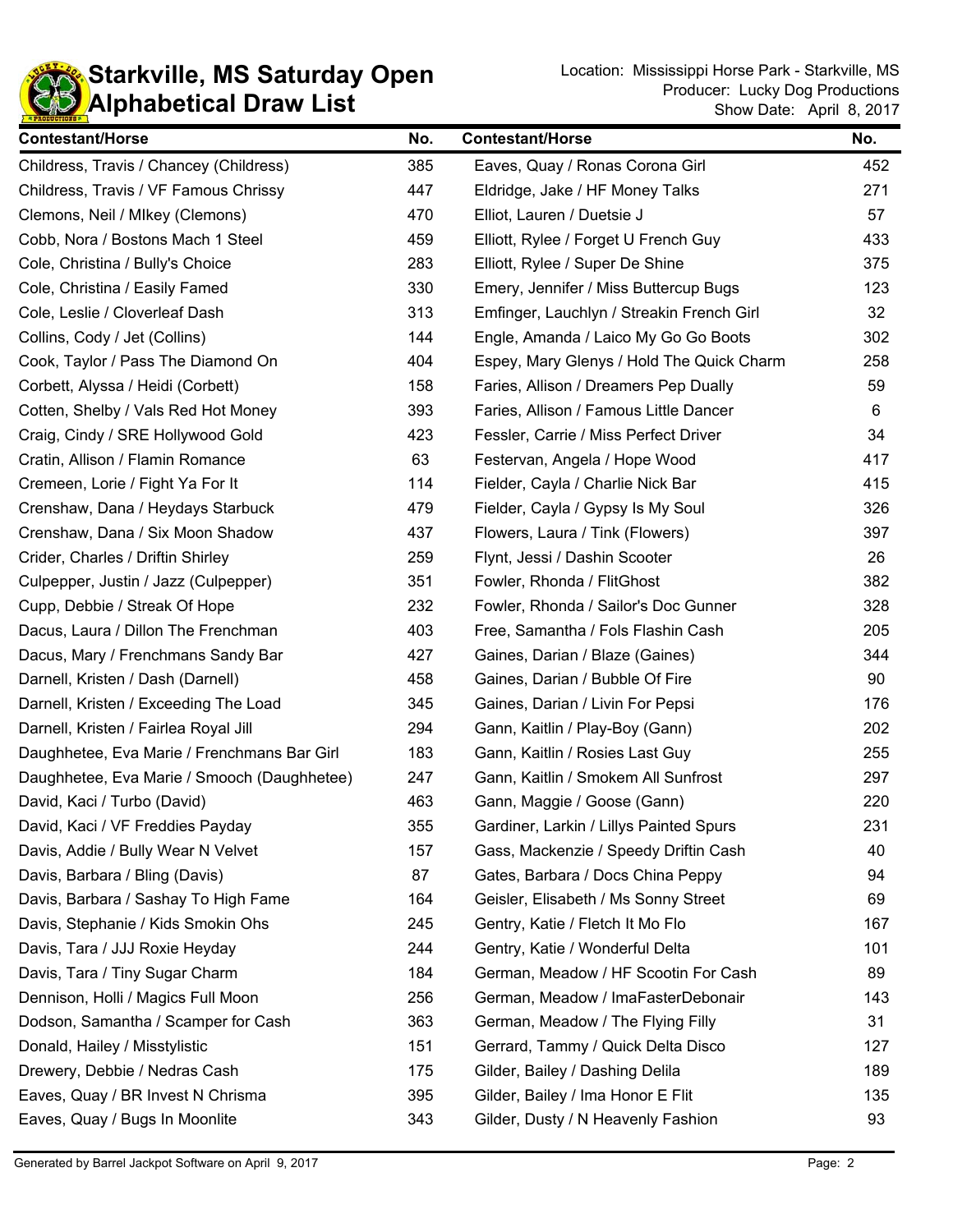

| <b>Contestant/Horse</b>                 | No. | <b>Contestant/Horse</b>                         | No. |
|-----------------------------------------|-----|-------------------------------------------------|-----|
| Gill, Candice / Homewrecker (Gill)      | 455 | Hinds, Mitzi / Doc (Hinds)                      | 60  |
| Gillespie, Taylor / Dun A Badger        | 349 | Hinkle, Cori / C More Hiney Dis Way             | 4   |
| Gillespie, Taylor / Muirs Little Lynn   | 290 | Holloday, Melanie / Annas Saving Grace          | 450 |
| Gilliland, Aubrey / Delanes Blue Cupid  | 74  | Holloway, Elizabeth / Frenchbug On Fire         | 269 |
| Goodman, Tracey / Sox (Goodman)         | 466 | Holloway, Elizabeth / Luvya Miss Randa          | 103 |
| Graham, Caroline / Trixie (Graham)      | 777 | Honerkamp, Yvonne / Jess My T                   | 20  |
| Graham, Kaleigh / Downtown Kidd         | 420 | Hudson, Angela / AHH Mazing                     | 51  |
| Graham, Kaleigh / U R A Memory          | 473 | Hudson, Angela / High Rollin EZ Jetta           | 99  |
| Gray, Alex / Prontos Bit Of Flit        | 39  | Hunter, Chelsea / CC Short Girl                 | 407 |
| Gray, Alex / Sugar (Gray)               | 777 | Jackson, Lori / Reds Special Bully              | 356 |
| Gray, Anderson / Reno (Gray)            | 33  | Jamerson, Megan / Deep Laughing                 | 266 |
| Gray, Preston / BC Dry Docs Hickory     | 37  | Jamerson, Megan / Dont Bully My Baby            | 152 |
| Gray, Preston / PRG Frost My Fancy      | 249 | Jamerson, Megan / SF Fired Up N French          | 192 |
| Greene, Caleigh / Baileys Cocoa Puff    | 97  | Jenkins, Amy / My Little Casino                 | 138 |
| Greene, Caleigh / Sonny (Greene)        | 155 | Jenkins, Fonda / Big Like Flyin                 | 198 |
| Griffin, Leah / Dixie Land Delight      | 58  | Jenkins, Fonda / Zanes Zaphire                  | 35  |
| Grimwood, Hannah / Runaway Dinky        | 365 | Jenkins, Margaret / Blackout In Vegas           | 292 |
| Grimwood, Hannah / Wave Carver Chic     | 268 | Johnson, Mary Helen / Bookin Win                | 124 |
| Haas, Dana / Lil Miss Runaway           | 246 | Johnson, Zaylee / Dolly (Z. Johnson)            | 335 |
| Haas, Dana / Shes A Rockin Train        | 111 | Johnson, Zaylee / Kings Poco Loho               | 386 |
| Haas, Dana / TWR She Steal Famous       | 173 | Jones, Adriana / Ask Aggie                      | 9   |
| Hale, KyLynn / Shiney Shokolina         | 278 | Jones, Adriana / Nonstop Rhythm                 | 50  |
| Haley, LeAnne / RSL Hard At Play        | 174 | Jones, Sheri / StealinAllTheChicks              | 130 |
| Haley, Wesley / BR Shesa Dashin Lena    | 75  | Jumper, Cyrilla / Ms Gator Gunner               | 242 |
| Hancock, Katherine / In Honor Of Hornet | 421 | Kehrees, Rayann / Go Gettum Red                 | 166 |
| Hann, Crystal / Cow Cattin Last         | 162 | Kell, Kim / Flirty French Native                | 133 |
| Hart, Haley / Sugar Ray                 | 777 | Kennedy, Laura / Hopes Money Boy                | 224 |
| Hathcock, Jennifer / Storm (Hathcock)   | 460 | Keyes, Karley / Special Honor RE                | 10  |
| Hefley, Hannah / Perks Panita           | 451 | King, Amy / NC Scoot Frenchguy                  | 70  |
| Henderson, Jessica / PV Sweet Kolby     | 342 | King, Dana / PC Poco Irish Gold                 | 312 |
| Henderson, Jessica / T Bones First Down | 289 | King, Mary Chandler / Bay Reyes A Bubblin       | 118 |
| Herron, Karlie / Arturo Deamante        | 29  | King, Natalie / Jazzy Chick Olena               | 80  |
| Herron, Karlie / Blonde Headed Larry    | 316 | Kiser, Jessica / Smarter Is Bettter             | 134 |
| Herron, Karlie / LM Cowgirl Cash        | 200 | Klenk, Charlie / Toros Gifted Tiny              | 125 |
| Herron, Karlie / Shootn To The Moon     | 251 | Kuykendall, Kimberly / Bogies French Roller     | 218 |
| Hessling, Brooke / BA Famous Red Man    | 384 | Lauderdale-Jones, Samantha / Docs Rocket Bailey | 440 |
| Hessling, Brooke / Highway Sixty Four   | 321 | Lavender, Haley / Panama Spike                  | 61  |
| Hicks, Beth Ann / Lady (Hicks)          | 190 | Laws, Cheryle / Flits Cashin In                 | 92  |
| Hill, Katherine / Son Of A Snake        | 475 | Lewis, Christy / Always A Treasure              | 163 |
| Hilton, Torri / Sheeza Firey Lady       | 23  | Lewis, Christy / QM Lil Scootin Lea             | 233 |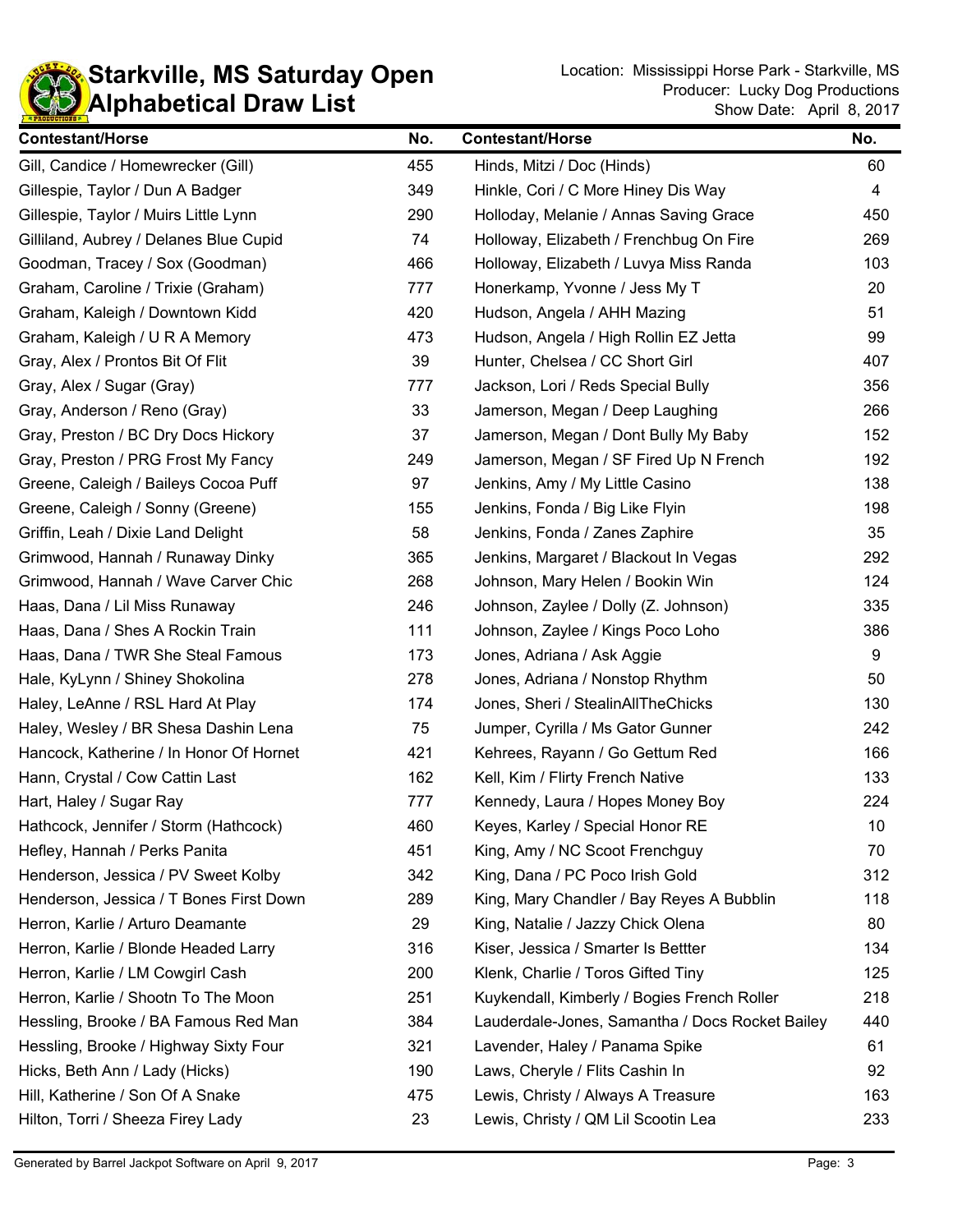

| <b>Contestant/Horse</b>                   | No. | <b>Contestant/Horse</b>                   | No.            |
|-------------------------------------------|-----|-------------------------------------------|----------------|
| Lewis, Christy / Rockin Vegas             | 199 | McCormick, Sarah / Livys Sunday Shower    | 225            |
| Lockhart, Letitia / Cowboy (Lockhart)     | 476 | McCormick, Sarah / Mags Little Perk       | 282            |
| Lockhart, Letitia / Jorge (Lockhart)      | 439 | McCully, Dawn / Frosty Heel               | 322            |
| Loftin, Jane / Diamond Dancer             | 148 | McDonald, Katlynn / Sierra Blondie Missy  | 413            |
| Loftin, Jane / Zippo Mischief             | 95  | McNair, Taylor / An Affair To Remember    | 406            |
| Lowry, Theresa / Western Hero             | 86  | Menz, Angie / Crimsons Last Chance        | 168            |
| Lucky, Ashley / SR Fast Eddie             | 76  | Menz, Angie / KN Fabulous Me              | 82             |
| Lyles, Peni / First Pie To Fly            | 19  | Miller, Bricklee / Clay (Miller)          | 367            |
| Lynn, Stephanie / Cals Little Star        | 348 | Miller, Bricklee / Smart Little Floyd     | 434            |
| Lynn, Stephanie / Stylin Lil Pepto        | 171 | Mitchell, Nikki / Corona (Mitchell)       | 265            |
| Lynn, Stephanie / Trace Me A Doc          | 285 | Mixson, Alyssa / Jackpot High Boss        | 27             |
| Lyon, Ashley / Blue Diamondzan Gold       | 318 | Moffitt, Nikki / Trashy Kachina           | 227            |
| Mahalitc, Hillary / Flittiest             | 336 | Montgomery, Ashley / Royal French Jet     | 137            |
| Mahalitc, Hillary / On The Wings Of Flit  | 390 | Moody, Hope / Docs Little Bargon          | 304            |
| Mangum, Evan / Attitude of Grattitide     | 431 | Moore, Autumn / Ivory Kilobyte            | 353            |
| Mangum, Morgan / Alabama Bully Bug        | 317 | Moore, Karen / Playboy Jet On Deck        | 85             |
| Mangum, Morgan / CC Mahogany King         | 471 | Moore, Kathy / Bay (Moore)                | 215            |
| Mangum, Morgan / Guys Zip Ta Fame         | 368 | Moore, Mollyann / Guns Express Effort     | 303            |
| Mangum, Morgan / LL Stormy Jet            | 425 | Moore, Mollyann / Miss Clays Tiny Doll    | 359            |
| Mann, Aubri / Bogies French Kitten        | 47  | Moore, Raimee Jo / Hooked On Native       | 350            |
| Mann, Aubri / Joe Merado                  | 214 | Moore, Raimee Jo / Tule Roan Olena        | 298            |
| Martin, Mary Grayson / Four Alarm Tootie  | 188 | Mulloy, Robyn / Lenas Miracle Bug         | 54             |
| Martin, Mary Grayson / King Royal Jazamau | 136 | Nabors, Joy / Freckles Frosty Spark       | 267            |
| Martin, Mary Grayson / Moon Stitches      | 235 | Nabors, Misty / Codys Bar King            | 288            |
| Martin, Raelynn / JLS Rakin an Takin      | 428 | Nale, Pamela / Comanches Koshare          | 78             |
| Martin, Raelynn / Mr Royal Cctus Bar      | 472 | Norman, Maria / Cashin Affair             | 120            |
| Matthews, Jaylie / A Lil Drop Of Candy    | 411 | Norman, Maria / Red Pepa Jet              | 182            |
| Matthews, Jaylie / Streakin Perks Fool    | 320 | Osborne, Janelle / Cougars Dash N Style   | 53             |
| Matthews, Kim / FeelintheFirewater        | 422 | Osborne, Janelle / Snowbound Sadie        | $\overline{2}$ |
| Matthews, Kim / Heavenly Firewater        | 315 | Owens, Brookelyn / Shes A Dark Secret     | 414            |
| Matthews, Taycie / Double Fast Cruizin    | 424 | Owens, Brookelyn / This Blondes Loaded    | 448            |
| Matthews, Taycie / Penny For UR Flit      | 301 | Oxner, Jan / Louisiana Majesty            | 107            |
| Maxwell, Allie / Hobby By Choice          | 22  | Pendel, Amber / Frenchies Gottheguns      | 177            |
| McCaffity, Madison / Pic A Melody         | 408 | Pevey, Lisa / Jaces Midnight Star         | 305            |
| McCormick, Debbie / Dineros First Down    | 106 | Pevey, Lisa / Money Robin Turbo           | 357            |
| McCormick, Debbie / Pearl Pays With Cash  | 154 | Phillips, Abby / Crown Ta Fame            | 165            |
| McCormick, James / Shez Maxed Out         | 186 | Phillips, Abby / I Like To Rocket         | 281            |
| McCormick, Kyle / Chanel Memories         | 62  | Phillips, Lindsey / Smart Stylish Chic    | 14             |
| McCormick, Kyle / Chewee                  | 115 | Phillips-Treat, Ryder / Janies Skipin Leo | 30             |
| McCormick, Sarah / DownTownStreakin       | 178 | Pinner, Maddox / Cougars Smokin Hot Turbo | 250            |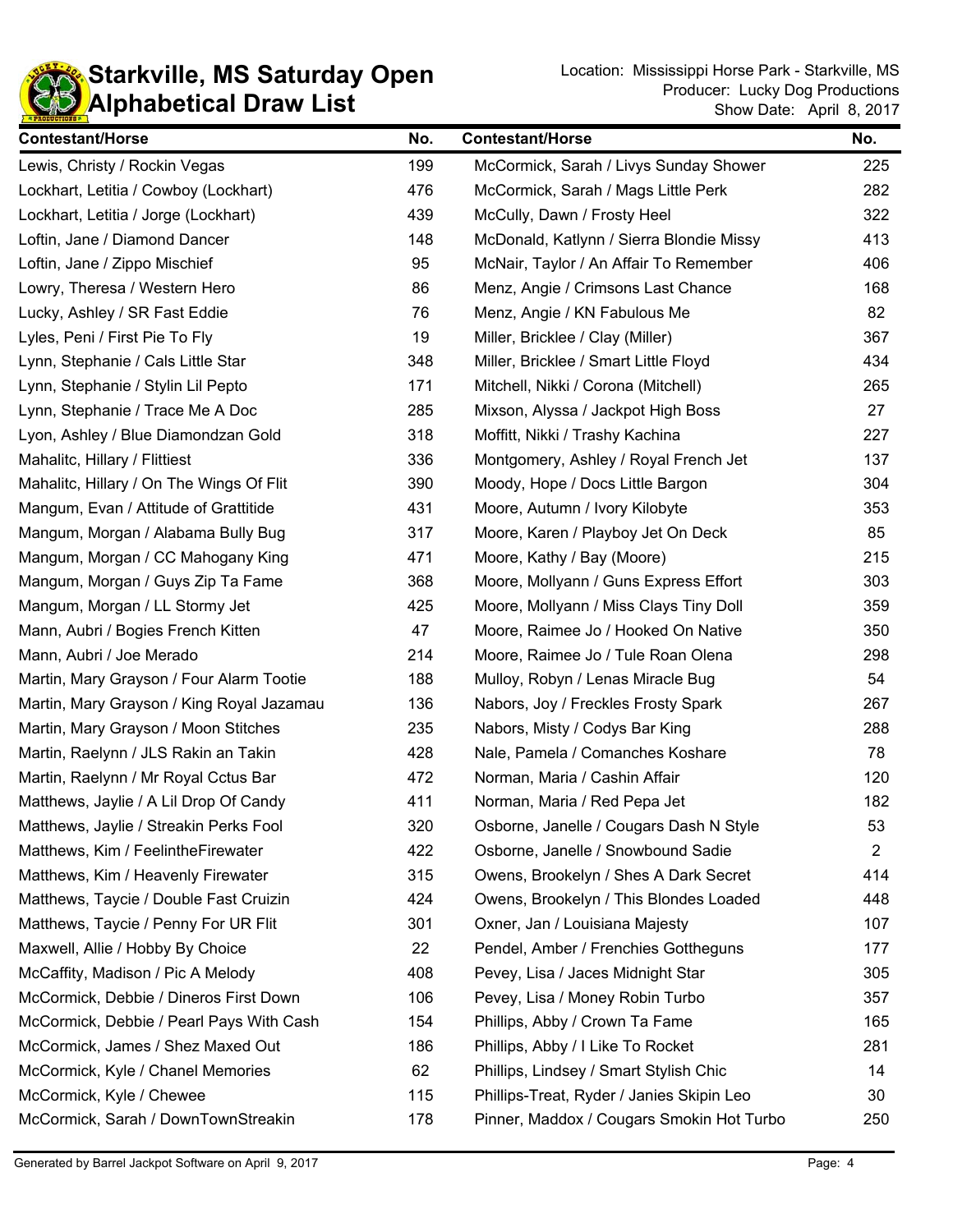

| <b>Contestant/Horse</b>                 | No. | <b>Contestant/Horse</b>                    | No. |
|-----------------------------------------|-----|--------------------------------------------|-----|
| Pittman, Claudia / Nugget (Pittman)     | 777 | Shanks, Niki / VF Smoked Rabbit            | 362 |
| Poole, Molly / Hearts Content           | 38  | Shannon, Mary / Bogies French Lover        | 98  |
| Poole, Molly / Junior (Poole)           | 1   | Shannon, Mary / Quick Charge It            | 42  |
| Potashnick, Carrie / Perks In The House | 383 | Shelton, Madison / Dash Ta Fletch          | 360 |
| Potashnick, Carrie / Ritas Gone         | 324 | Shelton, Madison / Zanes Zeke              | 306 |
| Powell, Bailey / Olena Skip Zip         | 126 | Shelton, Scott / JR Rowdy Dee              | 110 |
| Powell, Justin / Tres Agua Ardientes    | 36  | Shelton, Scott / Miss N Mi Alibi           | 156 |
| Powell, Kaitlen / Tensas Toddy          | 44  | Shirley, Lacy / Lady Bugs Pricilla         | 261 |
| Quinn, Chris / DS Romans Demand         | 149 | Shirley, Lacy / Millie Painted Jet         | 207 |
| Quinn, Michelle / Missy (Quinn)         | 310 | Shirley, Robert / MS LA Lady Cash          | 210 |
| Ragsdale, Levi / The Special High       | 319 | Shofner, Addison / Sugar Cubed             | 45  |
| Rains, Caitlyn / Bargain Town           | 128 | Short, Pam / NC French Franny              | 239 |
| Rains, Caitlyn / Joshs Doc A Lot        | 77  | Shumate, Crystal / Easy Goin Guy           | 481 |
| Ramage, Jenna / Ima Sunfrost Seeker     | 71  | Shumate, Crystal / Fortunate Frenchgirl    | 442 |
| Ramage, Jennine / Ole Mans Decker Jet   | 83  | Shumpert, Courtney / Povertys Splash       | 185 |
| Ramsey, Jake / Doc Money Maam           | 465 | Shumpert, Courtney / Rocos Rusty           | 132 |
| Raper, David / DSR Rocabye Bogie        | 209 | Shumpert, Savannah / Festus and Fast       | 777 |
| Raper, David / Wildest Effort           | 262 | Shumpert, Savannah / Return To Fame        | 287 |
| Raper, Stephanie / Leddy Look           | 212 | Sikes, Stephanie / SR Vega                 | 371 |
| Raper, Stephanie / Noels Flying Lady    | 272 | Simmons, Christen / Dash N To Cash N       | 66  |
| Ratchford, Myle / Rico Suave Hayday     | 46  | Skipworth, Alexandria / Oklahoma Jose      | 378 |
| Redditt, Joey / Boleos Tiny Guy         | 338 | Skipworth, Alexandria / Perfect Definition | 429 |
| Redditt, Margie / CantBullyThisFortune  | 286 | Smith, Anna / Cash (A. Smith)              | 170 |
| Redwine, Shelly / Smart Lena Dancer     | 402 | Smith, Cindy / Jules French Downy          | 17  |
| Reece, Diane / JRF Jezzebell Judy       | 145 | Smith, Hannah / Champagne Rosie            | 352 |
| Reece, Donnie / Guys Streakin Six       | 91  | Smith, Hannah / General Lee                | 412 |
| Reece, Donnie / RSR Miss Frenchman      | 147 | Smith, Helen / Revved Up Lil Jesse         | 142 |
| Reece, Donnie / Tic Tech                | 79  | Smith, Keith / Smoke N Cool Playboy        | 194 |
| Register, TyLynn / Firewaters Bad Boy   | 445 | Smith, MaggieRae / Chicks Mini Pearl       | 409 |
| Register, TyLynn / Willow (Register)    | 370 | Smith, MaggieRae / Gay Flash Bars          | 456 |
| Roark, Abbi / HS Hollywood Major        | 462 | Smith, Michael / BetShesFlitinSpecial      | 291 |
| Roy, Blair / Right On Homer             | 102 | Smith, Michael / CJ Ratatouille            | 419 |
| Roy, Christy / Dashin Ta Vegas          | 229 | Smith, Michael / Golden Bag Of Tricks      | 366 |
| Sams, Alli / Willy Wild Woods           | 337 | Smith, Michael / Natives Okie Rose         | 248 |
| Sams, Jaci / CVF Skips Boss             | 329 | Smith, Savannah D. / Hollys Lil Scoot      | 277 |
| Sandy, Jeanie / Sam (Sandy)             | 140 | Sneed, Allison / Jesses Troy Girl          | 234 |
| Saucier, Valerie / Mekkos Ole Man       | 56  | Sneed, Allison / Moons American Jet        | 172 |
| Saucier, Valerie / Six Streakin Bugs    | 3   | Stafford, Cheyenne / A Final Salute        | 400 |
| Saulsbury, Mandy / Jets Twisted Hope    | 15  | Stafford, Tara / Nonstop Perks             | 237 |
| Shanks, Niki / JM Nikis Tiny Fathom     | 309 | Stanley, Savannah / Chicks First Chick     | 449 |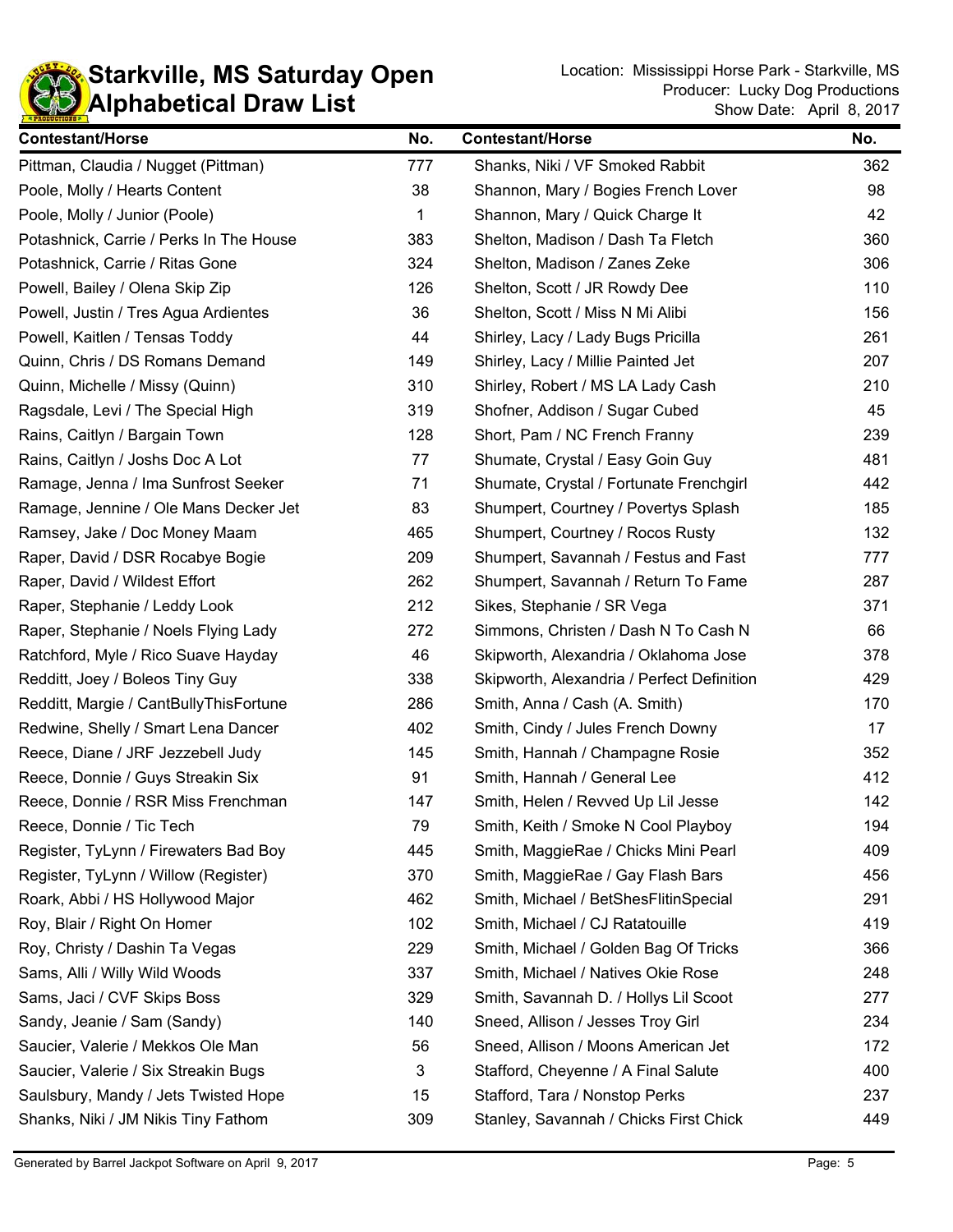

| <b>Contestant/Horse</b>                     | No. | <b>Contestant/Horse</b>                    | No. |
|---------------------------------------------|-----|--------------------------------------------|-----|
| Stepp, Hannah / Bar None Hank               | 217 | Tucker, Misty / Quigleys Hugos Gal         | 221 |
| Stewart, Linda Gail / Compromises The Ruff  | 273 | Tucker, Misty / Smokin Shining Leo         | 380 |
| Stewart, Linda Gail / Eye Took A Jet        | 160 | Tucker, Russell / Three King Chicks        | 72  |
| Stewart, Linda Gail / Vera Eye              | 223 | Tucker, Sidney / Duel Intentions           | 334 |
| Strickland, Brooklynn / Pine Point Streaker | 454 | Tucker, Sidney / SE CostaBluValentine      | 392 |
| Sullivan, Elle / Chargen Ta Fame            | 332 | Tucker, Vickie / Rarebars Sunny Sky        | 139 |
| Sullivan, Elle / Gold Mastercard            | 274 | Turk, Hannah / Red Gin One                 | 347 |
| Sullivan, Elle / Indefeasible BJ            | 228 | Underhill, Amanda / Peytons Sparkle Bug    | 41  |
| Sullivan, Elle / Sunfrost Scooter           | 387 | Warner, Heather / Flitfire Cat             | 441 |
| Sullivan, JR / Dancing Firewater            | 230 | Warner, Heather / Ima Special Fortune      | 464 |
| Sullivan, JR / Flirty Dirty Dinero          | 323 | Watkins, Cary / Famous N Firen             | 150 |
| Sullivan, JR / Flitten To Fame              | 379 | Watkins, Cary / Super Tech                 | 241 |
| Sullivan, JR / Reds Peppy Frost             | 438 | Watrous, Autumn / Smokes Grey Dash         | 119 |
| Sullivan, JR / Whos Your Guy                | 276 | Watson, Kayley / Seneca Easy RedMoney      | 104 |
| Surman, Sherri / Goose (Surman)             | 73  | Weldon, Major / SF Gin and Juice           | 28  |
| Swiderski, Molli / VF Blonde N Famous       | 84  | Weldon, Major / Short Go (Weldon)          | 777 |
| Tallent, Kristin / CR Montana McCue         | 131 | Weldon, River / Prissy (Weldon)            | 777 |
| Taylor, Carly / BlueBlazin Hot Fling        | 394 | Weldon, River / This Perks Can Booge       | 21  |
| Taylor, Carly / Bogies Triple Threat        | 339 | Wells, Stephanie / Romance in Socks        | 109 |
| Taylor, Carly / Dawns Payday                | 280 | West, Jenny / PC Pay Day                   | 358 |
| Taylor, Carly / Diva Dinero                 | 443 | West, Sharon / Ima Dashin Bye              | 388 |
| Templeton, Addison / Zeros Duel Jet         | 354 | West, Sharon / Trip (West)                 | 435 |
| Thomas, Blaise / Zorro (Thomas)             | 299 | Wheeler, Brian / Ima Tres Princess         | 480 |
| Thompson, Carrie / Famous N Dixie           | 187 | Wheeler, Brian / Rainin Fame               | 296 |
| Thompson, Carrie / Princess Of Alibis       | 113 | Wheeler, Brian / SBW Peach Margarita       | 444 |
| Thompson, Carrie / Running Ta Fame          | 55  | Wheeler, Brian / Slice Of Peach Fame       | 243 |
| Thompson, Katherine / T Joe                 | 197 | Wheeler, Stephanie / As Good As Peach Gets | 159 |
| Thornton, Tricia / BR Docs Honey            | 389 | White, Kim / Hook An Duck                  | 401 |
| Thweatt, Tanya / Redmakers Hotshot          | 307 | White, Sierra / Flash (White)              | 477 |
| Tice, Graysun / Kan Perk Three              | 373 | Wilburn, Kaleigh / RBO Id Be Surprised     | 201 |
| Tice, Graysun / Smooth Miss Gato            | 260 | Wilburn, Meridith / Making The Cut         | 240 |
| Tice, Janna / Jezzabell                     | 391 | Wildeisen, Emma / Itis What Itis Guys      | 253 |
| Toll, Cindy / Goodnessake                   | 25  | Wildeisen, Emma / Woman At The Bar         | 311 |
| Toll, Cindy / Sheza Casanova Special        | 67  | Wilks, Andy / Zeros Josey Jet              | 453 |
| Toll, Mike / Sheza Shoot Special            | 112 | Wilks, Andy / Zeros Sabre Jet              | 474 |
| Toole, Darby / Hocus Pocus Night Cat        | 399 | Willcutt, Macy / Heza Native Star          | 169 |
| Toole, Jacey / Martha (Toole)               | 418 | Williams, Abbe / Jules Bubblin Babe        | 254 |
| Touchstone, Paula / Parrs Royal Bullie      | 203 | Williams, Hope / Mel (Williams)            | 196 |
| Touchstone, Paula / Shamrocks Native        | 252 | Williams, Jeannie / Jokers Aces            | 211 |
| Tucker, Misty / Caroline Pep                | 52  | Williams, Jeannie / Southern Belle         | 263 |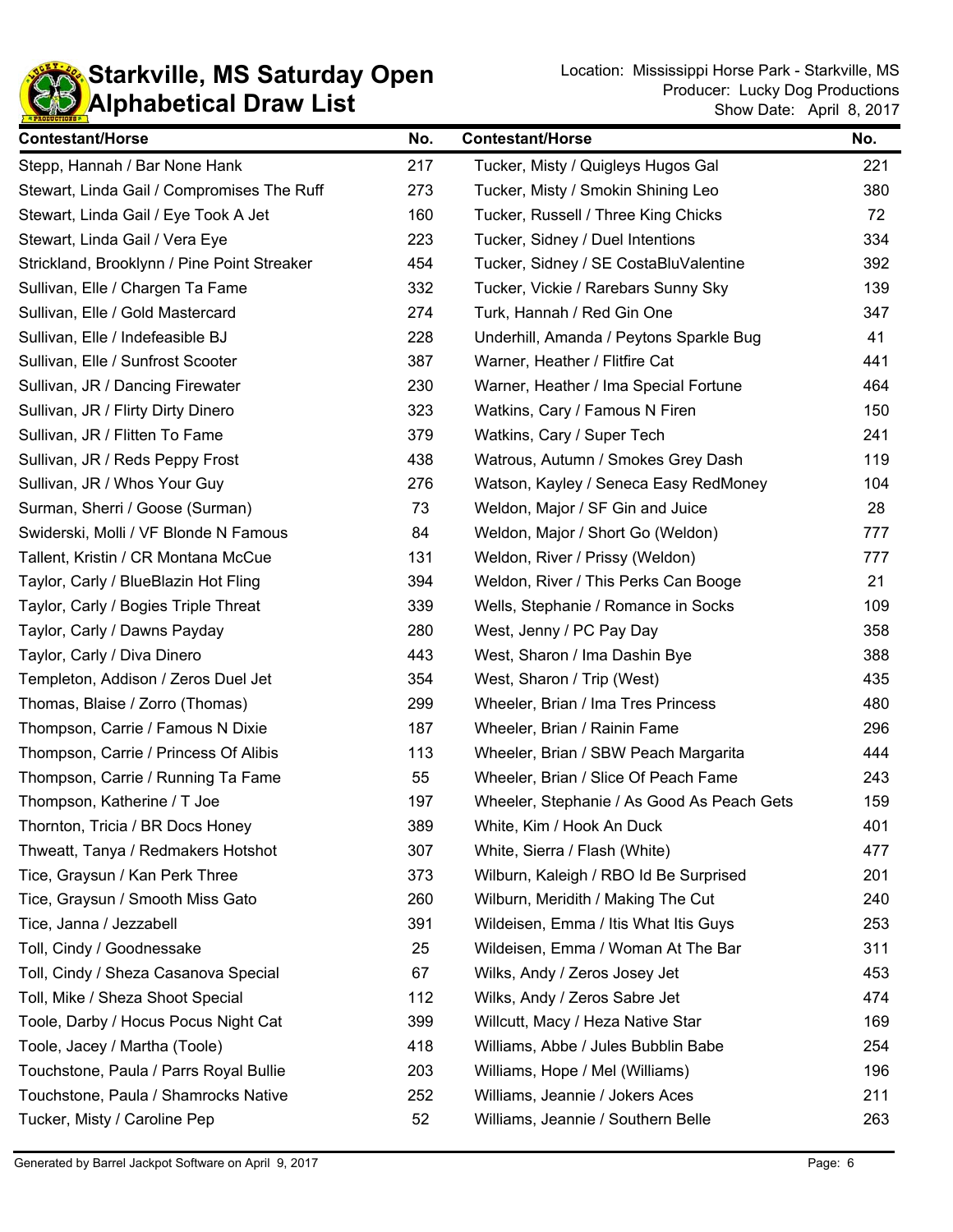

| <b>Contestant/Horse</b>                  | No. | <b>Contestant/Horse</b> | No. |
|------------------------------------------|-----|-------------------------|-----|
| Williams, Kristy / Georgia (K. Williams) | 129 |                         |     |
| Wilson, Jessica / Christmas Gold         | 179 |                         |     |
| Wilson, Jessica / Kitty Hawks Candy      | 81  |                         |     |
| Winstead, Shelby / Rarely Goes Easy      | 213 |                         |     |
| Winstead, Shelby / Roany (Winstead)      | 364 |                         |     |
| Winstead, Shelby / Truly A Peponita      | 108 |                         |     |
| Woeste, Brooke / Crews N to Win          | 369 |                         |     |
| Wooten, Stephanie / SH Acres             | 446 |                         |     |
| Young, Brianna / Playday (Young)         | 116 |                         |     |
| Young, Brianna / Vegas (Young)           | 65  |                         |     |
| <b>TOTAL ENTRIES: 490</b>                |     |                         |     |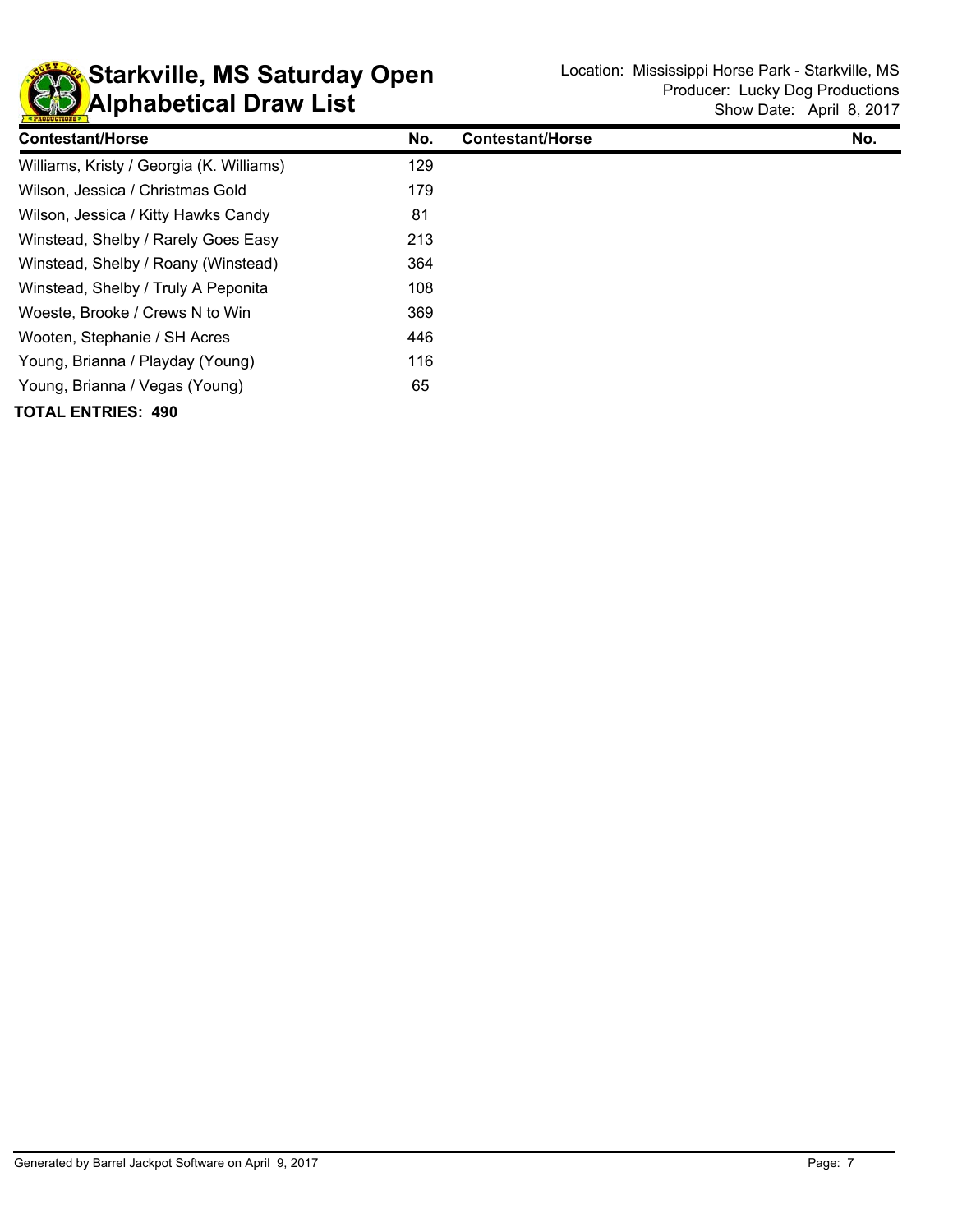

**KD** Alphabetical Draw List **Starkville, MS Saturday Pack Sidepot** Location: Mississippi Horse Park - Starkville, MS

| <b>Contestant/Horse</b>                | No. | <b>Contestant/Horse</b>                | No. |
|----------------------------------------|-----|----------------------------------------|-----|
| Allen, Monica / Lota Aces To Play      | C/O | Cole, Leslie / Cloverleaf Dash         | C/O |
| Allen, Monica / Playboy Sunset         | C/O | Collins, Cody / Jet (Collins)          | C/O |
| Anderson, Andi / Reger's Scat Cat      | C/O | Cotten, Shelby / Vals Red Hot Money    | C/O |
| Banks, Michael / Colonels Shadow       | C/O | Craig, Cindy / SRE Hollywood Gold      | C/O |
| Bari, Mandy / TBR Call U Promised      | C/O | Crenshaw, Dana / Heydays Starbuck      | C/O |
| Barnes, Carla / My Girl Spirit         | C/O | Crenshaw, Dana / Six Moon Shadow       | C/O |
| Barrom, Daylee / Best Spent Money      | C/O | Davis, Addie / Bully Wear N Velvet     | C/O |
| Barrom, Daylee / Steele's City Feet    | C/O | Davis, Barbara / Bling (Davis)         | C/O |
| Barrom, Daylee / Two Socks             | C/O | Davis, Barbara / Sashay To High Fame   | C/O |
| Bates, Savannah / Ketels Leading Lady  | C/O | Davis, Stephanie / Kids Smokin Ohs     | C/O |
| Battles, Jeff / Slick (Battles)        | C/O | Davis, Tara / JJJ Roxie Heyday         | C/O |
| Blackman, Ashley / Morgans Little Buck | C/O | Davis, Tara / Tiny Sugar Charm         | C/O |
| Blackman, Ashley / VF Plain Grahams    | C/O | Dennison, Holli / Magics Full Moon     | C/O |
| Blackman, Karen / Iris Moonshine       | C/O | Dodson, Samantha / Scamper for Cash    | C/O |
| Blackman, Karen / Nu Bee Rewards       | C/O | Donald, Hailey / Misstylistic          | C/O |
| Blalock, Andy / Heza Triple Rock       | C/O | Drewery, Debbie / Nedras Cash          | C/O |
| Blalock, Andy / JL Smokin Cat          | C/O | Emery, Jennifer / Miss Buttercup Bugs  | C/O |
| Branch, Shelia / Passin Out Firewater  | C/O | Engle, Amanda / Laico My Go Go Boots   | C/O |
| Brashier, Jessica / Wonders Pistol     | C/O | Faries, Allison / Dreamers Pep Dually  | C/O |
| Brooks, Lee Ann / Thedoctorsatthebar   | C/O | Faries, Allison / Famous Little Dancer | C/O |
| Brooks, Lee Ann / Tofast Ta View       | C/O | Fessler, Carrie / Miss Perfect Driver  | C/O |
| Brown, Anita / Macs Native Dash        | C/O | Festervan, Angela / Hope Wood          | C/O |
| Brown, Bailey / Bows Smokin Jet        | C/O | Flowers, Laura / Tink (Flowers)        | C/O |
| Brown, Hallie / Fire Princess          | C/O | Fowler, Rhonda / FlitGhost             | C/O |
| Brown, Tammy / Blue Frost              | C/O | Fowler, Rhonda / Sailor's Doc Gunner   | C/O |
| Brown, Tammy / Featured Request        | C/O | German, Meadow / HF Scootin For Cash   | C/O |
| Burnett, Julie / Bossy N Perky         | C/O | German, Meadow / ImaFasterDebonair     | C/O |
| Burnett, Julie / DHR Oh Whatta Flyer   | C/O | German, Meadow / The Flying Filly      | C/O |
| Burr, Breanne / Bits Chance Ta Fame    | C/O | Gerrard, Tammy / Quick Delta Disco     | C/O |
| Burr, Breanne / I Am Bit Of Firewater  | C/O | Gillespie, Taylor / Dun A Badger       | C/O |
| Burson, Amber / Ima Faming Houdini     | C/O | Gillespie, Taylor / Muirs Little Lynn  | C/O |
| Cagle, Jamie / Victorious Dash         | C/O | Grimwood, Hannah / Runaway Dinky       | C/O |
| Cagle, Jimmy / Dash D Hefa             | C/O | Grimwood, Hannah / Wave Carver Chic    | C/O |
| Cagle, Jimmy / Figure Im Special       | C/O | Haas, Dana / Lil Miss Runaway          | C/O |
| Cagle, Jimmy / Togies Red Cat          | C/O | Haas, Dana / Shes A Rockin Train       | C/O |
| Carrington, Rachel / Leos Romance      | C/O | Haas, Dana / TWR She Steal Famous      | C/O |
| Carrington, Rachel / PC Sugar Cat      | C/O | Hale, KyLynn / Shiney Shokolina        | C/O |
| Chalk, Whitney / PS Bullys Shadow      | C/O | Haley, LeAnne / RSL Hard At Play       | C/O |
| Chalk, Whitney / PS Itchis Blue Shadow | C/O | Haley, Wesley / BR Shesa Dashin Lena   | C/O |
| Cole, Christina / Bully's Choice       | C/O | Hart, Haley / Sugar Ray                | C/O |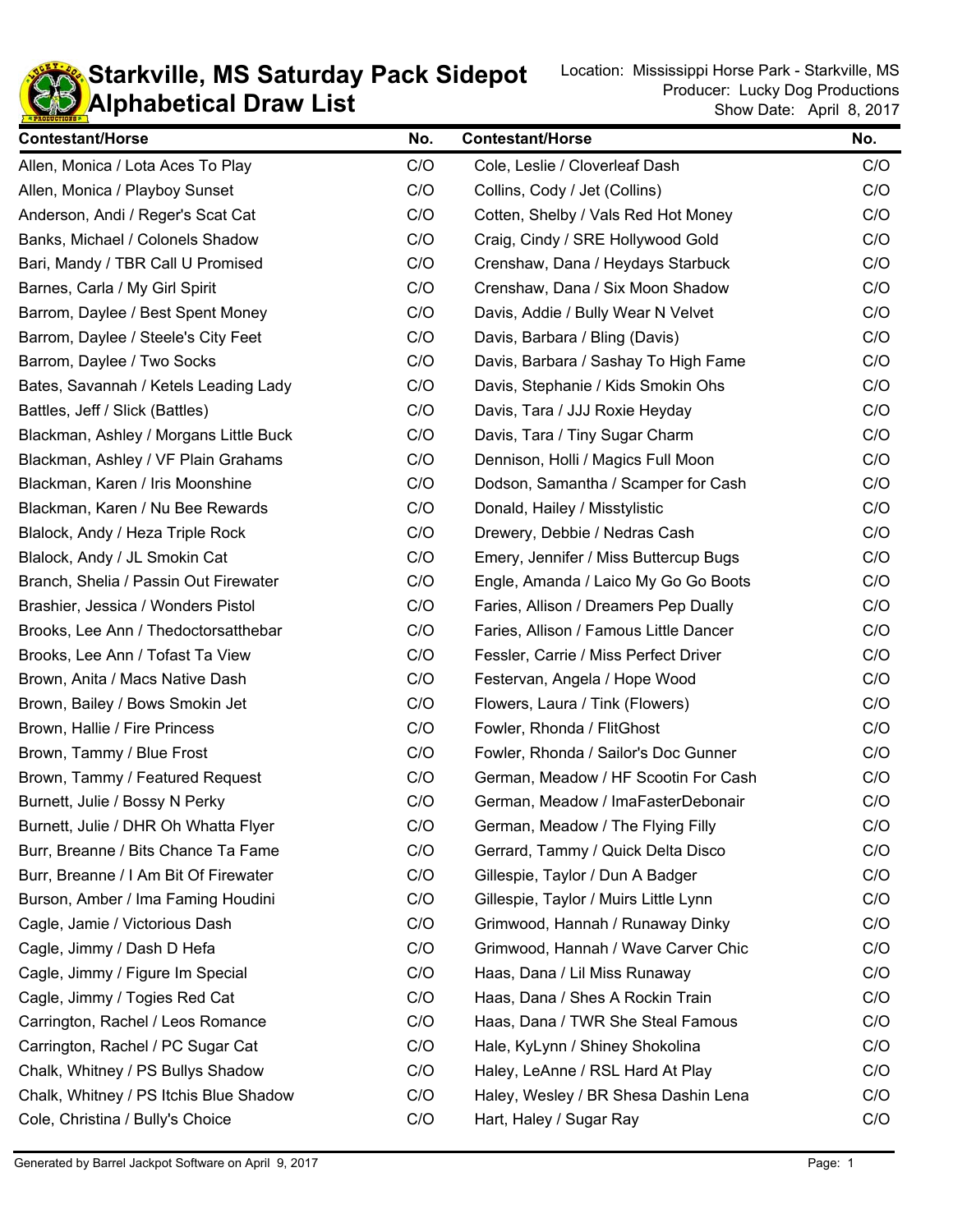

**KD** Alphabetical Draw List **Starkville, MS Saturday Pack Sidepot** Location: Mississippi Horse Park - Starkville, MS

| <b>Contestant/Horse</b>                   | No. | <b>Contestant/Horse</b>                   | No. |
|-------------------------------------------|-----|-------------------------------------------|-----|
| Hefley, Hannah / Perks Panita             | C/O | Matthews, Jaylie / A Lil Drop Of Candy    | C/O |
| Hefley, Hannah / Perks Panita             | C/O | Matthews, Jaylie / Streakin Perks Fool    | C/O |
| Henderson, Jessica / PV Sweet Kolby       | C/O | Matthews, Kim / FeelintheFirewater        | C/O |
| Henderson, Jessica / T Bones First Down   | C/O | Matthews, Kim / Heavenly Firewater        | C/O |
| Herron, Karlie / Arturo Deamante          | C/O | Matthews, Taycie / Double Fast Cruizin    | C/O |
| Herron, Karlie / Blonde Headed Larry      | C/O | Matthews, Taycie / Penny For UR Flit      | C/O |
| Herron, Karlie / LM Cowgirl Cash          | C/O | Maxwell, Allie / Hobby By Choice          | C/O |
| Herron, Karlie / Shootn To The Moon       | C/O | McCaffity, Madison / Pic A Melody         | C/O |
| Hicks, Beth Ann / Lady (Hicks)            | C/O | McCormick, Debbie / Dineros First Down    | C/O |
| Hinds, Mitzi / Doc (Hinds)                | C/O | McCormick, Debbie / Pearl Pays With Cash  | C/O |
| Hunter, Chelsea / CC Short Girl           | C/O | McCormick, James / Shez Maxed Out         | C/O |
| Jamerson, Megan / Deep Laughing           | C/O | McCormick, Kyle / Chanel Memories         | C/O |
| Jamerson, Megan / Dont Bully My Baby      | C/O | McCormick, Kyle / Chewee                  | C/O |
| Jamerson, Megan / SF Fired Up N French    | C/O | McCormick, Sarah / DownTownStreakin       | C/O |
| Jenkins, Amy / My Little Casino           | C/O | McCormick, Sarah / Livys Sunday Shower    | C/O |
| Johnson, Mary Helen / Bookin Win          | C/O | McCormick, Sarah / Mags Little Perk       | C/O |
| Jones, Adriana / Ask Aggie                | C/O | McCully, Dawn / Frosty Heel               | C/O |
| Jones, Adriana / Nonstop Rhythm           | C/O | Menz, Angie / Crimsons Last Chance        | C/O |
| Jumper, Cyrilla / Ms Gator Gunner         | C/O | Menz, Angie / KN Fabulous Me              | C/O |
| Kehrees, Rayann / Go Gettum Red           | C/O | Moore, Autumn / Ivory Kilobyte            | C/O |
| Kell, Kim / Flirty French Native          | C/O | Moore, Mollyann / Guns Express Effort     | C/O |
| Kiser, Jessica / Smarter Is Bettter       | C/O | Moore, Mollyann / Miss Clays Tiny Doll    | C/O |
| Laws, Cheryle / Flits Cashin In           | C/O | Moore, Raimee Jo / Hooked On Native       | C/O |
| Lewis, Christy / Always A Treasure        | C/O | Moore, Raimee Jo / Tule Roan Olena        | C/O |
| Lewis, Christy / QM Lil Scootin Lea       | C/O | Nale, Pamela / Comanches Koshare          | C/O |
| Lewis, Christy / Rockin Vegas             | C/O | Osborne, Janelle / Snowbound Sadie        | C/O |
| Loftin, Jane / Diamond Dancer             | C/O | Owens, Brookelyn / Shes A Dark Secret     | C/O |
| Loftin, Jane / Zippo Mischief             | C/O | Owens, Brookelyn / This Blondes Loaded    | C/O |
| Lucky, Ashley / SR Fast Eddie             | C/O | Oxner, Jan / Louisiana Majesty            | C/O |
| Lynn, Stephanie / Cals Little Star        | C/O | Pendel, Amber / Frenchies Gottheguns      | C/O |
| Lynn, Stephanie / Stylin Lil Pepto        | C/O | Phillips, Abby / Crown Ta Fame            | C/O |
| Lynn, Stephanie / Trace Me A Doc          | C/O | Phillips, Abby / I Like To Rocket         | C/O |
| Mangum, Evan / Attitude of Grattitide     | C/O | Phillips-Treat, Ryder / Janies Skipin Leo | C/O |
| Mangum, Morgan / Alabama Bully Bug        | C/O | Quinn, Michelle / Missy (Quinn)           | C/O |
| Mangum, Morgan / CC Mahogany King         | C/O | Ragsdale, Levi / The Special High         | C/O |
| Mangum, Morgan / Guys Zip Ta Fame         | C/O | Rains, Caitlyn / Bargain Town             | C/O |
| Mangum, Morgan / LL Stormy Jet            | C/O | Rains, Caitlyn / Joshs Doc A Lot          | C/O |
| Martin, Mary Grayson / Four Alarm Tootie  | C/O | Ramage, Jenna / Ima Sunfrost Seeker       | C/O |
| Martin, Mary Grayson / King Royal Jazamau | C/O | Ramage, Jennine / Ole Mans Decker Jet     | C/O |
| Martin, Mary Grayson / Moon Stitches      | C/O | Ratchford, Myle / Rico Suave Hayday       | C/O |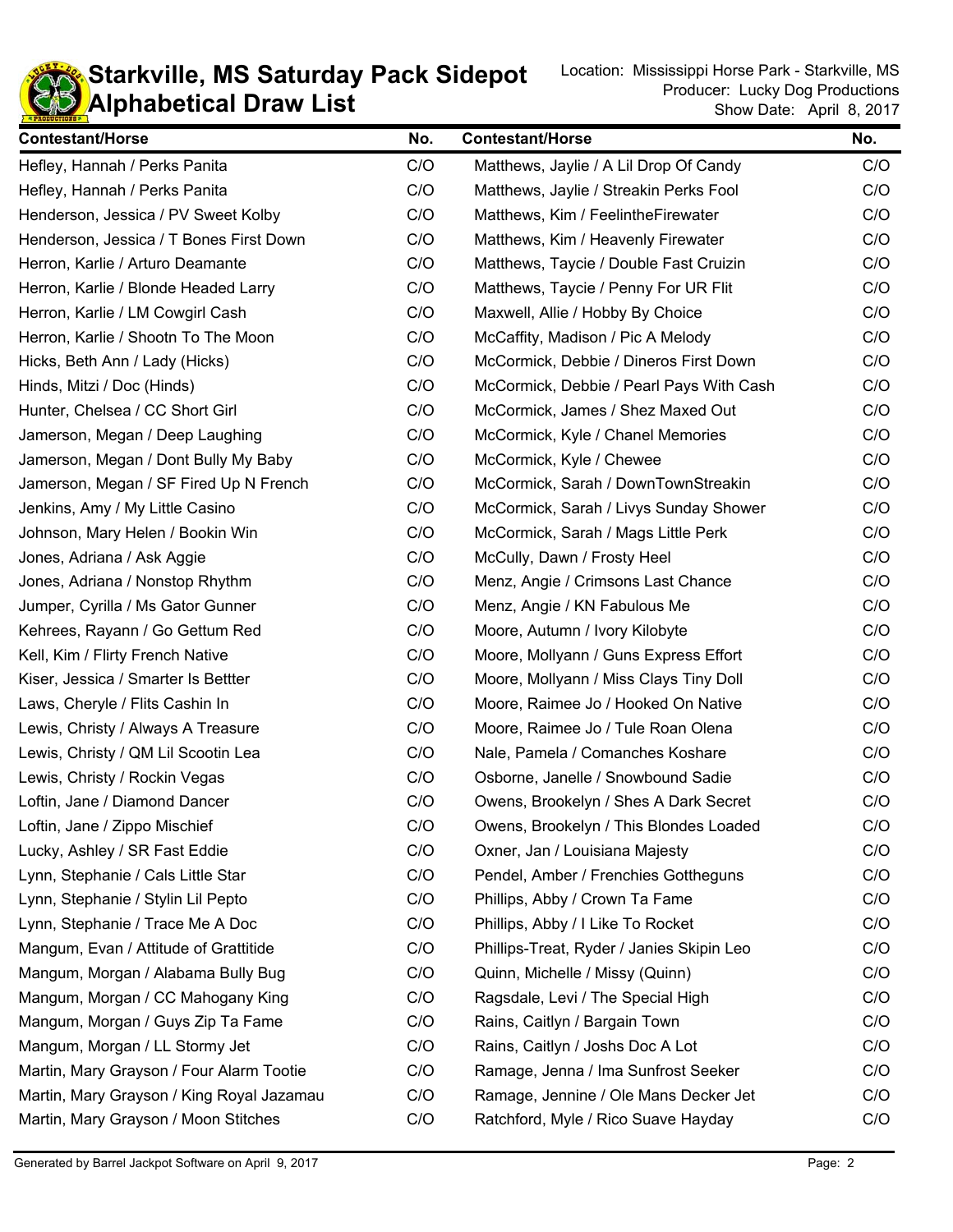

**KD** Alphabetical Draw List **Starkville, MS Saturday Pack Sidepot** Location: Mississippi Horse Park - Starkville, MS

| <b>Contestant/Horse</b>                    | No. | <b>Contestant/Horse</b>                 | No. |
|--------------------------------------------|-----|-----------------------------------------|-----|
| Redditt, Joey / Boleos Tiny Guy            | C/O | Swiderski, Molli / VF Blonde N Famous   | C/O |
| Redditt, Margie / CantBullyThisFortune     | C/O | Tallent, Kristin / CR Montana McCue     | C/O |
| Redwine, Shelly / Smart Lena Dancer        | C/O | Taylor, Carly / BlueBlazin Hot Fling    | C/O |
| Roark, Abbi / HS Hollywood Major           | C/O | Taylor, Carly / Bogies Triple Threat    | C/O |
| Roy, Blair / Right On Homer                | C/O | Taylor, Carly / Diva Dinero             | C/O |
| Roy, Christy / Dashin Ta Vegas             | C/O | Thompson, Katherine / T Joe             | C/O |
| Sandy, Jeanie / Sam (Sandy)                | C/O | Thornton, Tricia / BR Docs Honey        | C/O |
| Saucier, Valerie / Mekkos Ole Man          | C/O | Thweatt, Tanya / Redmakers Hotshot      | C/O |
| Saucier, Valerie / Six Streakin Bugs       | C/O | Tice, Graysun / Kan Perk Three          | C/O |
| Saulsbury, Mandy / Jets Twisted Hope       | C/O | Tice, Graysun / Smooth Miss Gato        | C/O |
| Shanks, Niki / JM Nikis Tiny Fathom        | C/O | Tice, Janna / Jezzabell                 | C/O |
| Shanks, Niki / VF Smoked Rabbit            | C/O | Toll, Cindy / Goodnessake               | C/O |
| Shelton, Madison / Dash Ta Fletch          | C/O | Toll, Cindy / Sheza Casanova Special    | C/O |
| Shelton, Madison / Zanes Zeke              | C/O | Tucker, Misty / Caroline Pep            | C/O |
| Shumate, Crystal / Easy Goin Guy           | C/O | Tucker, Misty / Quigleys Hugos Gal      | C/O |
| Shumpert, Courtney / Povertys Splash       | C/O | Tucker, Misty / Smokin Shining Leo      | C/O |
| Shumpert, Courtney / Rocos Rusty           | C/O | Underhill, Amanda / Peytons Sparkle Bug | C/O |
| Shumpert, Savannah / Festus and Fast       | C/O | West, Jenny / PC Pay Day                | C/O |
| Shumpert, Savannah / Return To Fame        | C/O | West, Sharon / Ima Dashin Bye           | C/O |
| Simmons, Christen / Dash N To Cash N       | C/O | West, Sharon / Trip (West)              | C/O |
| Skipworth, Alexandria / Oklahoma Jose      | C/O | White, Kim / Hook An Duck               | C/O |
| Skipworth, Alexandria / Perfect Definition | C/O | Wilburn, Meridith / Making The Cut      | C/O |
| Smith, Anna / Cash (A. Smith)              | C/O | Wildeisen, Emma / Itis What Itis Guys   | C/O |
| Smith, Helen / Revved Up Lil Jesse         | C/O | Wildeisen, Emma / Woman At The Bar      | C/O |
| Smith, Keith / Smoke N Cool Playboy        | C/O | Winstead, Shelby / Rarely Goes Easy     | C/O |
| Smith, MaggieRae / Chicks Mini Pearl       | C/O | Winstead, Shelby / Roany (Winstead)     | C/O |
| Smith, MaggieRae / Gay Flash Bars          | C/O | Winstead, Shelby / Truly A Peponita     | C/O |
| Smith, Savannah D. / Hollys Lil Scoot      | C/O | <b>TOTAL ENTRIES: 227</b>               |     |
| Sneed, Allison / Jesses Troy Girl          | C/O |                                         |     |
| Sneed, Allison / Moons American Jet        | C/O |                                         |     |
| Sullivan, Elle / Chargen Ta Fame           | C/O |                                         |     |
| Sullivan, Elle / Gold Mastercard           | C/O |                                         |     |
| Sullivan, Elle / Indefeasible BJ           | C/O |                                         |     |
| Sullivan, Elle / Sunfrost Scooter          | C/O |                                         |     |
| Sullivan, JR / Dancing Firewater           | C/O |                                         |     |
| Sullivan, JR / Flirty Dirty Dinero         | C/O |                                         |     |
| Sullivan, JR / Flitten To Fame             | C/O |                                         |     |
| Sullivan, JR / Reds Peppy Frost            | C/O |                                         |     |
| Sullivan, JR / Whos Your Guy               | C/O |                                         |     |
| Surman, Sherri / Goose (Surman)            | C/O |                                         |     |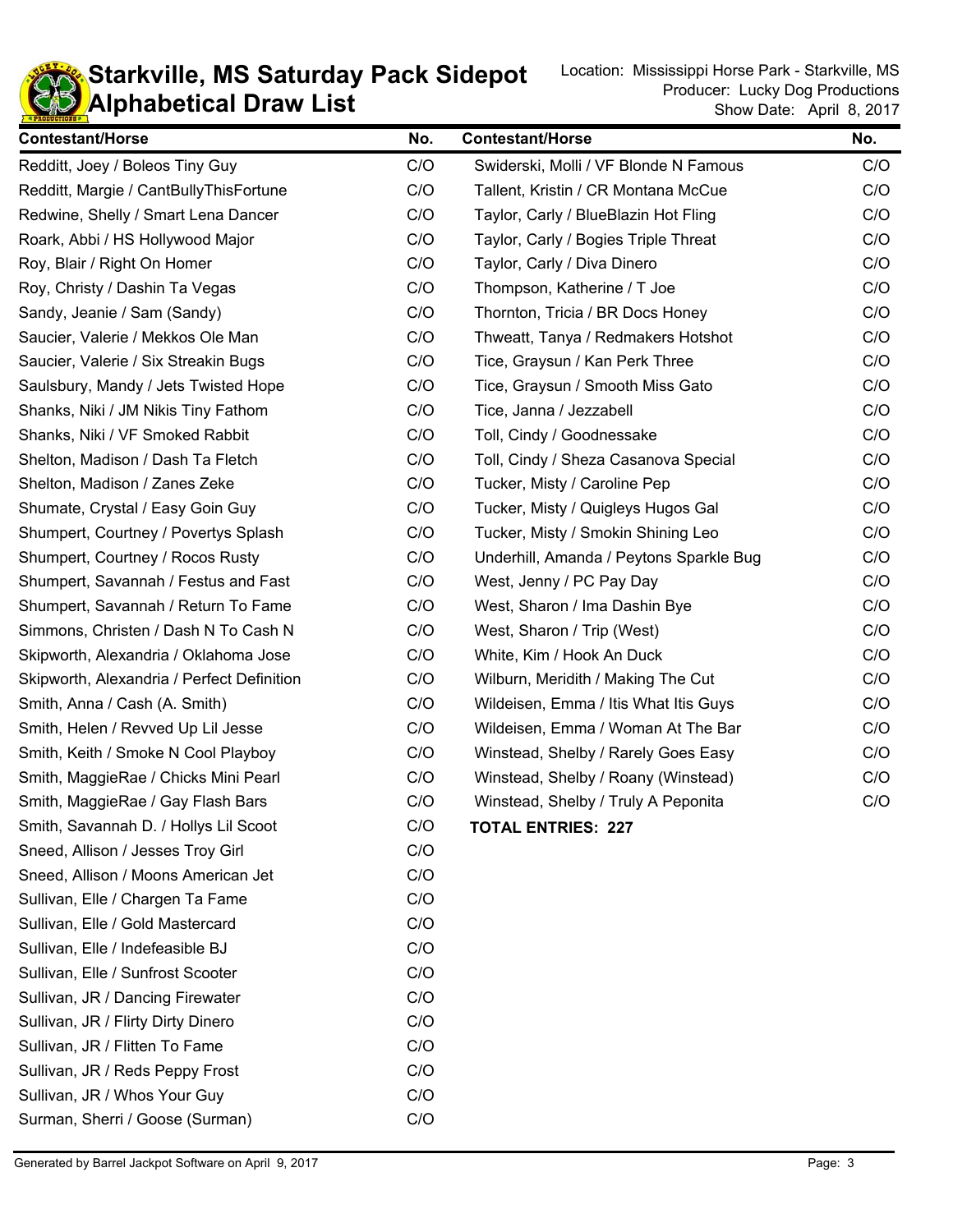

| <b>Contestant/Horse</b>                 | No. | <b>Contestant/Horse</b> | No. |
|-----------------------------------------|-----|-------------------------|-----|
| Bari, Mandy / TBR Call U Promised       | C/O |                         |     |
| Festervan, Angela / Hope Wood           | C/O |                         |     |
| Fielder, Cayla / Charlie Nick Bar       | C/O |                         |     |
| Henderson, Jessica / PV Sweet Kolby     | C/O |                         |     |
| Henderson, Jessica / T Bones First Down | C/O |                         |     |
| Jamerson, Megan / Dont Bully My Baby    | C/O |                         |     |
| Kennedy, Laura / Hopes Money Boy        | C/O |                         |     |
| Montgomery, Ashley / Royal French Jet   | C/O |                         |     |
| Phillips, Abby / Crown Ta Fame          | C/O |                         |     |
| Powell, Kaitlen / Tensas Toddy          | C/O |                         |     |
| Sneed, Allison / Moons American Jet     | C/O |                         |     |
| Taylor, Carly / Diva Dinero             | C/O |                         |     |
| Wildeisen, Emma / Itis What Itis Guys   | C/O |                         |     |
| Wildeisen, Emma / Woman At The Bar      | C/O |                         |     |
| <b>TOTAL ENTRIES: 14</b>                |     |                         |     |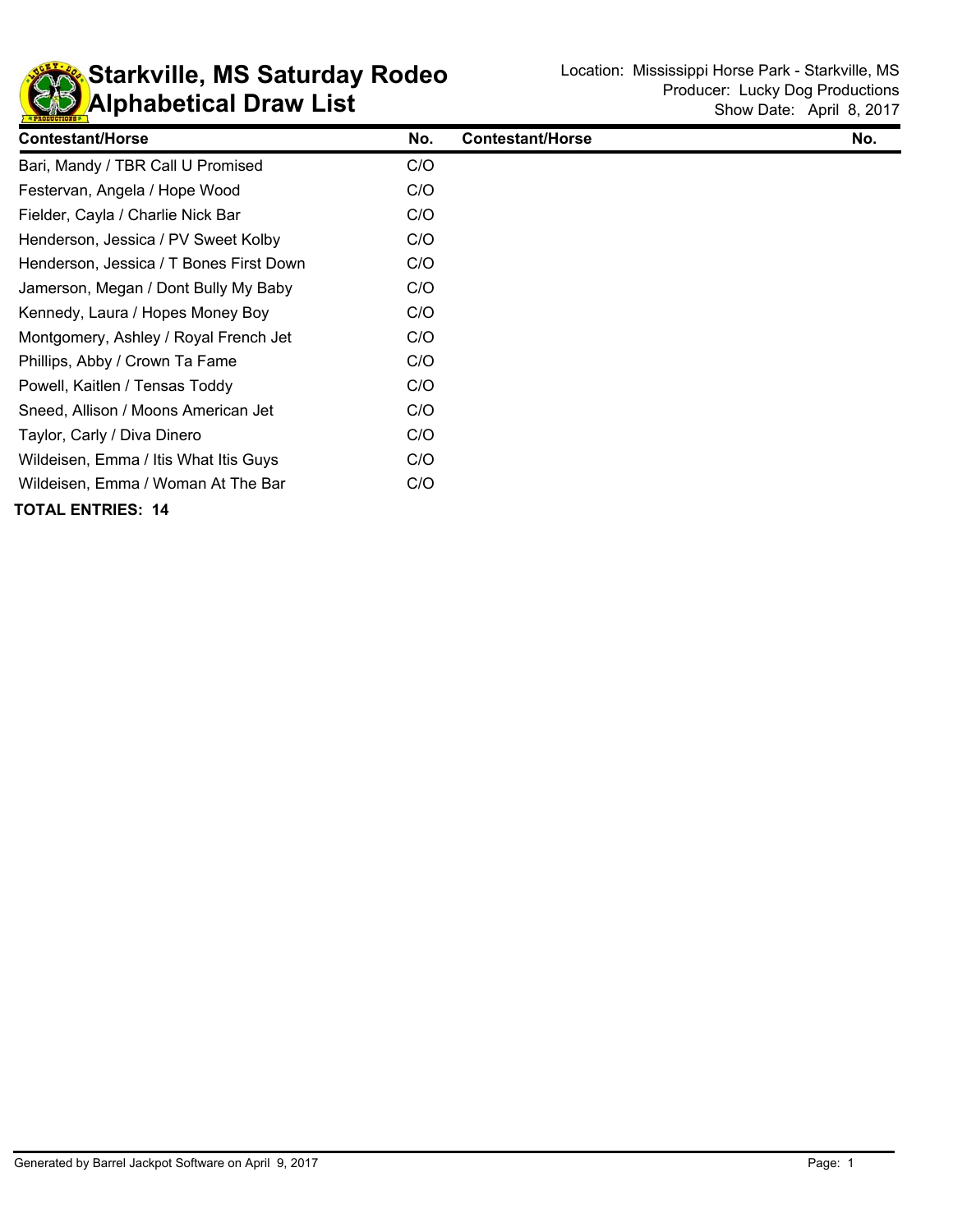

| <b>Contestant/Horse</b>                  | No. | <b>Contestant/Horse</b>                    | No. |
|------------------------------------------|-----|--------------------------------------------|-----|
| Allen, Monica / Lota Aces To Play        | C/O | Nale, Pamela / Comanches Koshare           | C/O |
| Allen, Monica / Playboy Sunset           | C/O | Osborne, Janelle / Snowbound Sadie         | C/O |
| Ayers, Kenny / Hes All This              | C/O | Ramage, Jennine / Ole Mans Decker Jet      | C/O |
| Ayers, Peggy / Cocomotion Sugarbaby      | C/O | Raper, David / DSR Rocabye Bogie           | C/O |
| Barnes, Carla / My Girl Spirit           | C/O | Raper, David / Wildest Effort              | C/O |
| Blackman, Karen / Iris Moonshine         | C/O | Raper, Stephanie / Leddy Look              | C/O |
| Blackman, Karen / Nu Bee Rewards         | C/O | Raper, Stephanie / Noels Flying Lady       | C/O |
| Branch, Shelia / Passin Out Firewater    | C/O | Redwine, Shelly / Smart Lena Dancer        | C/O |
| Brooks, Lee Ann / Thedoctorsatthebar     | C/O | Sandy, Jeanie / Sam (Sandy)                | C/O |
| Brooks, Lee Ann / Tofast Ta View         | C/O | Smith, Cindy / Jules French Downy          | C/O |
| Brown, Tammy / Blue Frost                | C/O | Smith, Helen / Revved Up Lil Jesse         | C/O |
| Brown, Tammy / Featured Request          | C/O | Stewart, Linda Gail / Compromises The Ruff | C/O |
| Byford, Lisa / Peppys Lovin RubyP        | C/O | Stewart, Linda Gail / Eye Took A Jet       | C/O |
| Cagle, Jimmy / Dash D Hefa               | C/O | Stewart, Linda Gail / Vera Eye             | C/O |
| Cagle, Jimmy / Figure Im Special         | C/O | Swiderski, Molli / VF Blonde N Famous      | C/O |
| Carney, Jodi / Sheza Caroline            | C/O | Toll, Cindy / Goodnessake                  | C/O |
| Cremeen, Lorie / Fight Ya For It         | C/O | Toll, Cindy / Sheza Casanova Special       | C/O |
| Crenshaw, Dana / Heydays Starbuck        | C/O | Tucker, Russell / Three King Chicks        | C/O |
| Crenshaw, Dana / Six Moon Shadow         | C/O | Tucker, Vickie / Rarebars Sunny Sky        | C/O |
| Dacus, Mary / Frenchmans Sandy Bar       | C/O | West, Sharon / Ima Dashin Bye              | C/O |
| Drewery, Debbie / Nedras Cash            | C/O | West, Sharon / Trip (West)                 | C/O |
| Gates, Barbara / Docs China Peppy        | C/O | Wheeler, Stephanie / As Good As Peach Gets | C/O |
| Gerrard, Tammy / Quick Delta Disco       | C/O | Williams, Abbe / Jules Bubblin Babe        | C/O |
| Jackson, Lori / Reds Special Bully       | C/O | Wooten, Stephanie / SH Acres               | C/O |
| Jenkins, Margaret / Blackout In Vegas    | C/O | <b>TOTAL ENTRIES: 64</b>                   |     |
| Johnson, Mary Helen / Bookin Win         | C/O |                                            |     |
| Jones, Sheri / StealinAllTheChicks       | C/O |                                            |     |
| King, Dana / PC Poco Irish Gold          | C/O |                                            |     |
| Laws, Cheryle / Flits Cashin In          | C/O |                                            |     |
| Loftin, Jane / Diamond Dancer            | C/O |                                            |     |
| Loftin, Jane / Zippo Mischief            | C/O |                                            |     |
| Lynn, Stephanie / Cals Little Star       | C/O |                                            |     |
| Lynn, Stephanie / Stylin Lil Pepto       | C/O |                                            |     |
| Lynn, Stephanie / Trace Me A Doc         | C/O |                                            |     |
| Matthews, Kim / FeelintheFirewater       | C/O |                                            |     |
| Matthews, Kim / Heavenly Firewater       | C/O |                                            |     |
| McCormick, Debbie / Dineros First Down   | C/O |                                            |     |
| McCormick, Debbie / Pearl Pays With Cash | C/O |                                            |     |
| McCormick, James / Shez Maxed Out        | C/O |                                            |     |
| Moore, Karen / Playboy Jet On Deck       | C/O |                                            |     |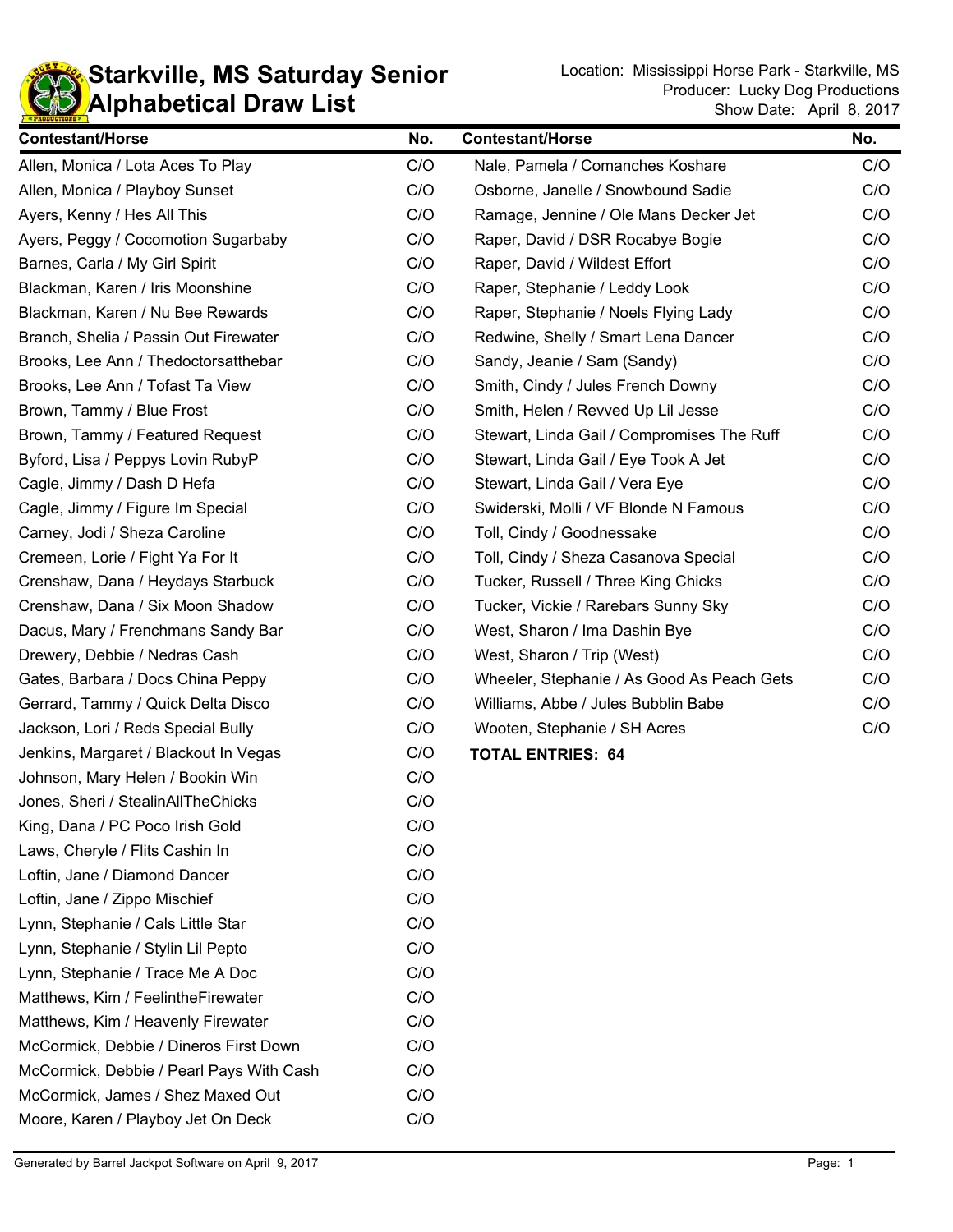

## **KD** Alphabetical Draw List **Starkville, MS Saturday Youth Sidepot** Location: Mississippi Horse Park - Starkville, MS Saturday Youth Sidepot

| <b>Contestant/Horse</b>                     | No. | <b>Contestant/Horse</b>                   | No. |
|---------------------------------------------|-----|-------------------------------------------|-----|
| Baker, Haley / SMK Docs Fancy Madi          | C/O | Gray, Alex / Sugar (Gray)                 | C/O |
| Banks, Michael / Colonels Shadow            | C/O | Hart, Haley / Sugar Ray                   | C/O |
| Barrom, Daylee / Best Spent Money           | C/O | Herron, Karlie / Arturo Deamante          | C/O |
| Barrom, Daylee / Steele's City Feet         | C/O | Herron, Karlie / Blonde Headed Larry      | C/O |
| Barrom, Daylee / Two Socks                  | C/O | Herron, Karlie / LM Cowgirl Cash          | C/O |
| Brashier, Jessica / Wonders Pistol          | C/O | Herron, Karlie / Shootn To The Moon       | C/O |
| Brown, Hallie / Fire Princess               | C/O | Hessling, Brooke / BA Famous Red Man      | C/O |
| Brown, Maddie / Babys Got Cash              | C/O | Hessling, Brooke / Highway Sixty Four     | C/O |
| Brown, Maddie / Freckle Command             | C/O | Johnson, Zaylee / Dolly (Z. Johnson)      | C/O |
| Carpenter, Samantha / Pop (Carpenter)       | C/O | Johnson, Zaylee / Kings Poco Loho         | C/O |
| Cates, Lakyn / Juno I Can Fly               | C/O | Jones, Adriana / Ask Aggie                | C/O |
| Cates, Lakyn / Mudbug (Cates)               | C/O | Jones, Adriana / Nonstop Rhythm           | C/O |
| Cook, Taylor / Pass The Diamond On          | C/O | King, Mary Chandler / Bay Reyes A Bubblin | C/O |
| Cotten, Shelby / Vals Red Hot Money         | C/O | King, Natalie / Jazzy Chick Olena         | C/O |
| Cratin, Allison / Flamin Romance            | C/O | Klenk, Charlie / Toros Gifted Tiny        | C/O |
| Dacus, Laura / Dillon The Frenchman         | C/O | Mann, Aubri / Bogies French Kitten        | C/O |
| Daughhetee, Eva Marie / Frenchmans Bar Girl | C/O | Mann, Aubri / Joe Merado                  | C/O |
| Daughhetee, Eva Marie / Smooch (Daughhetee) | C/O | Martin, Mary Grayson / Four Alarm Tootie  | C/O |
| Davis, Addie / Bully Wear N Velvet          | C/O | Martin, Mary Grayson / King Royal Jazamau | C/O |
| Davis, Tara / JJJ Roxie Heyday              | C/O | Martin, Mary Grayson / Moon Stitches      | C/O |
| Davis, Tara / Tiny Sugar Charm              | C/O | Martin, Raelynn / JLS Rakin an Takin      | C/O |
| Donald, Hailey / Misstylistic               | C/O | Martin, Raelynn / Mr Royal Cctus Bar      | C/O |
| Eldridge, Jake / HF Money Talks             | C/O | Matthews, Jaylie / A Lil Drop Of Candy    | C/O |
| Elliott, Rylee / Forget U French Guy        | C/O | Matthews, Jaylie / Streakin Perks Fool    | C/O |
| Elliott, Rylee / Super De Shine             | C/O | Matthews, Taycie / Double Fast Cruizin    | C/O |
| Flowers, Laura / Tink (Flowers)             | C/O | Matthews, Taycie / Penny For UR Flit      | C/O |
| Gann, Kaitlin / Play-Boy (Gann)             | C/O | Maxwell, Allie / Hobby By Choice          | C/O |
| Gann, Kaitlin / Rosies Last Guy             | C/O | Moody, Hope / Docs Little Bargon          | C/O |
| Gann, Kaitlin / Smokem All Sunfrost         | C/O | Moore, Mollyann / Guns Express Effort     | C/O |
| Gann, Maggie / Goose (Gann)                 | C/O | Moore, Mollyann / Miss Clays Tiny Doll    | C/O |
| Gardiner, Larkin / Lillys Painted Spurs     | C/O | Moore, Raimee Jo / Hooked On Native       | C/O |
| German, Meadow / HF Scootin For Cash        | C/O | Moore, Raimee Jo / Tule Roan Olena        | C/O |
| German, Meadow / ImaFasterDebonair          | C/O | Owens, Brookelyn / Shes A Dark Secret     | C/O |
| German, Meadow / The Flying Filly           | C/O | Owens, Brookelyn / This Blondes Loaded    | C/O |
| Gillespie, Taylor / Dun A Badger            | C/O | Rains, Caitlyn / Bargain Town             | C/O |
| Gillespie, Taylor / Muirs Little Lynn       | C/O | Rains, Caitlyn / Joshs Doc A Lot          | C/O |
| Graham, Caroline / Trixie (Graham)          | C/O | Redditt, Joey / Boleos Tiny Guy           | C/O |
| Graham, Kaleigh / Downtown Kidd             | C/O | Register, TyLynn / Firewaters Bad Boy     | C/O |
| Graham, Kaleigh / U R A Memory              | C/O | Register, TyLynn / Willow (Register)      | C/O |
| Gray, Alex / Prontos Bit Of Flit            | C/O | Roark, Abbi / HS Hollywood Major          | C/O |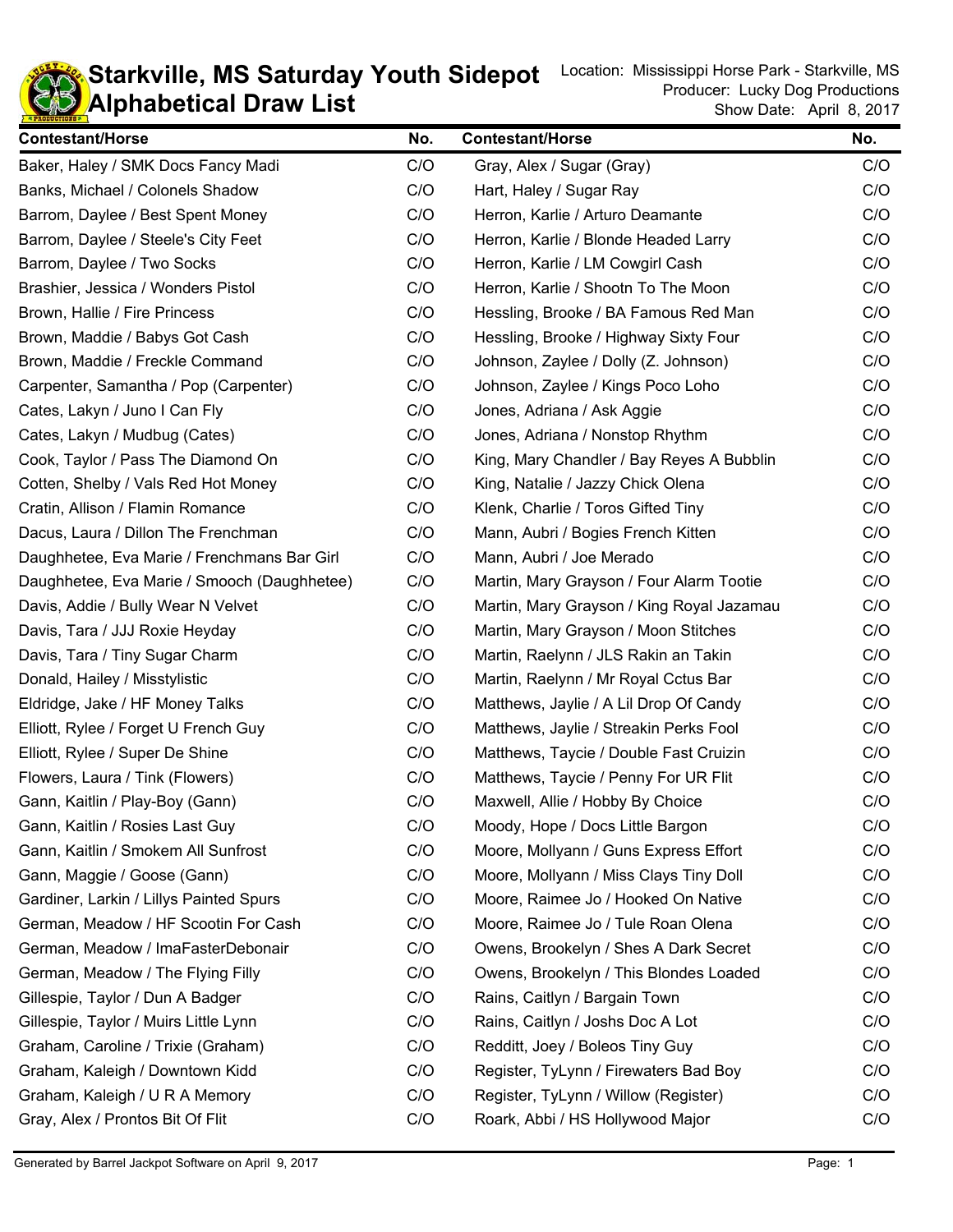

## **KD** Alphabetical Draw List **Starkville, MS Saturday Youth Sidepot** Location: Mississippi Horse Park - Starkville, MS Saturday Youth Sidepot

L,

| <b>Contestant/Horse</b>                | No. | <b>Contestant/Horse</b> | No. |
|----------------------------------------|-----|-------------------------|-----|
| Sams, Alli / Willy Wild Woods          | C/O |                         |     |
| Sams, Jaci / CVF Skips Boss            | C/O |                         |     |
| Saucier, Valerie / Mekkos Ole Man      | C/O |                         |     |
| Saucier, Valerie / Six Streakin Bugs   | C/O |                         |     |
| Shelton, Madison / Dash Ta Fletch      | C/O |                         |     |
| Shelton, Madison / Zanes Zeke          | C/O |                         |     |
| Shofner, Addison / Sugar Cubed         | C/O |                         |     |
| Shumpert, Savannah / Festus and Fast   | C/O |                         |     |
| Shumpert, Savannah / Return To Fame    | C/O |                         |     |
| Smith, Hannah / Champagne Rosie        | C/O |                         |     |
| Smith, MaggieRae / Chicks Mini Pearl   | C/O |                         |     |
| Smith, MaggieRae / Gay Flash Bars      | C/O |                         |     |
| Sneed, Allison / Jesses Troy Girl      | C/O |                         |     |
| Sneed, Allison / Moons American Jet    | C/O |                         |     |
| Sullivan, Elle / Chargen Ta Fame       | C/O |                         |     |
| Sullivan, Elle / Gold Mastercard       | C/O |                         |     |
| Sullivan, Elle / Indefeasible BJ       | C/O |                         |     |
| Sullivan, Elle / Sunfrost Scooter      | C/O |                         |     |
| Sullivan, JR / Dancing Firewater       | C/O |                         |     |
| Sullivan, JR / Flirty Dirty Dinero     | C/O |                         |     |
| Sullivan, JR / Flitten To Fame         | C/O |                         |     |
| Sullivan, JR / Reds Peppy Frost        | C/O |                         |     |
| Sullivan, JR / Whos Your Guy           | C/O |                         |     |
| Taylor, Carly / BlueBlazin Hot Fling   | C/O |                         |     |
| Taylor, Carly / Bogies Triple Threat   | C/O |                         |     |
| Taylor, Carly / Dawns Payday           | C/O |                         |     |
| Taylor, Carly / Diva Dinero            | C/O |                         |     |
| Templeton, Addison / Zeros Duel Jet    | C/O |                         |     |
| Thomas, Blaise / Zorro (Thomas)        | C/O |                         |     |
| Tice, Graysun / Kan Perk Three         | C/O |                         |     |
| Tice, Graysun / Smooth Miss Gato       | C/O |                         |     |
| Tice, Janna / Jezzabell                | C/O |                         |     |
| Toole, Darby / Hocus Pocus Night Cat   | C/O |                         |     |
| Weldon, Major / SF Gin and Juice       | C/O |                         |     |
| Weldon, Major / Short Go (Weldon)      | C/O |                         |     |
| Weldon, River / Prissy (Weldon)        | C/O |                         |     |
| Weldon, River / This Perks Can Booge   | C/O |                         |     |
| Wilburn, Kaleigh / RBO Id Be Surprised | C/O |                         |     |
| Willcutt, Macy / Heza Native Star      | C/O |                         |     |
|                                        |     |                         |     |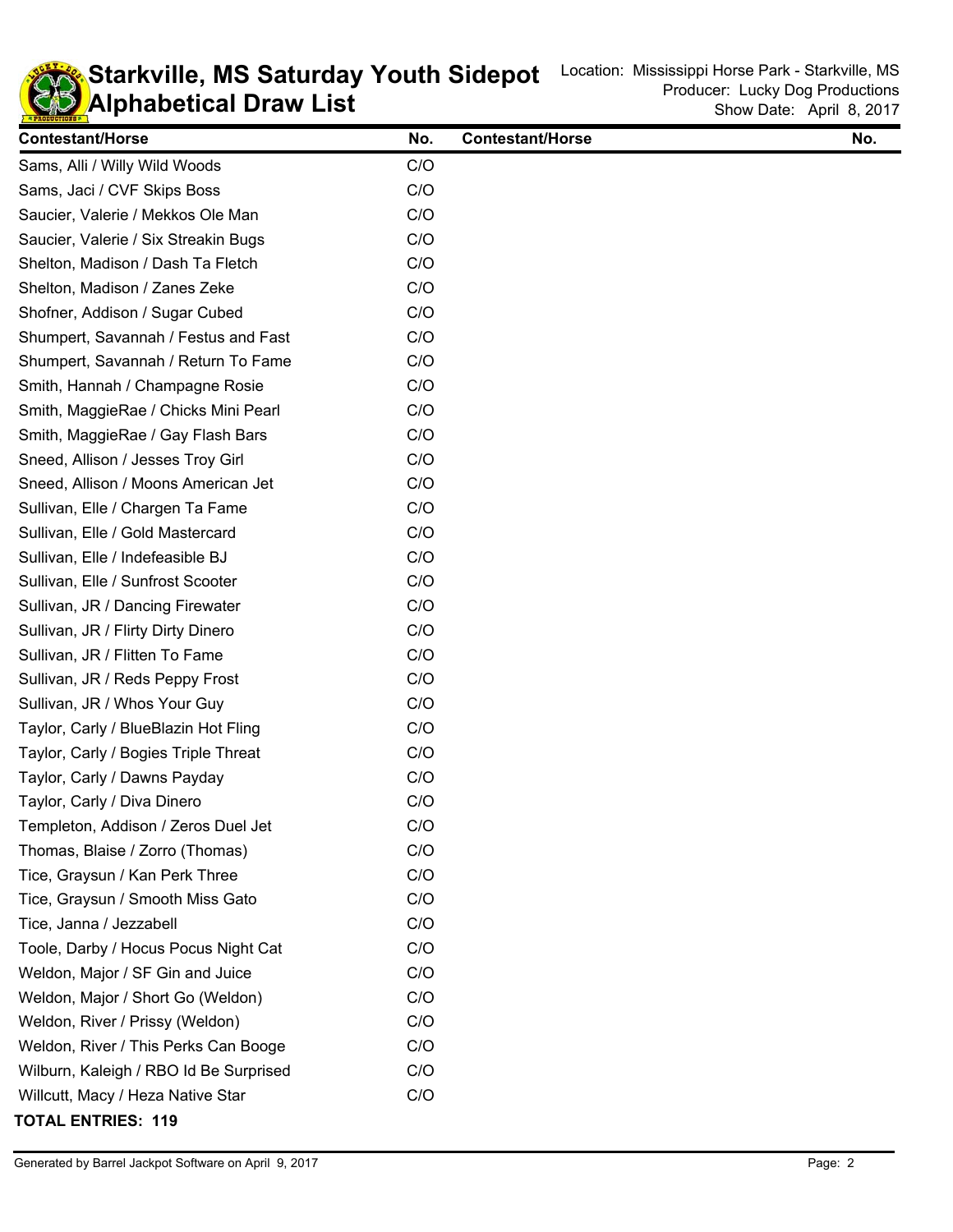

## **KD** Alphabetical Draw List **Starkville, Saturday Pony Race** Location: Mississippi Horse Park - Starkville, MS

| <b>Contestant/Horse</b>                | No. | <b>Contestant/Horse</b> | No. |
|----------------------------------------|-----|-------------------------|-----|
| Brown, Hallie / Fire Princess          | 3   |                         |     |
| Bullock, Emilyn / Mustang Sally        | 14  |                         |     |
| Flynt, Caroline / Cheif                | 5   |                         |     |
| Graham, Caroline / Trixie (Graham)     | 15  |                         |     |
| Gray, Alex / Sugar (Gray)              | 13  |                         |     |
| Hart, Haley / Sugar Ray                | 7   |                         |     |
| King, Natalie / Bandit (King)          | 10  |                         |     |
| Phillips-Treat, Ryder / Cowboy (Treat) | 9   |                         |     |
| Pittman, Claudia / Nugget (Pittman)    | 8   |                         |     |
| Shumpert, Savannah / Festus and Fast   | 2   |                         |     |
| Shumpert, Sheridan / Miss Fatty        | 6   |                         |     |
| Weldon, Major / Dynamara               |     |                         |     |
| Weldon, Major / Mae Mae                | 11  |                         |     |
| Weldon, Major / Short Go (Weldon)      | 18  |                         |     |
| Weldon, Major / Sprinkles (Weldon)     | 4   |                         |     |
| Weldon, River / Prissy (Weldon)        | 12  |                         |     |
| Weldon, River / Yogi                   | 16  |                         |     |
| <b>TOTAL ENTRIES: 17</b>               |     |                         |     |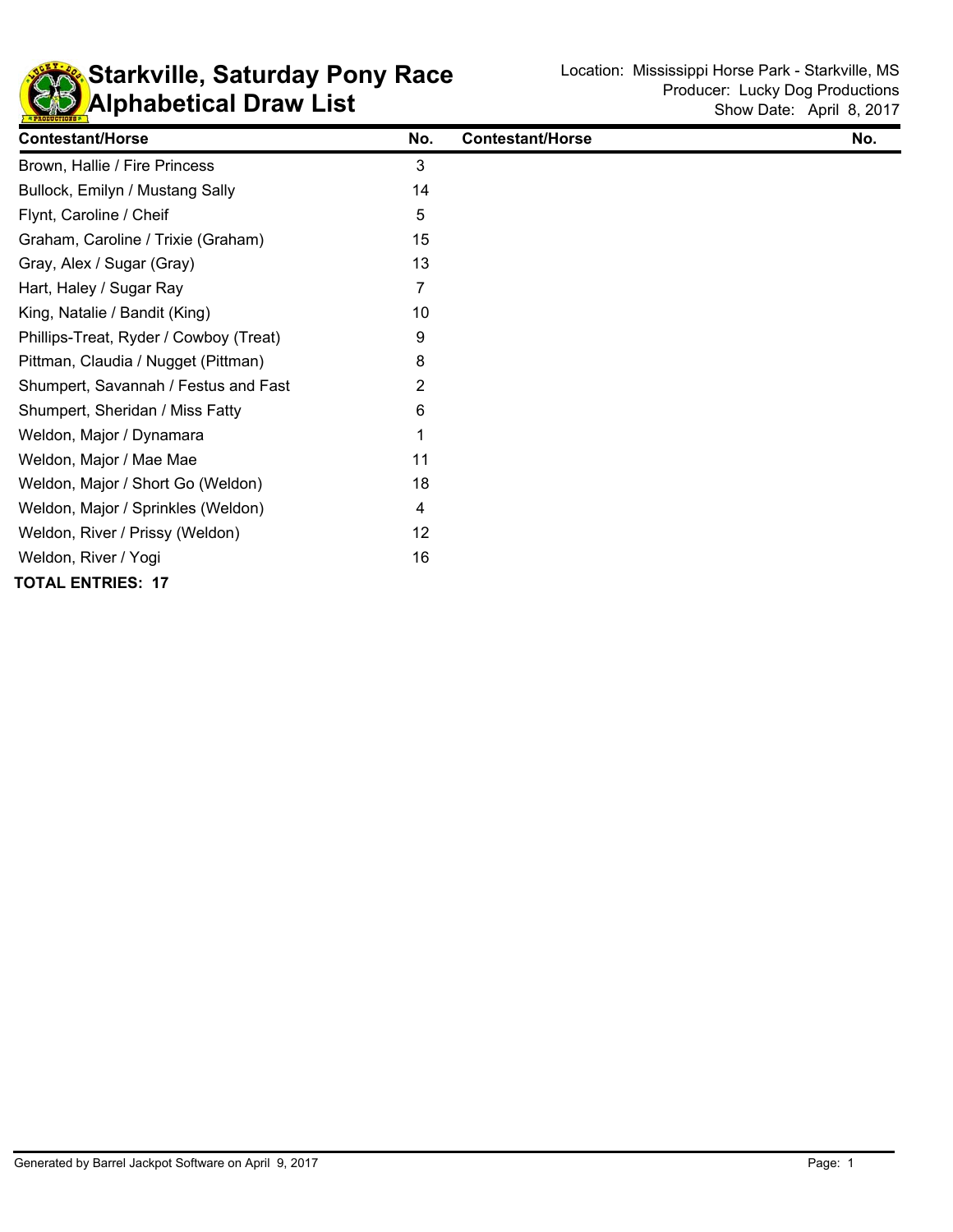

#### **KD** Alphabetical Draw List **Starkville, MS Sunday Adult Sidepot** Location: Mississippi Horse Park - Starkville, MS Sunday Adult Sidepot

| <b>Contestant/Horse</b>                | No. | <b>Contestant/Horse</b>                  | No. |
|----------------------------------------|-----|------------------------------------------|-----|
| Anderson, Andi / Reger's Scat Cat      | C/O | Grimwood, Hannah / Wave Carver Chic      | C/O |
| Bari, Mandy / TBR Call U Promised      | C/O | Haas, Dana / Lil Miss Runaway            | C/O |
| Bates, Savannah / Ketels Leading Lady  | C/O | Haas, Dana / Shes A Rockin Train         | C/O |
| Beckwith, Caitlin / Pinky Poo          | C/O | Haas, Dana / TWR She Steal Famous        | C/O |
| Blackman, Ashley / Morgans Little Buck | C/O | Hancock, Katherine / In Honor Of Hornet  | C/O |
| Bryant, JJ / Sweet Fancy Nancy         | C/O | Henderson, Jessica / PV Sweet Kolby      | C/O |
| Burney, Stacy / Driften To Brisco      | C/O | Henderson, Jessica / T Bones First Down  | C/O |
| Burr, Breanne / Bits Chance Ta Fame    | C/O | Hill, Katherine / Son Of A Snake         | C/O |
| Burr, Breanne / I Am Bit Of Firewater  | C/O | Hilton, Torri / Sheeza Firey Lady        | C/O |
| Burson, Amber / Ima Faming Houdini     | C/O | Hinkle, Cori / C More Hiney Dis Way      | C/O |
| Byford, Casey / Frenchmans Dash To War | C/O | Holloway, Elizabeth / Frenchbug On Fire  | C/O |
| Byford, Casey / Smoke and Honor        | C/O | Holloway, Elizabeth / Luvya Miss Randa   | C/O |
| Cagle, Jamie / Victorious Dash         | C/O | Jamerson, Megan / Deep Laughing          | C/O |
| Calhoun, Emily / MisterThrowJoeDown    | C/O | Jamerson, Megan / Dont Bully My Baby     | C/O |
| Calhoun, Emily / Pistol (Calhoun)      | C/O | Jamerson, Megan / SF Fired Up N French   | C/O |
| Carrington, Rachel / Leos Romance      | C/O | Johnson, Jacob / Flirt (J. Johnson)      | C/O |
| Carrington, Rachel / PC Sugar Cat      | C/O | Johnson, Jacob / Spotless (J. Johnson)   | C/O |
| Cates, Jamie / Zans Misty Barb         | C/O | Jumper, Cyrilla / Ms Gator Gunner        | C/O |
| Cauthen, Will / Cougars Allie Cat      | C/O | Kehrees, Rayann / Go Gettum Red          | C/O |
| Chalk, Whitney / PS Bullys Shadow      | C/O | King, Amy / NC Scoot Frenchguy           | C/O |
| Childress, Travis / VF Famous Chrissy  | C/O | Kiser, Jessica / Smarter Is Bettter      | C/O |
| Cobb, Nora / Bostons Mach 1 Steel      | C/O | Lewis, Christy / Always A Treasure       | C/O |
| Collins, Cody / Jet (Collins)          | C/O | Lewis, Christy / QM Lil Scootin Lea      | C/O |
| Culpepper, Justin / Jazz (Culpepper)   | C/O | Lewis, Christy / Rockin Vegas            | C/O |
| Dennison, Holli / Magics Full Moon     | C/O | Lucky, Ashley / SR Fast Eddie            | C/O |
| Dodson, Samantha / Scamper for Cash    | C/O | Lyon, Ashley / Blue Diamondzan Gold      | C/O |
| Engle, Amanda / Laico My Go Go Boots   | C/O | Mahalitc, Hillary / Flittiest            | C/O |
| Faries, Allison / Dreamers Pep Dually  | C/O | Mahalitc, Hillary / On The Wings Of Flit | C/O |
| Faries, Allison / Famous Little Dancer | C/O | McCaffity, Madison / Pic A Melody        | C/O |
| Festervan, Angela / Hope Wood          | C/O | McCully, Dawn / Frosty Heel              | C/O |
| Fielder, Cayla / Charlie Nick Bar      | C/O | McNair, Taylor / An Affair To Remember   | C/O |
| Fielder, Cayla / Gypsy Is My Soul      | C/O | Moore, Autumn / Ivory Kilobyte           | C/O |
| Free, Samantha / Fols Flashin Cash     | C/O | Pendel, Amber / Frenchies Gottheguns     | C/O |
| Gaines, Darian / Bubble Of Fire        | C/O | Phillips, Abby / Crown Ta Fame           | C/O |
| Gaines, Darian / Livin For Pepsi       | C/O | Poole, Molly / Hearts Content            | C/O |
| Gill, Candice / Homewrecker (Gill)     | C/O | Poole, Molly / Junior (Poole)            | C/O |
| Goodman, Tracey / Sox (Goodman)        | C/O | Powell, Justin / Tres Agua Ardientes     | C/O |
| Greene, Caleigh / Baileys Cocoa Puff   | C/O | Quinn, Michelle / Missy (Quinn)          | C/O |
| Greene, Caleigh / Sonny (Greene)       | C/O | Ragsdale, Levi / The Special High        | C/O |
| Grimwood, Hannah / Runaway Dinky       | C/O | Redditt, Margie / CantBullyThisFortune   | C/O |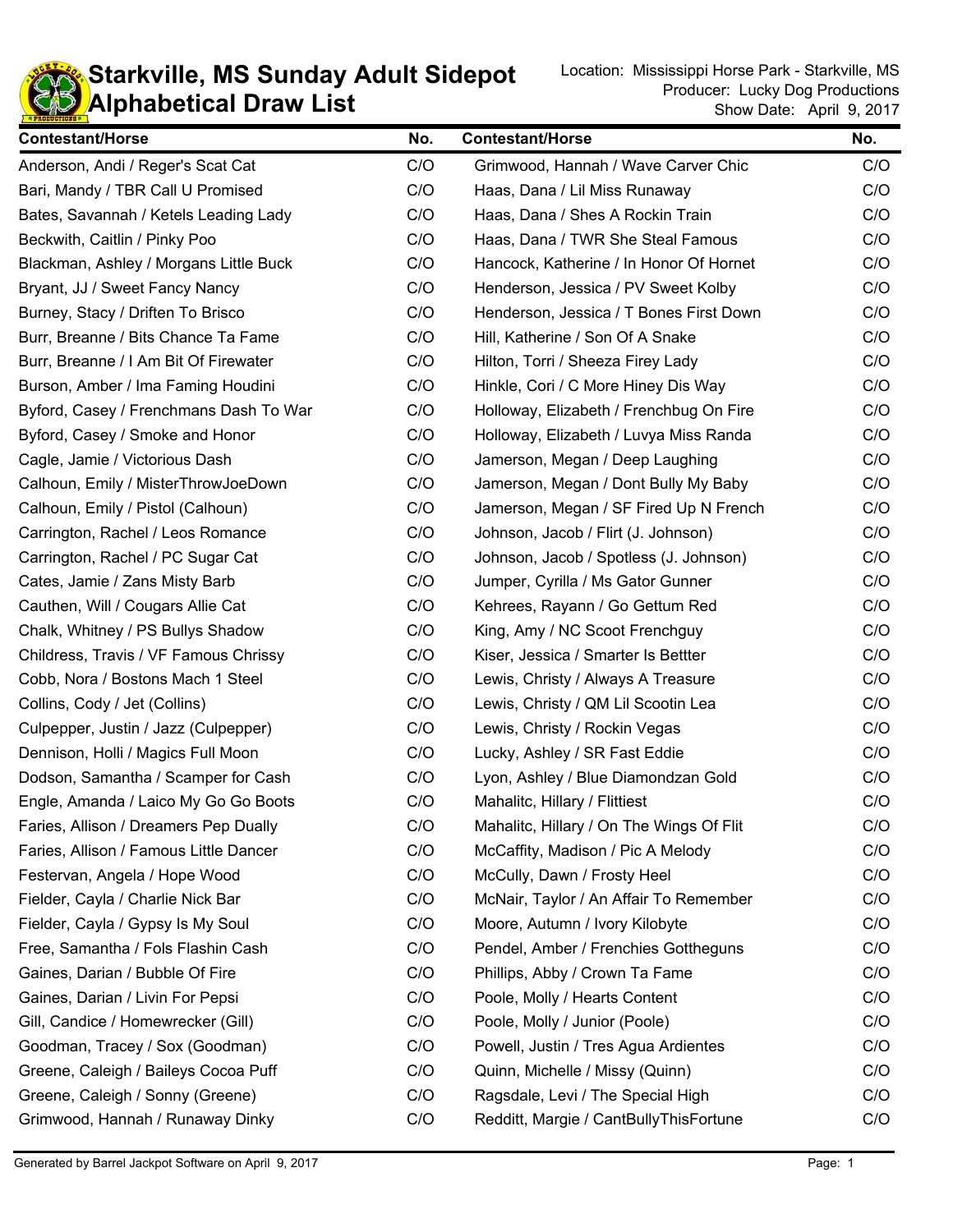

#### **KD** Alphabetical Draw List **Starkville, MS Sunday Adult Sidepot** Location: Mississippi Horse Park - Starkville, MS Sunday Adult Sidepot

| <b>Contestant/Horse</b>                    | No. | <b>Contestant/Horse</b> | No. |
|--------------------------------------------|-----|-------------------------|-----|
| Shirley, Lacy / Lady Bugs Pricilla         | C/O |                         |     |
| Shirley, Robert / MS LA Lady Cash          | C/O |                         |     |
| Shumate, Crystal / Easy Goin Guy           | C/O |                         |     |
| Shumpert, Courtney / Povertys Splash       | C/O |                         |     |
| Shumpert, Courtney / Rocos Rusty           | C/O |                         |     |
| Simmons, Christen / Dash N To Cash N       | C/O |                         |     |
| Skipworth, Alexandria / Oklahoma Jose      | C/O |                         |     |
| Skipworth, Alexandria / Perfect Definition | C/O |                         |     |
| Thompson, Carrie / Famous N Dixie          | C/O |                         |     |
| Thompson, Carrie / Princess Of Alibis      | C/O |                         |     |
| Thompson, Carrie / Running Ta Fame         | C/O |                         |     |
| Thompson, Katherine / T Joe                | C/O |                         |     |
| Thweatt, Tanya / Redmakers Hotshot         | C/O |                         |     |
| Toole, Jacey / Martha (Toole)              | C/O |                         |     |
| Touchstone, Paula / Parrs Royal Bullie     | C/O |                         |     |
| Watrous, Autumn / Smokes Grey Dash         | C/O |                         |     |
| West, Jenny / PC Pay Day                   | C/O |                         |     |
| Wheeler, Brian / Rainin Fame               | C/O |                         |     |
| Wheeler, Brian / Slice Of Peach Fame       | C/O |                         |     |
| White, Kim / Hook An Duck                  | C/O |                         |     |
| Wilburn, Meridith / Making The Cut         | C/O |                         |     |
| Williams, Kristy / Georgia (K. Williams)   | C/O |                         |     |
| Winstead, Shelby / Rarely Goes Easy        | C/O |                         |     |
| Winstead, Shelby / Roany (Winstead)        | C/O |                         |     |
| Winstead, Shelby / Truly A Peponita        | C/O |                         |     |
| <b>TOTAL ENTRIES: 105</b>                  |     |                         |     |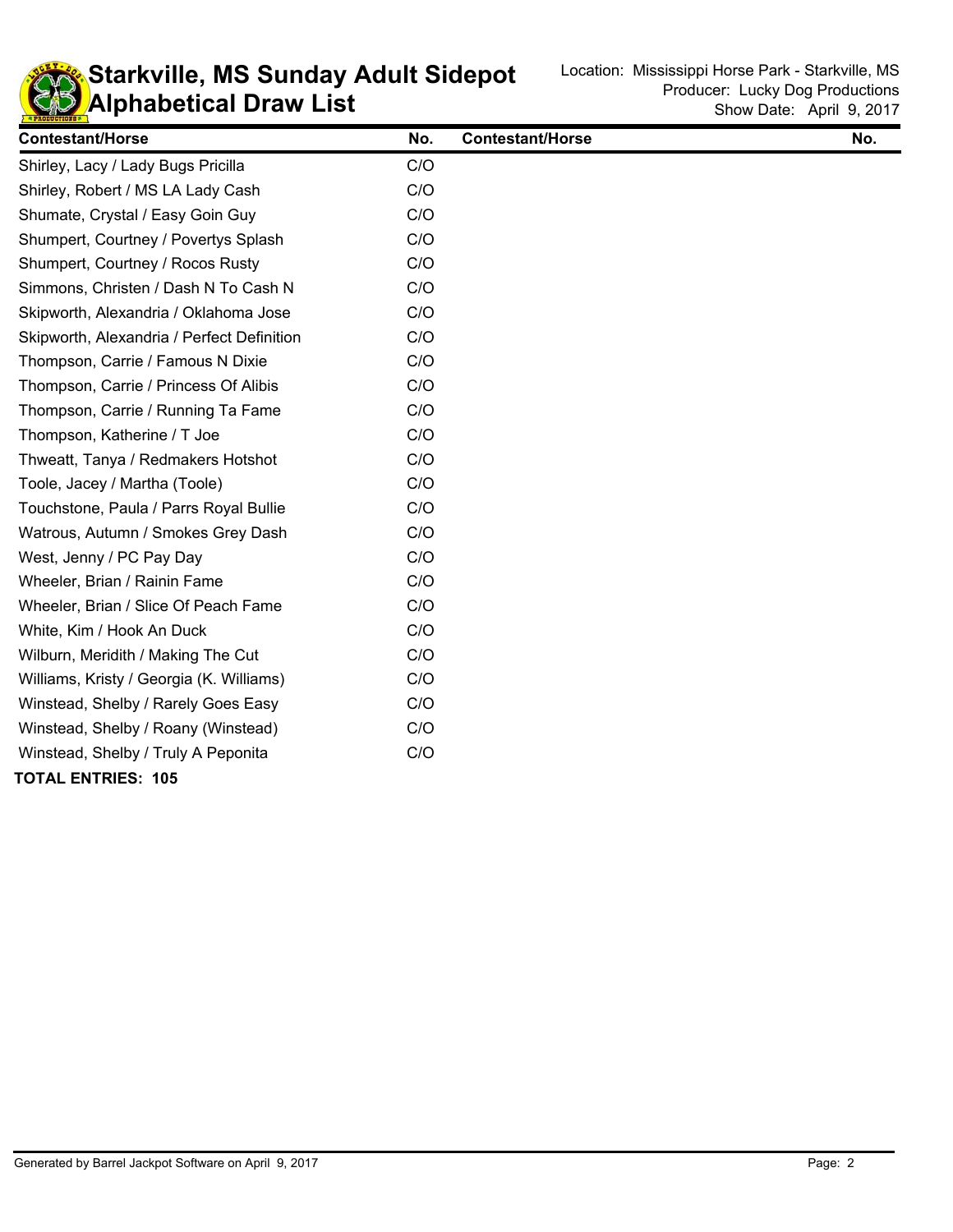

**KD** Alphabetical Draw List **Starkville, MS Sunday Derby Sidepot** Location: Mississippi Horse Park - Starkville, MS Sunday Derby Sidepot

| <b>Contestant/Horse</b>              | No. | <b>Contestant/Horse</b> | No. |
|--------------------------------------|-----|-------------------------|-----|
| Bari, Mandy / TBR Call U Promised    | C/O |                         |     |
| Cagle, Jamie / Victorious Dash       | C/O |                         |     |
| Elliott, Rylee / Forget U French Guy | C/O |                         |     |
| Henderson, Jessica / PV Sweet Kolby  | C/O |                         |     |
| Matthews, Kim / Feelinthe Firewater  | C/O |                         |     |
| Matthews, Kim / Heavenly Firewater   | C/O |                         |     |
| Reece, Diane / JRF Jezzebell Judy    | C/O |                         |     |
| Reece, Donnie / Guys Streakin Six    | C/O |                         |     |
| Sullivan, JR / Flirty Dirty Dinero   | C/O |                         |     |
| Taylor, Carly / Diva Dinero          | C/O |                         |     |
| Thompson, Carrie / Famous N Dixie    | C/O |                         |     |
| Tice, Graysun / Kan Perk Three       | C/O |                         |     |
| Tice, Janna / Jezzabell              | C/O |                         |     |
| Wheeler, Brian / Slice Of Peach Fame | C/O |                         |     |
| Wildeisen, Emma / Woman At The Bar   | C/O |                         |     |
| <b>TOTAL ENTRIES: 15</b>             |     |                         |     |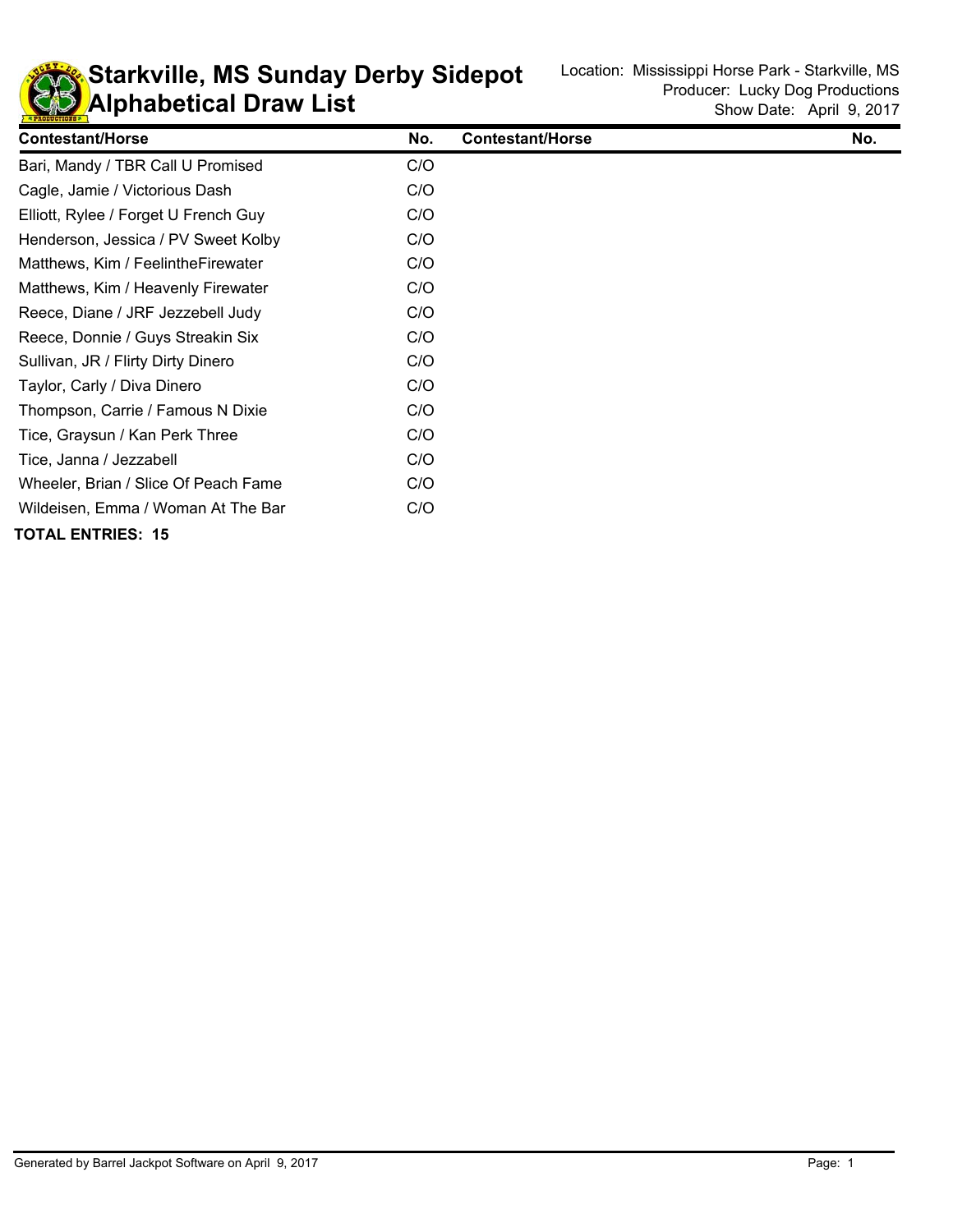

## **KD** Alphabetical Draw List **Starkville, MS Sunday Futurity** Location: Mississippi Horse Park - Starkville, MS **Sunday Futurity**

| <b>Contestant/Horse</b>                | No. | <b>Contestant/Horse</b> | No. |
|----------------------------------------|-----|-------------------------|-----|
| Barrom, Daylee / Best Spent Money      | C/O |                         |     |
| Festervan, Angela / Hope Wood          | C/O |                         |     |
| Hudson, Angela / High Rollin EZ Jetta  | C/O |                         |     |
| Laws, Cheryle / Flits Cashin In        | C/O |                         |     |
| Matthews, Taycie / Penny For UR Flit   | C/O |                         |     |
| Powell, Justin / Tres Agua Ardientes   | C/O |                         |     |
| Powell, Kaitlen / Tensas Toddy         | C/O |                         |     |
| Redditt, Margie / CantBullyThisFortune | C/O |                         |     |
| Reece, Donnie / Tic Tech               | C/O |                         |     |
| Shelton, Scott / JR Rowdy Dee          | C/O |                         |     |
| Shelton, Scott / Miss N Mi Alibi       | C/O |                         |     |
| Skipworth, Alexandria / Oklahoma Jose  | C/O |                         |     |
| Sullivan, JR / Whos Your Guy           | C/O |                         |     |
| Taylor, Carly / Bogies Triple Threat   | C/O |                         |     |
| Thompson, Carrie / Princess Of Alibis  | C/O |                         |     |
| Thompson, Carrie / Running Ta Fame     | C/O |                         |     |
| Warner, Heather / Flitfire Cat         | C/O |                         |     |
| Watkins, Cary / Super Tech             | C/O |                         |     |
| West, Sharon / Ima Dashin Bye          | C/O |                         |     |
| Wilson, Jessica / Christmas Gold       | C/O |                         |     |
| Wilson, Jessica / Kitty Hawks Candy    | C/O |                         |     |
| <b>TOTAL ENTRIES: 21</b>               |     |                         |     |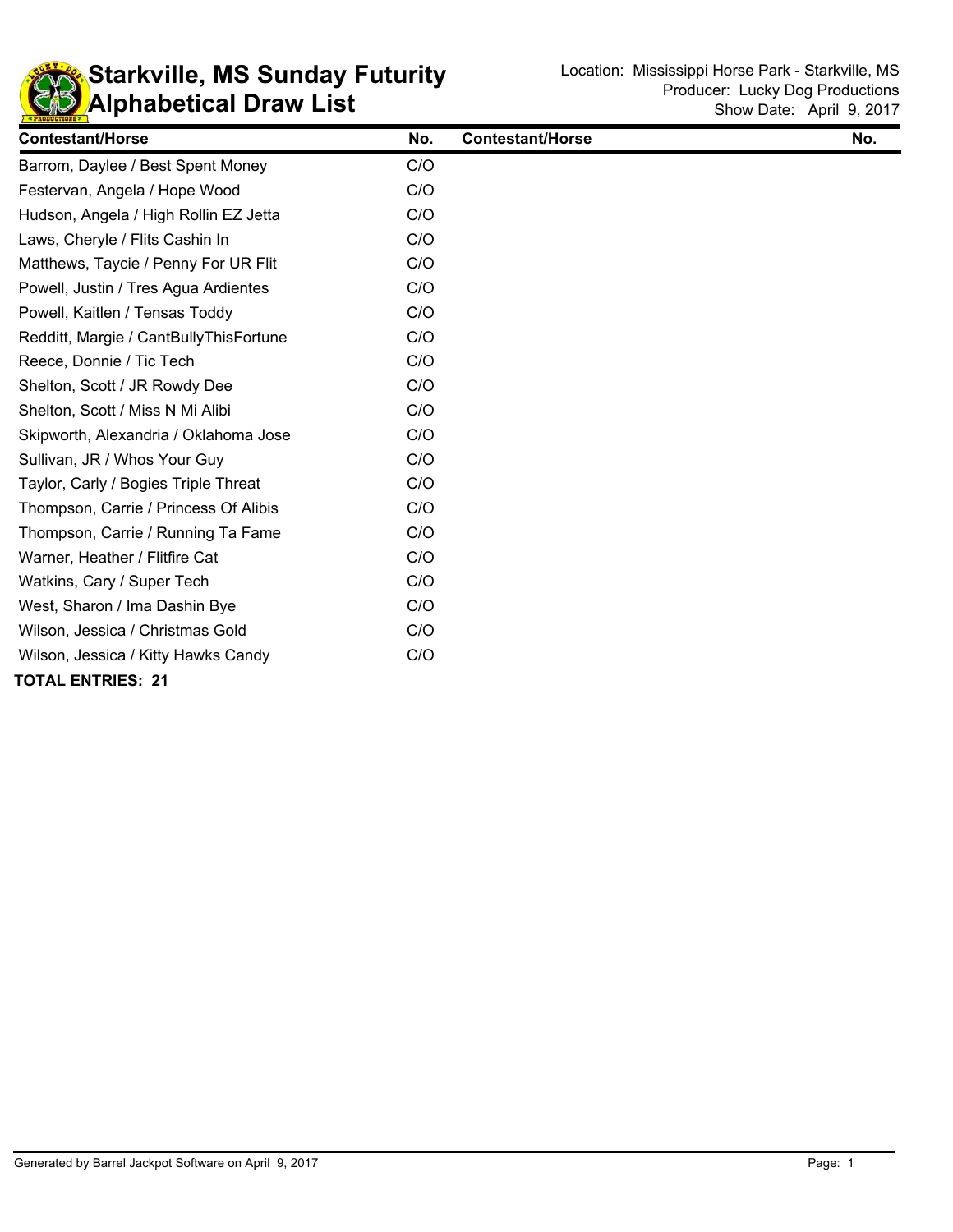

**Starkville, MS Sunday Open** Location: Mississippi Horse Park - Starkville, MS Cunday Open Show Date: April 9, 2017 Producer: Lucky Dog Productions

| <b>Contestant/Horse</b>                | No. | <b>Contestant/Horse</b>                 | No. |
|----------------------------------------|-----|-----------------------------------------|-----|
| Allen, Monica / Lota Aces To Play      | 28  | Burney, Stacy / Driften To Brisco       | 289 |
| Allen, Monica / Playboy Sunset         | 85  | Burr, Breanne / Bits Chance Ta Fame     | 354 |
| Anderson, Andi / Reger's Scat Cat      | 176 | Burr, Breanne / I Am Bit Of Firewater   | 402 |
| Ayers, Kenny / Hes All This            | 347 | Burson, Amber / Ima Faming Houdini      | 145 |
| Ayers, Peggy / Cocomotion Sugarbaby    | 290 | Butler, Tim / Stings Zippo              | 218 |
| Baker, Haley / SMK Docs Fancy Madi     | 24  | Butler, Tim / Twinkle Toes Rocket       | 271 |
| Bari, Mandy / TBR Call U Promised      | 349 | Byassee, Jeff / AnotherShotofScotch     | 278 |
| Barnes, Carla / My Girl Spirit         | 12  | Byassee, Jeff / Undniably Honorable     | 227 |
| Barrom, Daylee / Best Spent Money      | 200 | Byford, Casey / Frenchmans Dash To War  | 234 |
| Barrom, Daylee / Steele's City Feet    | 157 | Byford, Casey / Smoke and Honor         | 167 |
| Barrom, Daylee / Two Socks             | 247 | Byford, Lisa / Peppys Lovin RubyP       | 205 |
| Bates, Savannah / Ketels Leading Lady  | 180 | Cagle, Jamie / Victorious Dash          | 367 |
| Battles, Jeff / Slick (Battles)        | 184 | Cagle, Jimmy / Dash D Hefa              | 441 |
| Bearden, Laci / Rocking Jake Frost     | 344 | Cagle, Jimmy / Figure Im Special        | 399 |
| Bearden, Laci / Zeros Red D Man        | 406 | Cagle, Jimmy / Togies Red Cat           | 330 |
| Beckwith, Caitlin / Pinky Poo          | 158 | Calhoun, Emily / MisterThrowJoeDown     | 17  |
| Bishop, Jami / Dash Be Kas             | 445 | Calhoun, Emily / Pistol (Calhoun)       | 219 |
| Blackman, Ashley / Morgans Little Buck | 103 | Cantrell, Lauren / Dan (Cantrell)       | 375 |
| Blackman, Karen / Iris Moonshine       | 331 | Cantrell, Lauren / Peps Leo Bar         | 313 |
| Blackman, Karen / Nu Bee Rewards       | 379 | Carney, Jodi / Sheza Caroline           | 31  |
| Blalock, Andy / Heza Triple Rock       | 286 | Carrington, Rachel / Leos Romance       | 166 |
| Blalock, Andy / JL Smokin Cat          | 183 | Carrington, Rachel / PC Sugar Cat       | 119 |
| Branch, Hilary / Hope She Clocks       | 204 | Cates, Jamie / Zans Misty Barb          | 50  |
| Branch, Hilary / Kacees Scarface       | 346 | Cates, Lakyn / Juno I Can Fly           | 99  |
| Branch, Hilary / Natives Special Moon  | 252 | Cates, Lakyn / Mudbug (Cates)           | 3   |
| Branch, Hilary / VF Looking For Gold   | 300 | Cauthen, Will / Cougars Allie Cat       | 426 |
| Branch, Shelia / Passin Out Firewater  | 267 | Cavenaugh, Donna / Streakinlikeajewel   | 9   |
| Brashier, Jessica / Wonders Pistol     | 282 | Chalk, Whitney / PS Bullys Shadow       | 328 |
| Brooks, Amanda / Twiggy Little Lena    | 417 | Chalk, Whitney / PS Itchis Blue Shadow  | 382 |
| Brooks, Lee Ann / Thedoctorsatthebar   | 113 | Childress, Clint / MS Plenty Try        | 433 |
| Brooks, Lee Ann / Tofast Ta View       | 54  | Childress, Travis / Chancey (Childress) | 455 |
| Brown, Anita / Macs Native Dash        | 16  | Childress, Travis / VF Famous Chrissy   | 430 |
| Brown, Bailey / Bows Smokin Jet        | 256 | Clemons, Neil / Mlkey (Clemons)         | 458 |
| Brown, Hallie / Fire Princess          | 73  | Cobb, Nora / Bostons Mach 1 Steel       | 450 |
| Brown, Tammy / Blue Frost              | 195 | Cole, Christina / Bully's Choice        | 64  |
| Brown, Tammy / Featured Request        | 26  | Cole, Christina / Easily Famed          | 136 |
| Bryan, Keri / Callsign Charlie         | 281 | Cole, Leslie / Cloverleaf Dash          | 105 |
| Bryant, JJ / Sweet Fancy Nancy         | 456 | Collins, Cody / Jet (Collins)           | 82  |
| Bullock, Emilyn / Ghost (Bullock)      | 287 | Cook, Taylor / Pass The Diamond On      | 363 |
| Bullock, Emilyn / Mustang Sally        | 333 | Corbett, Alyssa / Heidi (Corbett)       | 249 |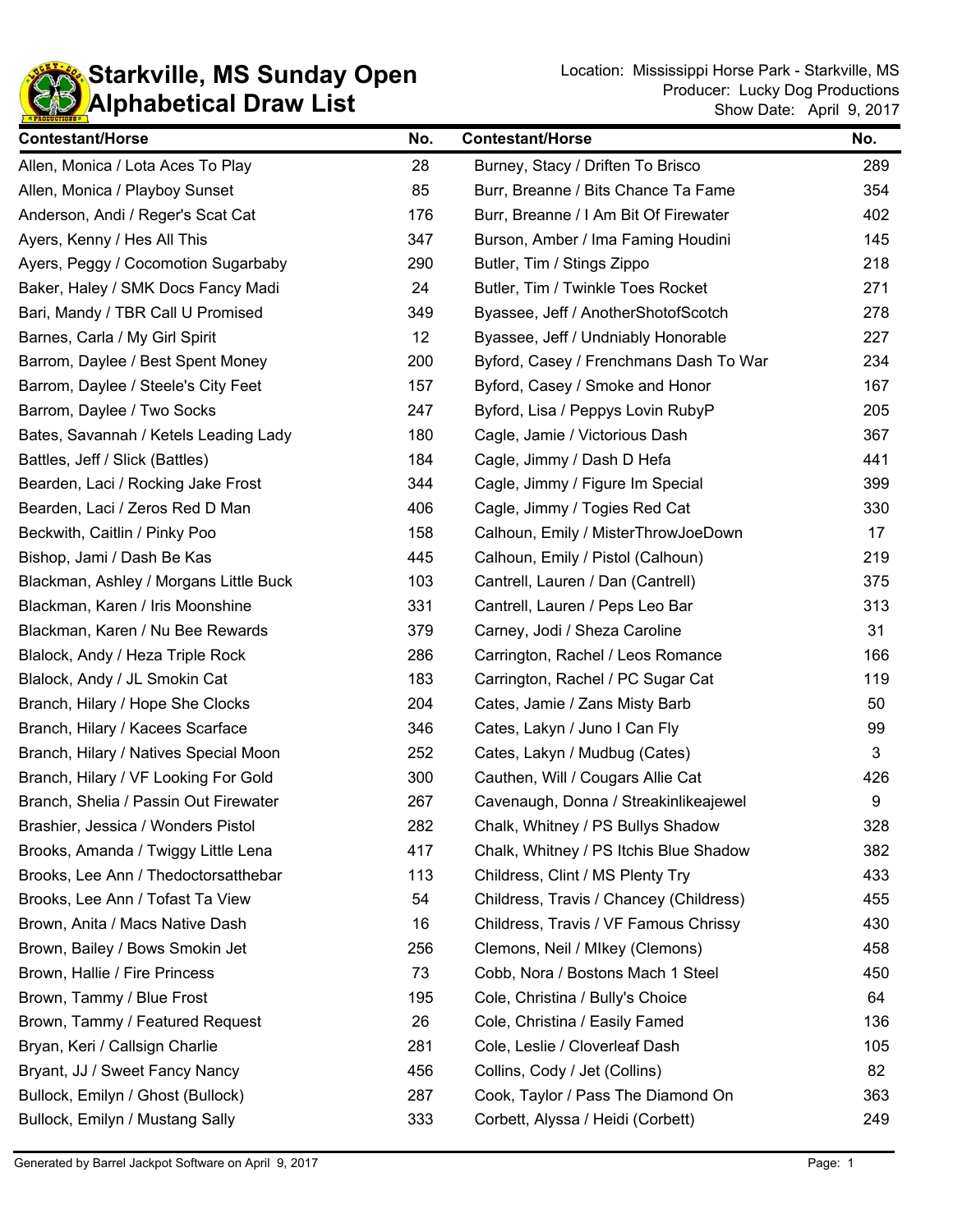

| <b>Contestant/Horse</b>                     | No. | <b>Contestant/Horse</b>                 | No.            |
|---------------------------------------------|-----|-----------------------------------------|----------------|
| Cotten, Shelby / Vals Red Hot Money         | 327 | Fielder, Cayla / Charlie Nick Bar       | 351            |
| Craig, Cindy / SRE Hollywood Gold           | 323 | Fielder, Cayla / Gypsy Is My Soul       | 268            |
| Cratin, Allison / Flamin Romance            | 160 | Flowers, Laura / Tink (Flowers)         | 412            |
| Cremeen, Lorie / Fight Ya For It            | 108 | Flynt, Jessi / Dashin Scooter           | 250            |
| Crenshaw, Dana / Heydays Starbuck           | 91  | Fowler, Rhonda / FlitGhost              | 111            |
| Crenshaw, Dana / Six Moon Shadow            | 34  | Fowler, Rhonda / Sailor's Doc Gunner    | 45             |
| Culpepper, Justin / Jazz (Culpepper)        | 413 | Free, Samantha / Fols Flashin Cash      | 83             |
| Cunningham, Sydni / Grey (Cunningham)       | 310 | Gaines, Darian / Blaze (Gaines)         | 245            |
| Cunningham, Sydni / Lena (Cunningham)       | 461 | Gaines, Darian / Bubble Of Fire         | $\overline{7}$ |
| Cunningham, Sydni / Windy (Cunningham)      | 355 | Gaines, Darian / Livin For Pepsi        | 125            |
| Cupp, Debbie / Streak Of Hope               | 240 | Gann, Kaitlin / Play-Boy (Gann)         | 225            |
| Dacus, Laura / Dillon The Frenchman         | 171 | Gann, Kaitlin / Rosies Last Guy         | 273            |
| Dacus, Mary / Frenchmans Sandy Bar          | 185 | Gann, Kaitlin / Smokem All Sunfrost     | 318            |
| Daughhetee, Eva Marie / Frenchmans Bar Girl | 11  | Gann, Maggie / Goose (Gann)             | 243            |
| Daughhetee, Eva Marie / Smooch (Daughhetee) | 246 | Gardiner, Larkin / Lillys Painted Spurs | 194            |
| David, Kaci / Turbo (David)                 | 451 | Gass, Mackenzie / Speedy Driftin Cash   | 422            |
| David, Kaci / VF Freddies Payday            | 410 | Gates, Barbara / Docs China Peppy       | 112            |
| Davis, Addie / Bully Wear N Velvet          | 260 | Geisler, Elisabeth / Ms Sonny Street    | 211            |
| Davis, Barbara / Bling (Davis)              | 144 | Gentry, Katie / Fletch It Mo Flo        | 174            |
| Davis, Barbara / Sashay To High Fame        | 238 | Gentry, Katie / Wonderful Delta         | 120            |
| Davis, Stephanie / Kids Smokin Ohs          | 391 | German, Meadow / HF Scootin For Cash    | 77             |
| Davis, Tara / JJJ Roxie Heyday              | 314 | German, Meadow / ImaFasterDebonair      | 131            |
| Davis, Tara / Tiny Sugar Charm              | 257 | German, Meadow / The Flying Filly       | 23             |
| Dennison, Holli / Magics Full Moon          | 189 | Gerrard, Tammy / Quick Delta Disco      | 104            |
| Dodson, Samantha / Scamper for Cash         | 154 | Gilder, Bailey / Dashing Delila         | 128            |
| Donald, Hailey / Misstylistic               | 175 | Gilder, Bailey / Ima Honor E Flit       | 67             |
| Drewery, Debbie / Nedras Cash               | 164 | Gilder, Dusty / N Heavenly Fashion      | $\overline{2}$ |
| Eaves, Quay / BR Invest N Chrisma           | 348 | Gill, Candice / Homewrecker (Gill)      | 448            |
| Eaves, Quay / Bugs In Moonlite              | 301 | Gillespie, Taylor / Dun A Badger        | 370            |
| Eaves, Quay / Ronas Corona Girl             | 397 | Gillespie, Taylor / Muirs Little Lynn   | 317            |
| Eldridge, Jake / HF Money Talks             | 299 | Gilliland, Aubrey / Delanes Blue Cupid  | 217            |
| Elliot, Lauren / Duetsie J                  | 134 | Goodman, Tracey / Sox (Goodman)         | 435            |
| Elliott, Rylee / Forget U French Guy        | 29  | Graham, Caroline / Trixie (Graham)      | 442            |
| Emery, Jennifer / Miss Buttercup Bugs       | 150 | Graham, Kaleigh / Downtown Kidd         | 411            |
| Emfinger, Lauchlyn / Streakin French Girl   | 414 | Graham, Kaleigh / U R A Memory          | 460            |
| Engle, Amanda / Laico My Go Go Boots        | 338 | Gray, Alex / Prontos Bit Of Flit        | 340            |
| Faries, Allison / Dreamers Pep Dually       | 92  | Gray, Alex / Sugar (Gray)               | 404            |
| Faries, Allison / Famous Little Dancer      | 14  | Gray, Anderson / Reno (Gray)            | 463            |
| Fessler, Carrie / Miss Perfect Driver       | 6   | Gray, Preston / BC Dry Docs Hickory     | 343            |
| Festervan, Angela / Hope Wood               | 369 | Gray, Preston / PRG Frost My Fancy      | 400            |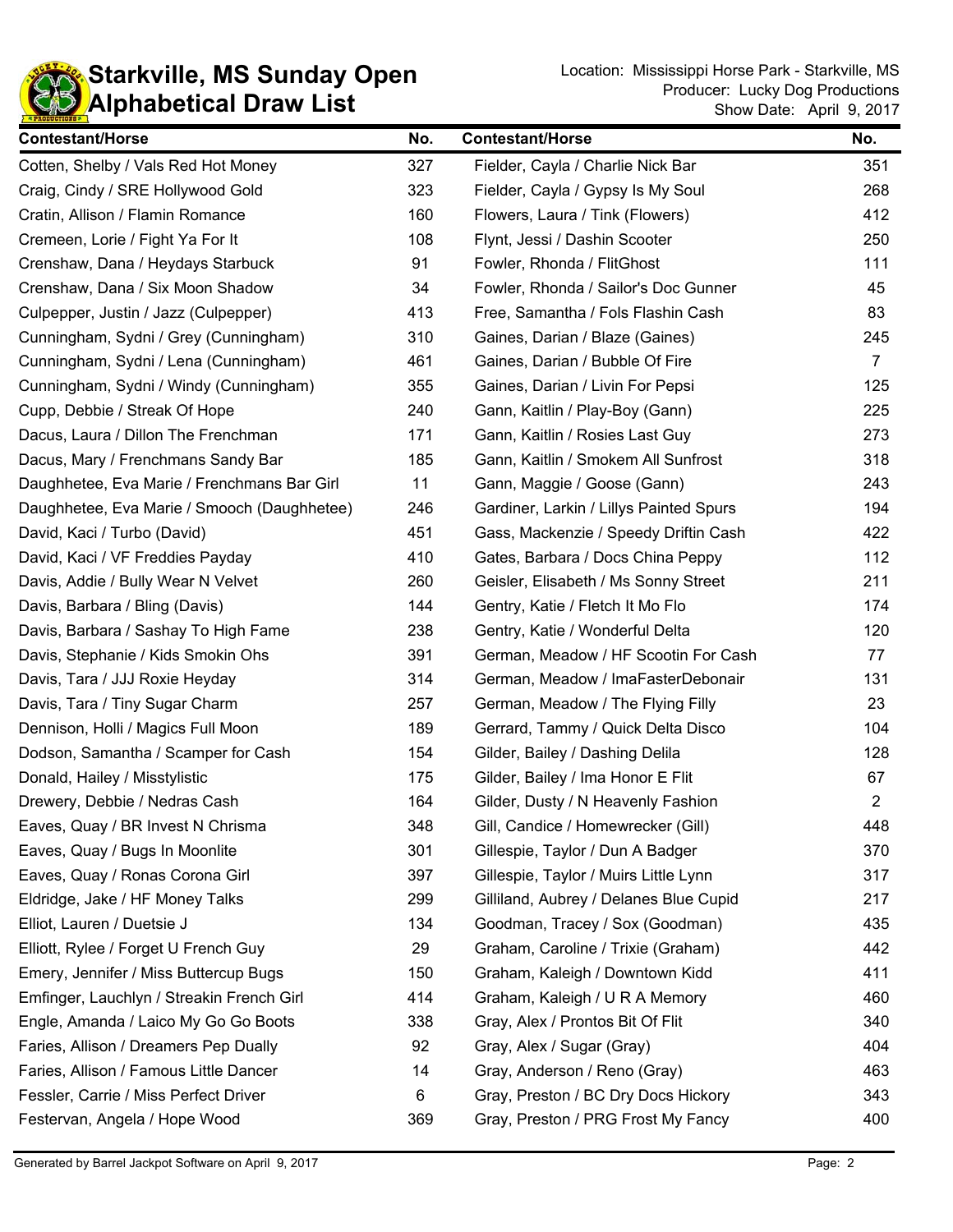

| <b>Contestant/Horse</b>                 | No. | <b>Contestant/Horse</b>                   | No. |
|-----------------------------------------|-----|-------------------------------------------|-----|
| Greene, Caleigh / Baileys Cocoa Puff    | 236 | Jenkins, Fonda / Zanes Zaphire            | 237 |
| Greene, Caleigh / Sonny (Greene)        | 288 | Jenkins, Margaret / Blackout In Vegas     | 358 |
| Griffin, Leah / Dixie Land Delight      | 1   | Johnson, Jacob / Flirt (J. Johnson)       | 228 |
| Grimwood, Hannah / Runaway Dinky        | 291 | Johnson, Jacob / Spotless (J. Johnson)    | 384 |
| Grimwood, Hannah / Wave Carver Chic     | 201 | Johnson, Katelyn / Natura Nikki           | 392 |
| Haas, Dana / Lil Miss Runaway           | 118 | Johnson, Katelyn / One Charming Rose      | 241 |
| Haas, Dana / Shes A Rockin Train        | 5   | Johnson, Mary Helen / Bookin Win          | 142 |
| Haas, Dana / TWR She Steal Famous       | 59  | Johnson, Zaylee / Dolly (Z. Johnson)      | 306 |
| Haley, LeAnne / RSL Hard At Play        | 162 | Johnson, Zaylee / Kings Poco Loho         | 360 |
| Haley, Wesley / BR Shesa Dashin Lena    | 87  | Jones, Adriana / Ask Aggie                | 316 |
| Hancock, Katherine / In Honor Of Hornet | 339 | Jones, Adriana / Nonstop Rhythm           | 366 |
| Hann, Crystal / Cow Cattin Last         | 190 | Jones, Sheri / StealinAllTheChicks        | 106 |
| Hart, Haley / Sugar Ray                 | 8   | Jumper, Cyrilla / Ms Gator Gunner         | 235 |
| Hefley, Hannah / Perks Panita           | 114 | Kehrees, Rayann / Go Gettum Red           | 65  |
| Henderson, Jessica / PV Sweet Kolby     | 239 | Kell, Kim / Flirty French Native          | 116 |
| Henderson, Jessica / T Bones First Down | 177 | Kennedy, Laura / Hopes Money Boy          | 139 |
| Herron, Karlie / Arturo Deamante        | 276 | Keyes, Karley / Special Honor RE          | 378 |
| Herron, Karlie / Blonde Headed Larry    | 424 | King, Amy / NC Scoot Frenchguy            | 209 |
| Herron, Karlie / LM Cowgirl Cash        | 322 | King, Dana / PC Poco Irish Gold           | 220 |
| Herron, Karlie / Shootn To The Moon     | 368 | King, Mary Chandler / Bay Reyes A Bubblin | 212 |
| Hessling, Brooke / BA Famous Red Man    | 62  | King, Natalie / Jazzy Chick Olena         | 216 |
| Hessling, Brooke / Highway Sixty Four   | 4   | Kiser, Jessica / Smarter Is Bettter       | 127 |
| Hicks, Beth Ann / Lady (Hicks)          | 96  | Klenk, Charlie / Toros Gifted Tiny        | 48  |
| Hill, Katherine / Son Of A Snake        | 457 | Lavender, Haley / Panama Spike            | 255 |
| Hilton, Torri / Sheeza Firey Lady       | 40  | Laws, Cheryle / Flits Cashin In           | 95  |
| Hinds, Mitzi / Doc (Hinds)              | 408 | Lewis, Christy / Always A Treasure        | 172 |
| Hinkle, Cori / C More Hiney Dis Way     | 47  | Lewis, Christy / QM Lil Scootin Lea       | 244 |
| Holloday, Melanie / Annas Saving Grace  | 434 | Lewis, Christy / Rockin Vegas             | 208 |
| Holloway, Elizabeth / Frenchbug On Fire | 409 | Lewis, Lee / 444 Easy                     | 439 |
| Holloway, Elizabeth / Luvya Miss Randa  | 320 | Loftin, Jane / Zippo Mischief             | 76  |
| Honerkamp, Yvonne / Jess My T           | 39  | Lowry, Theresa / Western Hero             | 102 |
| Hudson, Angela / AHH Mazing             | 110 | Lucky, Ashley / SR Fast Eddie             | 60  |
| Hudson, Angela / High Rollin EZ Jetta   | 153 | Lynn, Stephanie / Cals Little Star        | 186 |
| Hunter, Chelsea / CC Short Girl         | 294 | Lynn, Stephanie / Stylin Lil Pepto        | 55  |
| Jackson, Lori / Reds Special Bully      | 324 | Lynn, Stephanie / Trace Me A Doc          | 122 |
| Jamerson, Megan / Deep Laughing         | 385 | Lyon, Ashley / Blue Diamondzan Gold       | 20  |
| Jamerson, Megan / Dont Bully My Baby    | 233 | Mahalitc, Hillary / Flittiest             | 140 |
| Jamerson, Megan / SF Fired Up N French  | 302 | Mahalitc, Hillary / On The Wings Of Flit  | 192 |
| Jenkins, Amy / My Little Casino         | 146 | Mangum, Evan / Attitude of Grattitide     |     |
| Jenkins, Fonda / Big Like Flyin         | 275 | Mangum, Macy / Fast Fuelin Blondie        | 253 |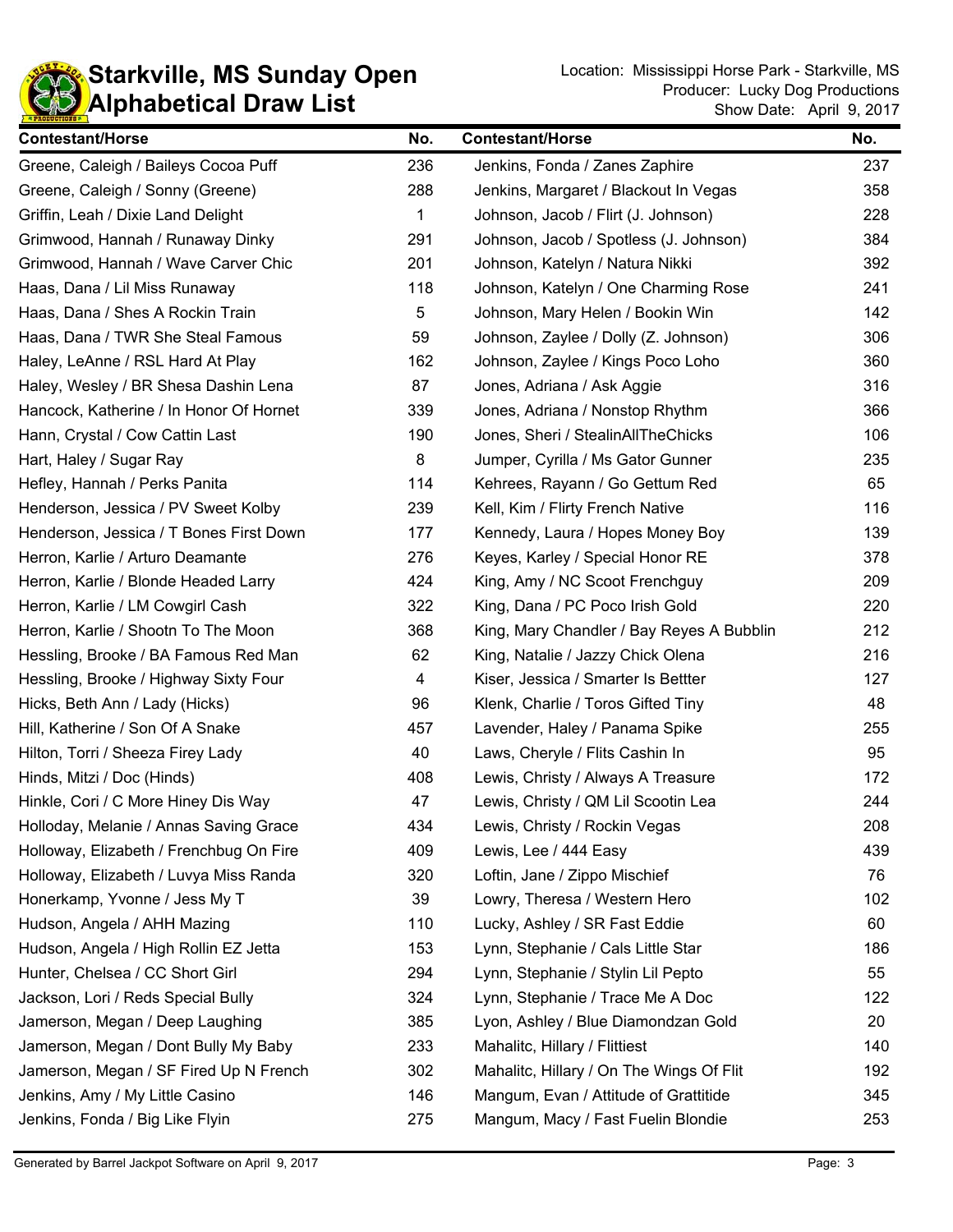

| <b>Contestant/Horse</b>                   | No. | <b>Contestant/Horse</b>                   | No. |
|-------------------------------------------|-----|-------------------------------------------|-----|
| Mangum, Morgan / Alabama Bully Bug        | 280 | Moore, Mollyann / Guns Express Effort     | 210 |
| Mangum, Morgan / CC Mahogany King         | 425 | Moore, Mollyann / Miss Clays Tiny Doll    | 261 |
| Mangum, Morgan / Guys Zip Ta Fame         | 326 | Moore, Raimee Jo / Hooked On Native       | 258 |
| Mangum, Morgan / LL Stormy Jet            | 374 | Moore, Raimee Jo / Tule Roan Olena        | 206 |
| Mann, Aubri / Bogies French Kitten        | 295 | Mulloy, Robyn / Lenas Miracle Bug         | 207 |
| Mann, Aubri / Joe Merado                  | 341 | Nabors, Joy / Freckles Frosty Spark       | 309 |
| Martin, Mary Grayson / Four Alarm Tootie  | 137 | Nabors, Misty / Codys Bar King            | 315 |
| Martin, Mary Grayson / King Royal Jazamau | 74  | Nale, Pamela / Comanches Koshare          | 71  |
| Martin, Mary Grayson / Moon Stitches      | 187 | Norman, Maria / Cashin Affair             | 126 |
| Martin, Raelynn / JLS Rakin an Takin      | 352 | Norman, Maria / Red Pepa Jet              | 151 |
| Martin, Raelynn / Mr Royal Cctus Bar      | 419 | Nowlin, Tracy / DJG Madison               | 454 |
| Matthews, Jaylie / A Lil Drop Of Candy    | 361 | Osborne, Janelle / Cougars Dash N Style   | 86  |
| Matthews, Jaylie / Streakin Perks Fool    | 259 | Osborne, Janelle / Snowbound Sadie        | 30  |
| Matthews, Kim / FeelintheFirewater        | 373 | Owens, Brookelyn / Kans Of Firewater      | 170 |
| Matthews, Kim / Heavenly Firewater        | 264 | Owens, Brookelyn / Shes A Dark Secret     | 283 |
| Matthews, Taycie / Double Fast Cruizin    | 376 | Owens, Brookelyn / This Blondes Loaded    | 231 |
| Matthews, Taycie / Penny For UR Flit      | 266 | Oxner, Jan / Louisiana Majesty            | 179 |
| McCaffity, Madison / Pic A Melody         | 35  | Pendel, Amber / Frenchies Gottheguns      | 90  |
| McCormick, Debbie / Dineros First Down    | 178 | Pevey, Lisa / Jaces Midnight Star         | 336 |
| McCormick, Debbie / Pearl Pays With Cash  | 232 | Pevey, Lisa / Money Robin Turbo           | 390 |
| McCormick, James / Shez Maxed Out         | 215 | Phillips, Abby / Crown Ta Fame            | 68  |
| McCormick, Kyle / Chanel Memories         | 49  | Phillips, Abby / I Like To Rocket         | 133 |
| McCormick, Kyle / Chewee                  | 97  | Phillips, Lindsey / Smart Stylish Chic    | 429 |
| McCormick, Sarah / DownTownStreakin       | 152 | Pinner, Maddox / Cougars Smokin Hot Turbo | 437 |
| McCormick, Sarah / Livys Sunday Shower    | 196 | Pittman, Claudia / Nugget (Pittman)       | 32  |
| McCormick, Sarah / Mags Little Perk       | 230 | Poole, Molly / Hearts Content             | 46  |
| McCully, Dawn / Frosty Heel               | 403 | Poole, Molly / Junior (Poole)             | 10  |
| McDonald, Katlynn / Sierra Blondie Missy  | 159 | Potashnick, Carrie / Perks In The House   | 100 |
| McNair, Taylor / An Affair To Remember    | 377 | Potashnick, Carrie / Ritas Gone           | 44  |
| Menz, Angie / Crimsons Last Chance        | 163 | Powell, Bailey / Olena Skip Zip           | 263 |
| Menz, Angie / KN Fabulous Me              | 53  | Powell, Justin / Tres Agua Ardientes      | 405 |
| Miller, Bricklee / Clay (Miller)          | 359 | Powell, Kaitlen / Tensas Toddy            | 427 |
| Miller, Bricklee / Smart Little Floyd     | 431 | Quinn, Chris / DS Romans Demand           | 226 |
| Mixson, Alyssa / Jackpot High Boss        | 284 | Quinn, Michelle / Missy (Quinn)           | 396 |
| Moffitt, Nikki / Trashy Kachina           | 304 | Ragsdale, Levi / The Special High         | 248 |
| Montgomery, Ashley / Royal French Jet     | 69  | Rains, Caitlyn / Bargain Town             | 115 |
| Moody, Hope / Docs Little Bargon          | 362 | Rains, Caitlyn / Joshs Doc A Lot          | 56  |
| Moore, Autumn / Ivory Kilobyte            | 21  | Ramage, Jenna / Ima Sunfrost Seeker       |     |
| Moore, Karen / Playboy Jet On Deck        | 58  | Ramage, Jennine / Ole Mans Decker Jet     | 79  |
| Moore, Kathy / Bay (Moore)                | 298 | Ramsey, Jake / Doc Money Maam             | 452 |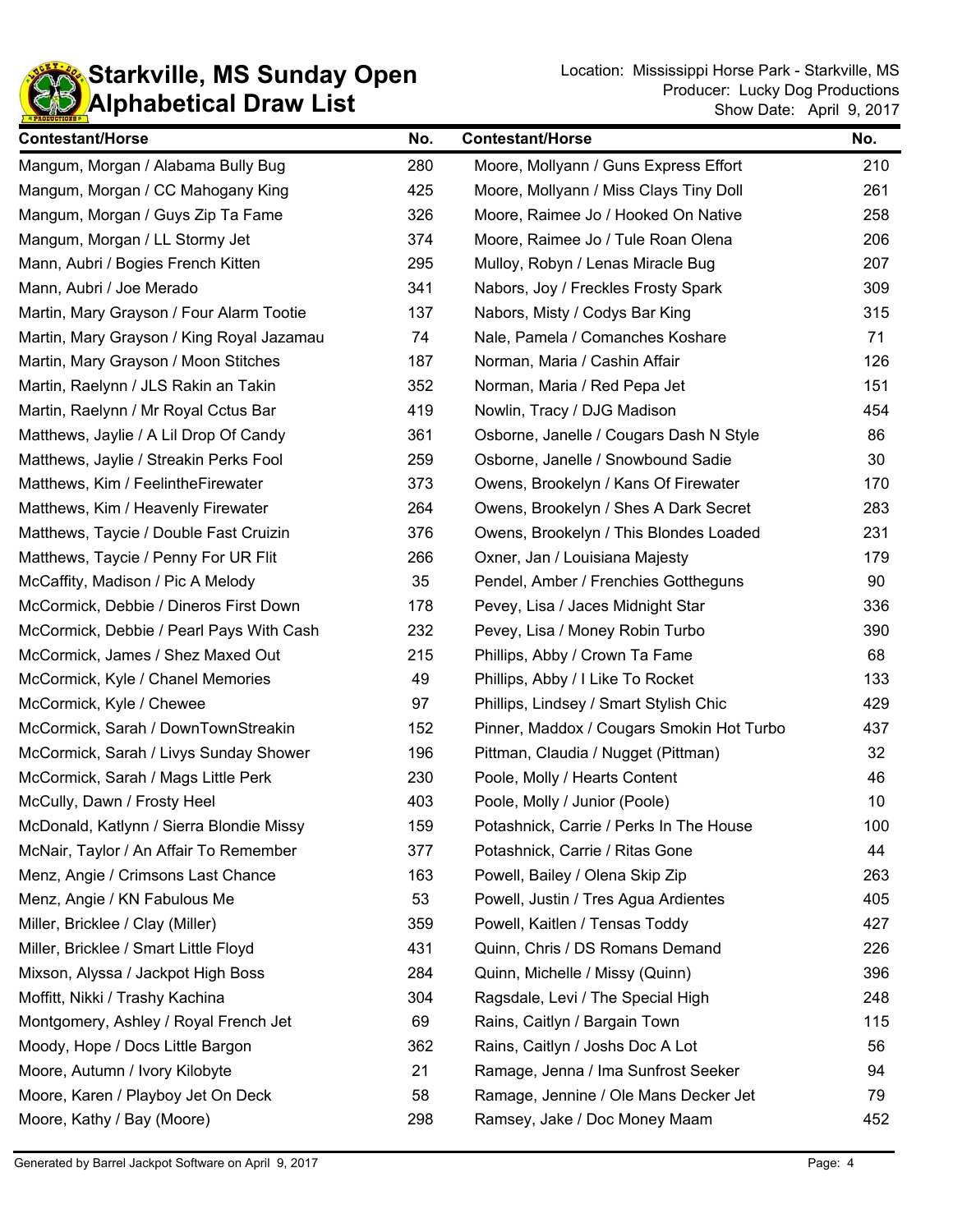

| <b>Contestant/Horse</b>                 | No. | <b>Contestant/Horse</b>                     | No. |
|-----------------------------------------|-----|---------------------------------------------|-----|
| Redditt, Joey / Boleos Tiny Guy         | 332 | Skipworth, Alexandria / Perfect Definition  | 415 |
| Redditt, Margie / CantBullyThisFortune  | 303 | Smith, Anna / Cash (A. Smith)               | 191 |
| Redwine, Shelly / Smart Lena Dancer     | 70  | Smith, Brittany / BH Genuine Cat            | 462 |
| Reece, Diane / JRF Jezzebell Judy       | 132 | Smith, Cindy / Jules French Downy           | 229 |
| Reece, Donnie / Guys Streakin Six       | 72  | Smith, Hannah / Champagne Rosie             | 335 |
| Reece, Donnie / RSR Miss Frenchman      | 130 | Smith, Hannah / General Lee                 | 387 |
| Reece, Donnie / Tic Tech                | 66  | Smith, Helen / Revved Up Lil Jesse          | 148 |
| Register, TyLynn / Firewaters Bad Boy   | 446 | Smith, Keith / Smoke N Cool Playboy         | 173 |
| Register, TyLynn / Willow (Register)    | 459 | Smith, MaggieRae / Chicks Mini Pearl        | 342 |
| Roark, Abbi / Duncan (Roark)            | 182 | Smith, MaggieRae / Gay Flash Bars           | 420 |
| Roy, Blair / Right On Homer             | 41  | Smith, Michael / BetShesFlitinSpecial       | 393 |
| Roy, Christy / Dashin Ta Vegas          | 197 | Smith, Michael / CJ Ratatouille             | 436 |
| Sams, Alli / Willy Wild Woods           | 169 | Smith, Michael / Golden Bag Of Tricks       | 319 |
| Sams, Jaci / CVF Skips Boss             | 161 | Smith, Michael / Natives Okie Rose          | 269 |
| Sandy, Jeanie / Sam (Sandy)             | 121 | Smith, Savannah D. / Hollys Lil Scoot       | 143 |
| Saucier, Valerie / Mekkos Ole Man       | 78  | Sneed, Allison / Jesses Troy Girl           | 138 |
| Saucier, Valerie / Six Streakin Bugs    | 25  | Sneed, Allison / Moons American Jet         | 84  |
| Saulsbury, Mandy / Jets Twisted Hope    | 52  | Stafford, Cheyenne / A Final Salute         | 372 |
| Shanks, Niki / JM Nikis Tiny Fathom     | 42  | Stafford, Tara / Nonstop Perks              | 129 |
| Shanks, Niki / VF Smoked Rabbit         | 98  | Stewart, Linda Gail / Compromises The Ruff  | 380 |
| Shannon, Mary / Bogies French Lover     | 75  | Stewart, Linda Gail / Eye Took A Jet        | 272 |
| Shannon, Mary / Quick Charge It         | 27  | Stewart, Linda Gail / Vera Eye              | 321 |
| Shelton, Madison / Dash Ta Fletch       | 381 | Strickland, Brooklynn / Pine Point Streaker | 447 |
| Shelton, Madison / Zanes Zeke           | 325 | Sullivan, Elle / Chargen Ta Fame            | 312 |
| Shelton, Scott / JR Rowdy Dee           | 222 | Sullivan, Elle / Gold Mastercard            | 262 |
| Shelton, Scott / Miss N Mi Alibi        | 274 | Sullivan, Elle / Indefeasible BJ            | 214 |
| Shirley, Lacy / Lady Bugs Pricilla      | 334 | Sullivan, Elle / Sunfrost Scooter           | 365 |
| Shirley, Lacy / Millie Painted Jet      | 285 | Sullivan, JR / Dancing Firewater            | 265 |
| Shirley, Robert / MS LA Lady Cash       | 292 | Sullivan, JR / Flirty Dirty Dinero          | 350 |
| Shofner, Addison / Sugar Cubed          | 33  | Sullivan, JR / Flitten To Fame              | 386 |
| Short, Pam / NC French Franny           | 57  | Sullivan, JR / Reds Peppy Frost             | 421 |
| Shumate, Crystal / Easy Goin Guy        | 36  | Sullivan, JR / Whos Your Guy                | 308 |
| Shumate, Crystal / Fortunate Frenchgirl | 22  | Surman, Sherri / Goose (Surman)             | 51  |
| Shumpert, Courtney / Povertys Splash    | 147 | Swiderski, Molli / VF Blonde N Famous       | 63  |
| Shumpert, Courtney / Rocos Rusty        | 80  | Tallent, Kristin / CR Montana McCue         | 149 |
| Shumpert, Savannah / Festus and Fast    | 61  | Taylor, Carly / BlueBlazin Hot Fling        |     |
| Shumpert, Savannah / Return To Fame     | 15  | Taylor, Carly / Bogies Triple Threat        | 277 |
| Sikes, Stephanie / SR Vega              | 398 | Taylor, Carly / Dawns Payday                | 221 |
| Simmons, Christen / Dash N To Cash N    | 202 | Taylor, Carly / Diva Dinero                 |     |
| Skipworth, Alexandria / Oklahoma Jose   | 357 | Templeton, Addison / Zeros Duel Jet         | 444 |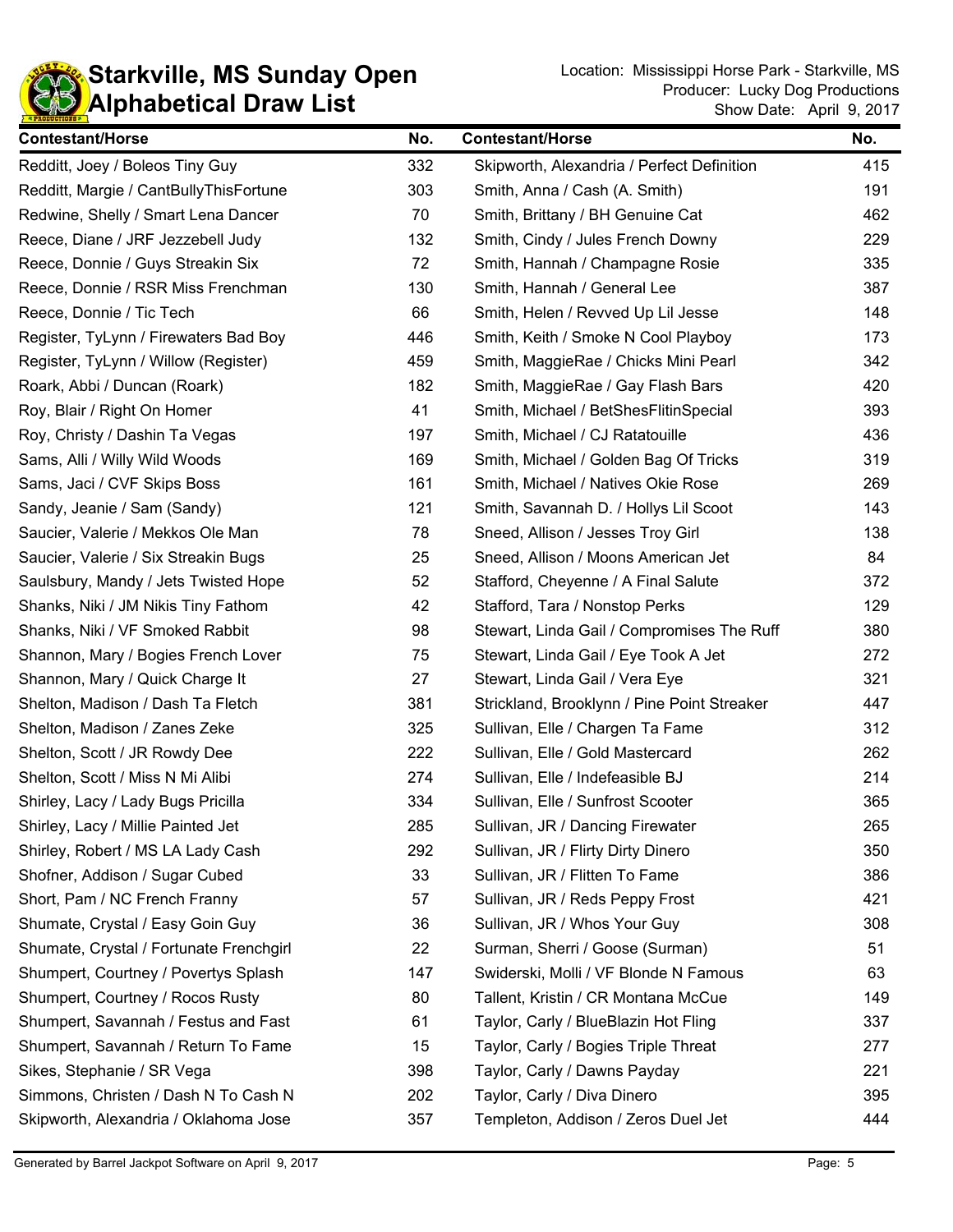

| <b>Contestant/Horse</b>                    | No. | <b>Contestant/Horse</b>                  | No. |
|--------------------------------------------|-----|------------------------------------------|-----|
| Thomas, Blaise / Zorro (Thomas)            | 81  | White, Kim / Hook An Duck                | 123 |
| Thompson, Carrie / Famous N Dixie          | 203 | White, Sierra / Flash (White)            | 449 |
| Thompson, Carrie / Princess Of Alibis      | 155 | Wilburn, Kaleigh / RBO Id Be Surprised   | 13  |
| Thompson, Carrie / Running Ta Fame         | 37  | Wilburn, Meridith / Making The Cut       | 156 |
| Thompson, Katherine / T Joe                | 19  | Wildeisen, Emma / Itis What Itis Guys    | 307 |
| Thornton, Tricia / BR Docs Honey           | 371 | Wildeisen, Emma / Woman At The Bar       | 364 |
| Thweatt, Tanya / Redmakers Hotshot         | 428 | Wilks, Andy / Zeros Josey Jet            | 443 |
| Tice, Graysun / Kan Perk Three             | 388 | Wilks, Andy / Zeros Sabre Jet            | 432 |
| Tice, Graysun / Smooth Miss Gato           | 297 | Willcutt, Macy / Heza Native Star        | 188 |
| Tice, Janna / Jezzabell                    | 383 | Williams, Abbe / Jules Bubblin Babe      | 407 |
| Toll, Cindy / Goodnessake                  | 43  | Williams, Hope / Mel (Williams)          | 270 |
| Toll, Cindy / Sheza Casanova Special       | 88  | Williams, Jeannie / Jokers Aces          | 165 |
| Toll, Mike / Sheza Shoot Special           | 135 | Williams, Jeannie / Southern Belle       | 213 |
| Toole, Darby / Hocus Pocus Night Cat       | 293 | Williams, Kristy / Georgia (K. Williams) | 101 |
| Toole, Jacey / Martha (Toole)              | 296 | Wilson, Jessica / Christmas Gold         | 193 |
| Touchstone, Paula / Parrs Royal Bullie     | 279 | Wilson, Jessica / Kitty Hawks Candy      | 109 |
| Tucker, Misty / Caroline Pep               | 18  | Winstead, Shelby / Rarely Goes Easy      | 251 |
| Tucker, Misty / Quigleys Hugos Gal         | 254 | Winstead, Shelby / Roany (Winstead)      | 353 |
| Tucker, Misty / Smokin Shining Leo         | 311 | Winstead, Shelby / Truly A Peponita      | 199 |
| Tucker, Russell / Three King Chicks        | 93  | Woeste, Brooke / Crews N to Win          | 401 |
| Tucker, Sidney / Duel Intentions           | 329 | Wooten, Stephanie / SH Acres             | 440 |
| Tucker, Sidney / SE CostaBluValentine      | 389 | Young, Brianna / Playday (Young)         | 242 |
| Tucker, Vickie / Rarebars Sunny Sky        | 141 | Young, Brianna / Vegas (Young)           | 198 |
| Turk, Hannah / Red Gin One                 | 418 | <b>TOTAL ENTRIES: 463</b>                |     |
| Underhill, Amanda / Peytons Sparkle Bug    | 38  |                                          |     |
| Warner, Heather / Flitfire Cat             | 394 |                                          |     |
| Warner, Heather / Ima Special Fortune      | 438 |                                          |     |
| Watkins, Cary / Famous N Firen             | 107 |                                          |     |
| Watkins, Cary / Super Tech                 | 224 |                                          |     |
| Watrous, Autumn / Smokes Grey Dash         | 223 |                                          |     |
| Watson, Kayley / Seneca Easy RedMoney      | 117 |                                          |     |
| Wells, Stephanie / Romance in Socks        | 89  |                                          |     |
| West, Jenny / PC Pay Day                   | 416 |                                          |     |
| West, Sharon / Ima Dashin Bye              | 181 |                                          |     |
| West, Sharon / Trip (West)                 | 124 |                                          |     |
| Wheeler, Brian / Ima Tres Princess         | 453 |                                          |     |
| Wheeler, Brian / Rainin Fame               | 423 |                                          |     |
| Wheeler, Brian / SBW Peach Margarita       | 305 |                                          |     |
| Wheeler, Brian / Slice Of Peach Fame       | 356 |                                          |     |
| Wheeler, Stephanie / As Good As Peach Gets | 168 |                                          |     |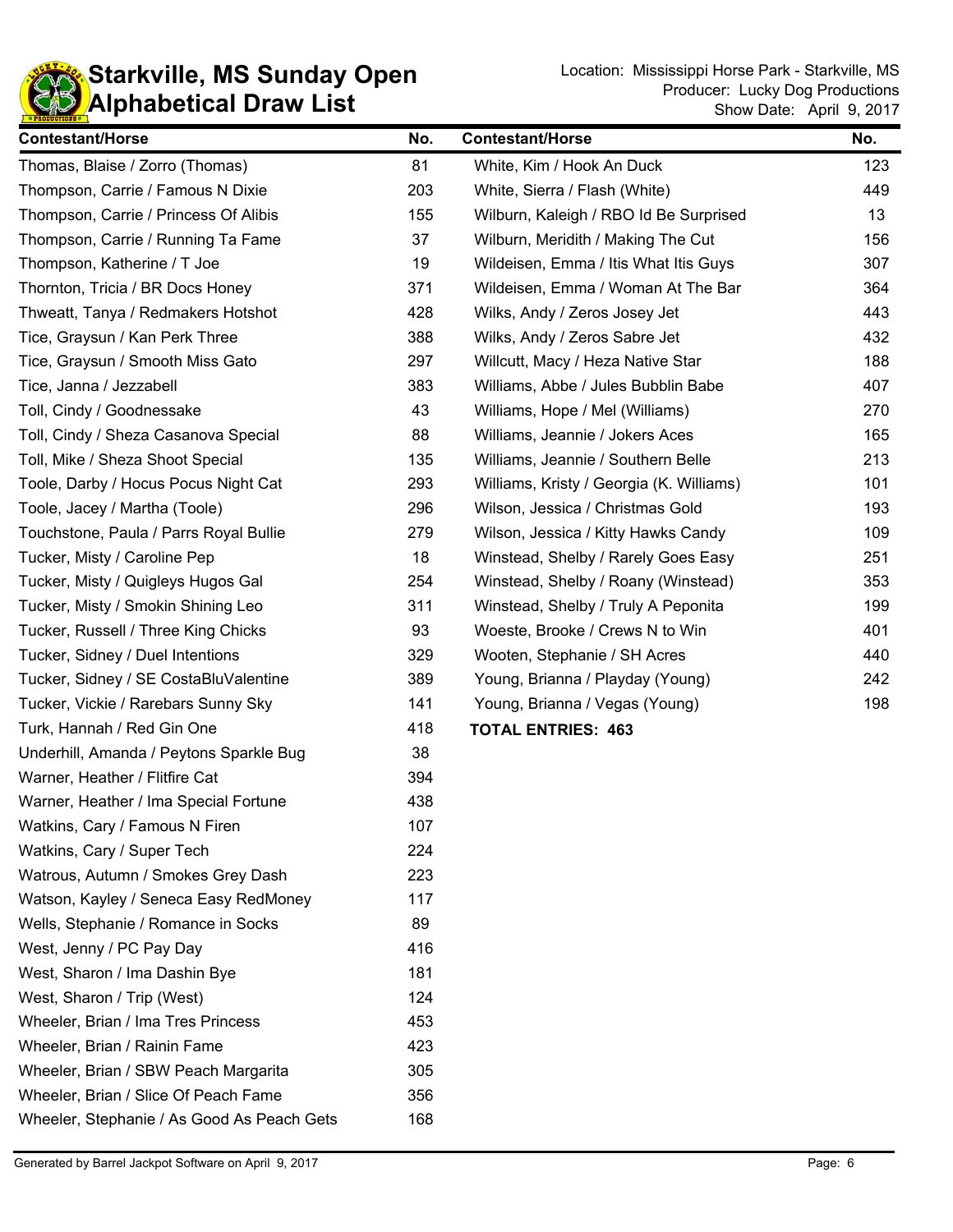

**KD** Alphabetical Draw List **Starkville, MS Sunday Rodeo Sidepot** Location: Mississippi Horse Park - Starkville, MS

| <b>Contestant/Horse</b>                 | No. | <b>Contestant/Horse</b> | No. |
|-----------------------------------------|-----|-------------------------|-----|
| Bari, Mandy / TBR Call U Promised       | C/O |                         |     |
| Festervan, Angela / Hope Wood           | C/O |                         |     |
| Fielder, Cayla / Charlie Nick Bar       | C/O |                         |     |
| Henderson, Jessica / PV Sweet Kolby     | C/O |                         |     |
| Henderson, Jessica / T Bones First Down | C/O |                         |     |
| Kennedy, Laura / Hopes Money Boy        | C/O |                         |     |
| Montgomery, Ashley / Royal French Jet   | C/O |                         |     |
| Phillips, Abby / Crown Ta Fame          | C/O |                         |     |
| Powell, Kaitlen / Tensas Toddy          | C/O |                         |     |
| Sneed, Allison / Moons American Jet     | C/O |                         |     |
| Taylor, Carly / Diva Dinero             | C/O |                         |     |
| Wildeisen, Emma / Itis What Itis Guys   | C/O |                         |     |
| Wildeisen, Emma / Woman At The Bar      | C/O |                         |     |
| TOTAL ENTRIES: 13                       |     |                         |     |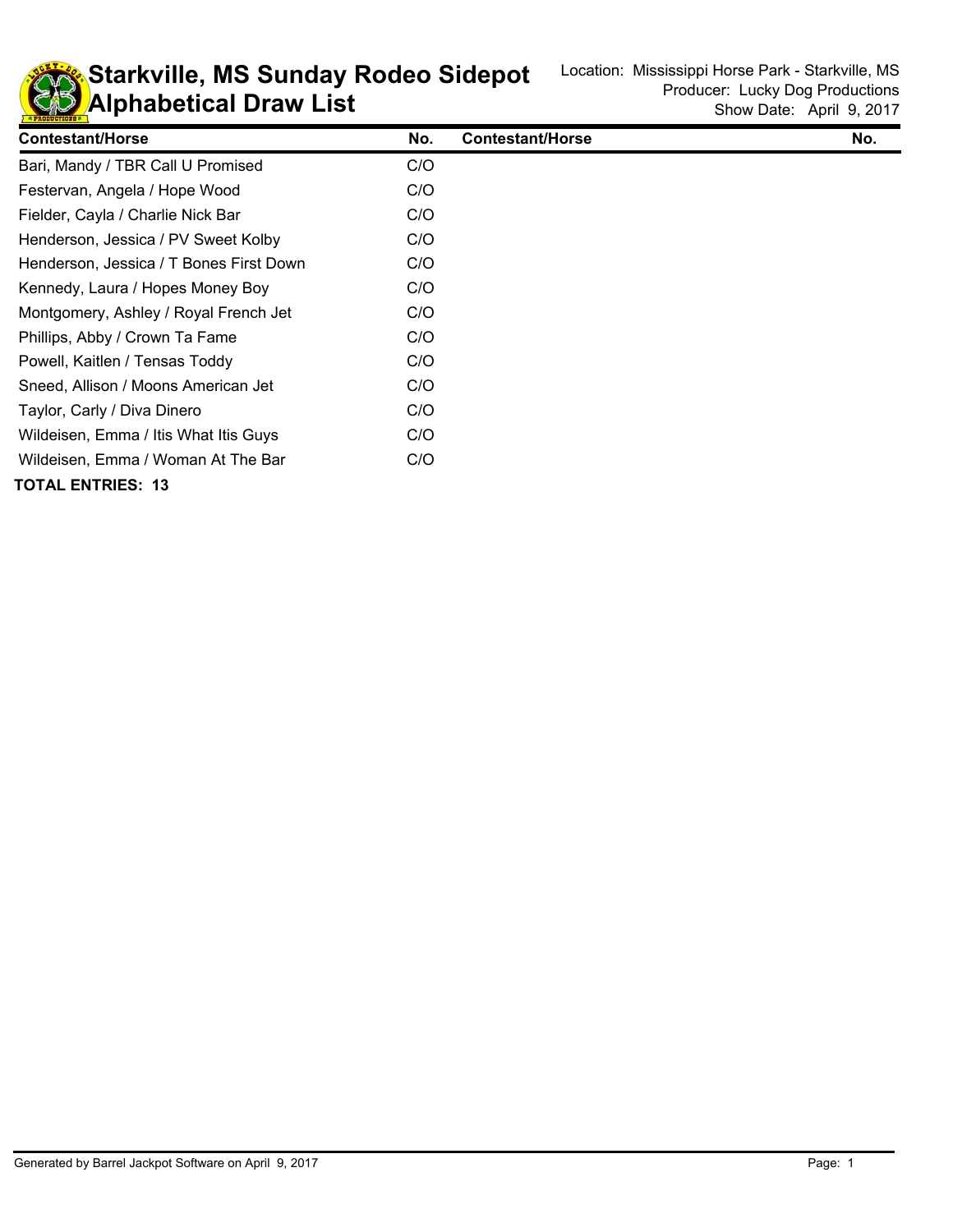

## **KD** Alphabetical Draw List **Starkville, MS Sunday Senior Sidepot** Location: Mississippi Horse Park - Starkville, MS Sunday Senior Sidepot

| <b>Contestant/Horse</b>                  | No. | <b>Contestant/Horse</b>                    | No. |
|------------------------------------------|-----|--------------------------------------------|-----|
| Allen, Monica / Lota Aces To Play        | C/O | Nowlin, Tracy / DJG Madison                | C/O |
| Allen, Monica / Playboy Sunset           | C/O | Osborne, Janelle / Snowbound Sadie         |     |
| Ayers, Kenny / Hes All This              | C/O | Ramage, Jennine / Ole Mans Decker Jet      |     |
| Ayers, Peggy / Cocomotion Sugarbaby      | C/O | Redwine, Shelly / Smart Lena Dancer        |     |
| Barnes, Carla / My Girl Spirit           | C/O | Sandy, Jeanie / Sam (Sandy)                |     |
| Blackman, Karen / Iris Moonshine         | C/O | Smith, Cindy / Jules French Downy          |     |
| Blackman, Karen / Nu Bee Rewards         | C/O | Stewart, Linda Gail / Compromises The Ruff | C/O |
| Branch, Shelia / Passin Out Firewater    | C/O | Stewart, Linda Gail / Eye Took A Jet       | C/O |
| Brooks, Lee Ann / Thedoctorsatthebar     | C/O | Stewart, Linda Gail / Vera Eye             | C/O |
| Brooks, Lee Ann / Tofast Ta View         | C/O | Swiderski, Molli / VF Blonde N Famous      | C/O |
| Brown, Tammy / Blue Frost                | C/O | Toll, Cindy / Goodnessake                  | C/O |
| Brown, Tammy / Featured Request          | C/O | Toll, Cindy / Sheza Casanova Special       | C/O |
| Byford, Lisa / Peppys Lovin RubyP        | C/O | Tucker, Russell / Three King Chicks        | C/O |
| Cagle, Jimmy / Dash D Hefa               | C/O | Tucker, Vickie / Rarebars Sunny Sky        | C/O |
| Cagle, Jimmy / Figure Im Special         | C/O | West, Sharon / Ima Dashin Bye              | C/O |
| Carney, Jodi / Sheza Caroline            | C/O | West, Sharon / Trip (West)                 | C/O |
| Cremeen, Lorie / Fight Ya For It         | C/O | Wheeler, Stephanie / As Good As Peach Gets | C/O |
| Crenshaw, Dana / Heydays Starbuck        | C/O | Williams, Abbe / Jules Bubblin Babe        | C/O |
| Crenshaw, Dana / Six Moon Shadow         | C/O | Wooten, Stephanie / SH Acres               | C/O |
| Dacus, Mary / Frenchmans Sandy Bar       | C/O | <b>TOTAL ENTRIES: 59</b>                   |     |
| Drewery, Debbie / Nedras Cash            | C/O |                                            |     |
| Gates, Barbara / Docs China Peppy        | C/O |                                            |     |
| Gerrard, Tammy / Quick Delta Disco       | C/O |                                            |     |
| Jackson, Lori / Reds Special Bully       | C/O |                                            |     |
| Jenkins, Margaret / Blackout In Vegas    | C/O |                                            |     |
| Johnson, Mary Helen / Bookin Win         | C/O |                                            |     |
| Jones, Sheri / StealinAllTheChicks       | C/O |                                            |     |
| King, Dana / PC Poco Irish Gold          | C/O |                                            |     |
| Laws, Cheryle / Flits Cashin In          | C/O |                                            |     |
| Loftin, Jane / Zippo Mischief            | C/O |                                            |     |
| Lynn, Stephanie / Cals Little Star       | C/O |                                            |     |
| Lynn, Stephanie / Stylin Lil Pepto       | C/O |                                            |     |
| Lynn, Stephanie / Trace Me A Doc         | C/O |                                            |     |
| Matthews, Kim / FeelintheFirewater       | C/O |                                            |     |
| Matthews, Kim / Heavenly Firewater       | C/O |                                            |     |
| McCormick, Debbie / Dineros First Down   | C/O |                                            |     |
| McCormick, Debbie / Pearl Pays With Cash | C/O |                                            |     |
| McCormick, James / Shez Maxed Out        | C/O |                                            |     |
| Moore, Karen / Playboy Jet On Deck       | C/O |                                            |     |
| Nale, Pamela / Comanches Koshare         | C/O |                                            |     |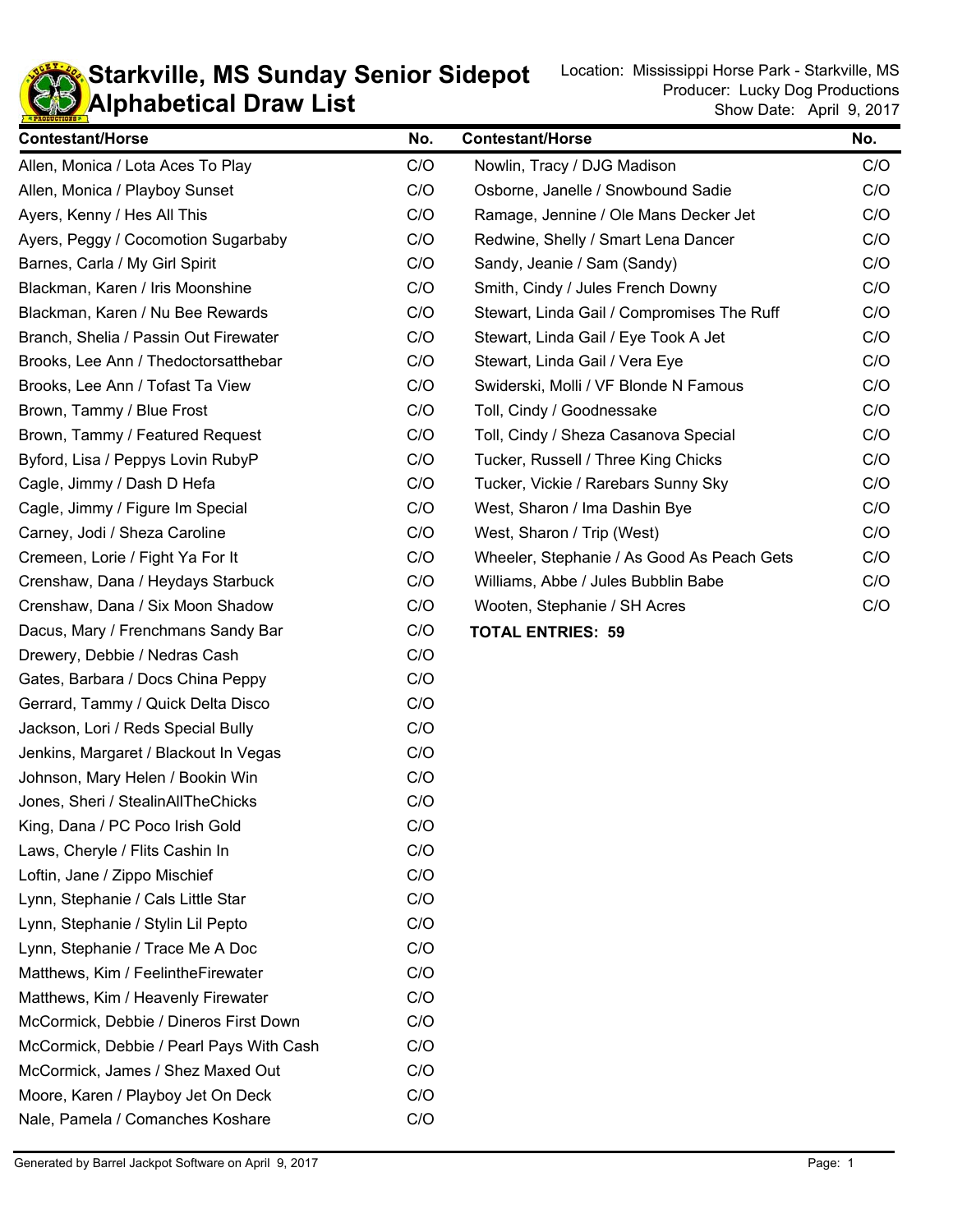

#### **KD** Alphabetical Draw List **Starkville, MS Sunday Youth Sidepot** Location: Mississippi Horse Park - Starkville, MS

| <b>Contestant/Horse</b>                     | No. | <b>Contestant/Horse</b>                   | No. |
|---------------------------------------------|-----|-------------------------------------------|-----|
| Baker, Haley / SMK Docs Fancy Madi          | C/O | Herron, Karlie / Arturo Deamante          | C/O |
| Barrom, Daylee / Best Spent Money           | C/O | Herron, Karlie / Blonde Headed Larry      |     |
| Barrom, Daylee / Steele's City Feet         | C/O | Herron, Karlie / LM Cowgirl Cash          | C/O |
| Barrom, Daylee / Two Socks                  | C/O | Herron, Karlie / Shootn To The Moon       | C/O |
| Brashier, Jessica / Wonders Pistol          | C/O | Hessling, Brooke / BA Famous Red Man      | C/O |
| Brown, Hallie / Fire Princess               | C/O | Hessling, Brooke / Highway Sixty Four     | C/O |
| Cates, Lakyn / Juno I Can Fly               | C/O | Johnson, Zaylee / Dolly (Z. Johnson)      | C/O |
| Cates, Lakyn / Mudbug (Cates)               | C/O | Johnson, Zaylee / Kings Poco Loho         | C/O |
| Cook, Taylor / Pass The Diamond On          | C/O | Jones, Adriana / Ask Aggie                | C/O |
| Cotten, Shelby / Vals Red Hot Money         | C/O | Jones, Adriana / Nonstop Rhythm           | C/O |
| Cratin, Allison / Flamin Romance            | C/O | King, Mary Chandler / Bay Reyes A Bubblin | C/O |
| Cunningham, Sydni / Grey (Cunningham)       | C/O | King, Natalie / Jazzy Chick Olena         | C/O |
| Cunningham, Sydni / Lena (Cunningham)       | C/O | Klenk, Charlie / Toros Gifted Tiny        | C/O |
| Cunningham, Sydni / Windy (Cunningham)      | C/O | Mangum, Macy / Fast Fuelin Blondie        | C/O |
| Dacus, Laura / Dillon The Frenchman         | C/O | Mann, Aubri / Bogies French Kitten        | C/O |
| Daughhetee, Eva Marie / Frenchmans Bar Girl | C/O | Mann, Aubri / Joe Merado                  | C/O |
| Daughhetee, Eva Marie / Smooch (Daughhetee) | C/O | Martin, Mary Grayson / Four Alarm Tootie  | C/O |
| Davis, Addie / Bully Wear N Velvet          | C/O | Martin, Mary Grayson / King Royal Jazamau | C/O |
| Davis, Tara / JJJ Roxie Heyday              | C/O | Martin, Mary Grayson / Moon Stitches      | C/O |
| Davis, Tara / Tiny Sugar Charm              | C/O | Martin, Raelynn / JLS Rakin an Takin      | C/O |
| Donald, Hailey / Misstylistic               | C/O | Martin, Raelynn / Mr Royal Cctus Bar      | C/O |
| Eldridge, Jake / HF Money Talks             | C/O | Matthews, Jaylie / A Lil Drop Of Candy    | C/O |
| Elliott, Rylee / Forget U French Guy        | C/O | Matthews, Jaylie / Streakin Perks Fool    | C/O |
| Flowers, Laura / Tink (Flowers)             | C/O | Matthews, Taycie / Double Fast Cruizin    | C/O |
| Gann, Kaitlin / Play-Boy (Gann)             | C/O | Matthews, Taycie / Penny For UR Flit      | C/O |
| Gann, Kaitlin / Rosies Last Guy             | C/O | Moody, Hope / Docs Little Bargon          | C/O |
| Gann, Kaitlin / Smokem All Sunfrost         | C/O | Moore, Mollyann / Guns Express Effort     | C/O |
| Gann, Maggie / Goose (Gann)                 | C/O | Moore, Mollyann / Miss Clays Tiny Doll    | C/O |
| Gardiner, Larkin / Lillys Painted Spurs     | C/O | Moore, Raimee Jo / Hooked On Native       | C/O |
| German, Meadow / HF Scootin For Cash        | C/O | Moore, Raimee Jo / Tule Roan Olena        | C/O |
| German, Meadow / ImaFasterDebonair          | C/O | Owens, Brookelyn / Kans Of Firewater      | C/O |
| German, Meadow / The Flying Filly           | C/O | Owens, Brookelyn / Shes A Dark Secret     | C/O |
| Gillespie, Taylor / Dun A Badger            | C/O | Owens, Brookelyn / This Blondes Loaded    | C/O |
| Gillespie, Taylor / Muirs Little Lynn       | C/O | Pinner, Maddox / Cougars Smokin Hot Turbo | C/O |
| Graham, Caroline / Trixie (Graham)          | C/O | Rains, Caitlyn / Bargain Town             | C/O |
| Graham, Kaleigh / Downtown Kidd             | C/O | Rains, Caitlyn / Joshs Doc A Lot          | C/O |
| Graham, Kaleigh / U R A Memory              | C/O | Redditt, Joey / Boleos Tiny Guy           | C/O |
| Gray, Alex / Prontos Bit Of Flit            | C/O | Register, TyLynn / Firewaters Bad Boy     | C/O |
| Gray, Alex / Sugar (Gray)                   | C/O | Roark, Abbi / Duncan (Roark)              |     |
| Hart, Haley / Sugar Ray                     | C/O | Sams, Alli / Willy Wild Woods             | C/O |